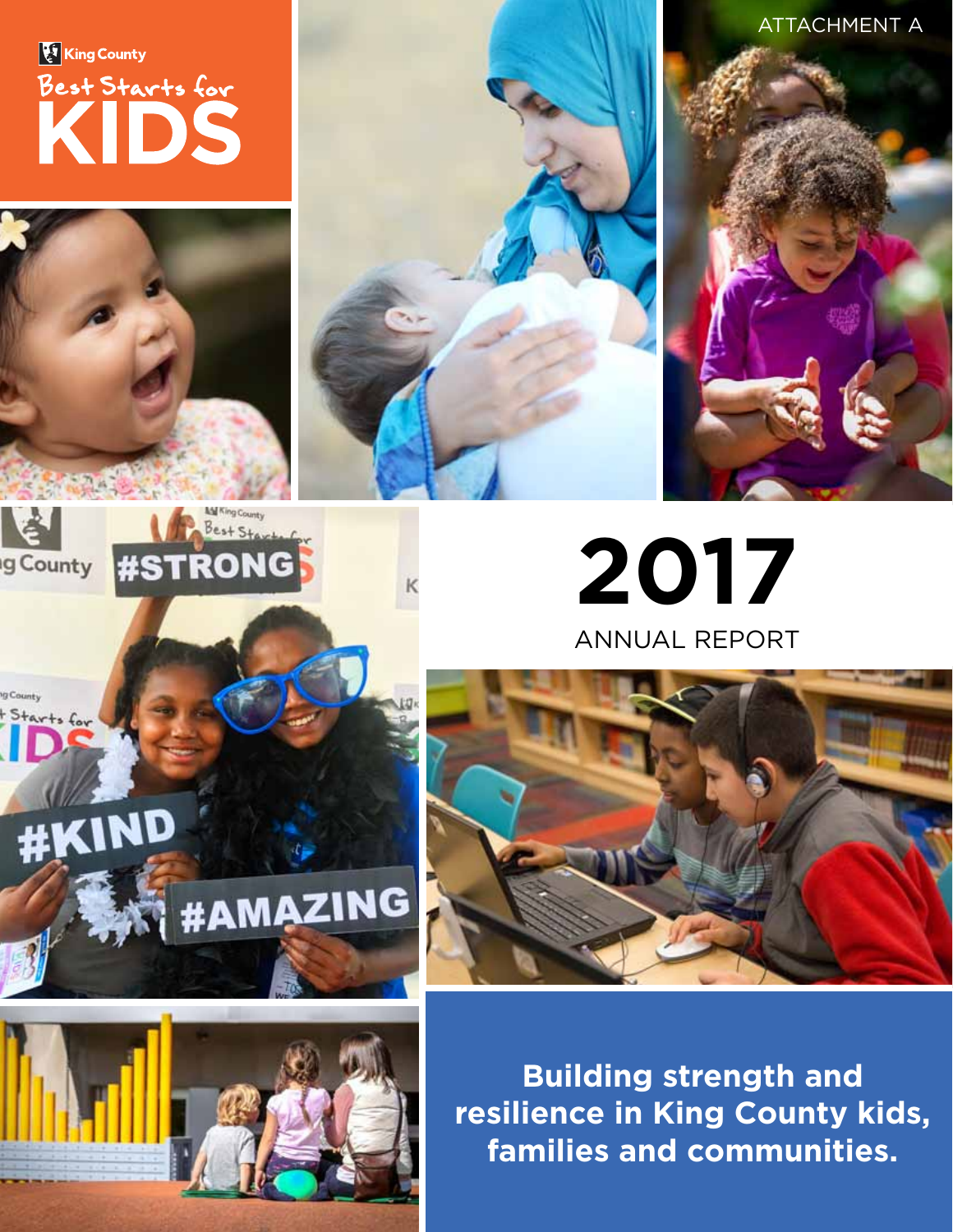### **Dear King County Councilmembers,**

This first Best Starts for Kids annual report comes to you amidst much momentum. The report focuses on our internal growth to establish the infrastructure necessary to realize impact. Best Starts is making excellent progress towards meeting Best Starts for Kids Implementation Plan goals, with more than half of total annual funding awarded in the community to date. Best Starts submitted the Youth and Family Homelessness Prevention Initiative Outcomes Report to you in May 2017. The Best Starts for Kids Evaluation and Performance Measurement Plan and the Innovation Fund proposal were both submitted in June 2017. We are building a strong King County Best Starts staff team and scaling our external efforts to match our internal capacity. To date, Best Starts for Kids has awarded money in the following investment areas:

- » \$1,694,450 for three new School Based Health Centers
- » \$1,849,294 to 18 community partners working towards Healthy and Safe Environments
- » \$559,944 for Screening, Brief Intervention, and Referral to Treatment and Services (SBIRT)
- » \$933,819 for Trauma-Informed and Restorative Practices in the School Environment (finalized award letters)
- » \$2,103,067 for the Pipeline to Success Program (formerly the Stopping the School to Prison Pipeline Program)
- » \$3,000,000 to expand Parent-Child Home Program in partnership with United Way of King County
- » \$6,313,000 to bring Public Health—Seattle & King County Maternal/Child Health Services back up to 2014 service levels
- » \$1,295,000 for 12 organizations delivering Early Intervention Services
- » \$4,050,000 for Youth and Family Homelessness Prevention as detailed in the Youth and Family Homelessness Prevention Initiative 2017 Outcomes Report
- » \$2,722,500 to Communities of Opportunity place-based partnerships.

Best Starts staff are working hard to put more money out into the community and improving methods as we move forward. In the last year, we learned that doing things differently requires growth that is sometimes uncomfortable. Mutual learning requires transparency and trust. I am grateful to the community members and partners who believe in Best Starts for Kids and share their requests, concerns and appreciation with us. We are pursuing mutual learning not only with King County community members, but also with our King County colleagues. Changing existing systems and processes is not easy. We are slowly accomplishing just that as we pursue a shared Best Starts vision together. I am grateful to department directors Adrienne Quinn and Patty Hayes, along with our Children & Youth Advisory Board (CYAB) chairs, for their collaborative leadership.

Best Starts for Kids is an initiative to improve the health and well-being of King County children, youth, families and communities. The CYAB Equity Statement places equity at the heart of wellbeing: "equity is an ardent journey toward well-being as defined by the affected." While our primary focus this past year has been inward to establish a strong foundation for distributing funding, we have been equity-driven, continuously evaluating and changing county practices to better support communities.

Thank you for your partnership in this journey together.

Sincerely,

Sheila Capestany Strategic Advisor for Children and Youth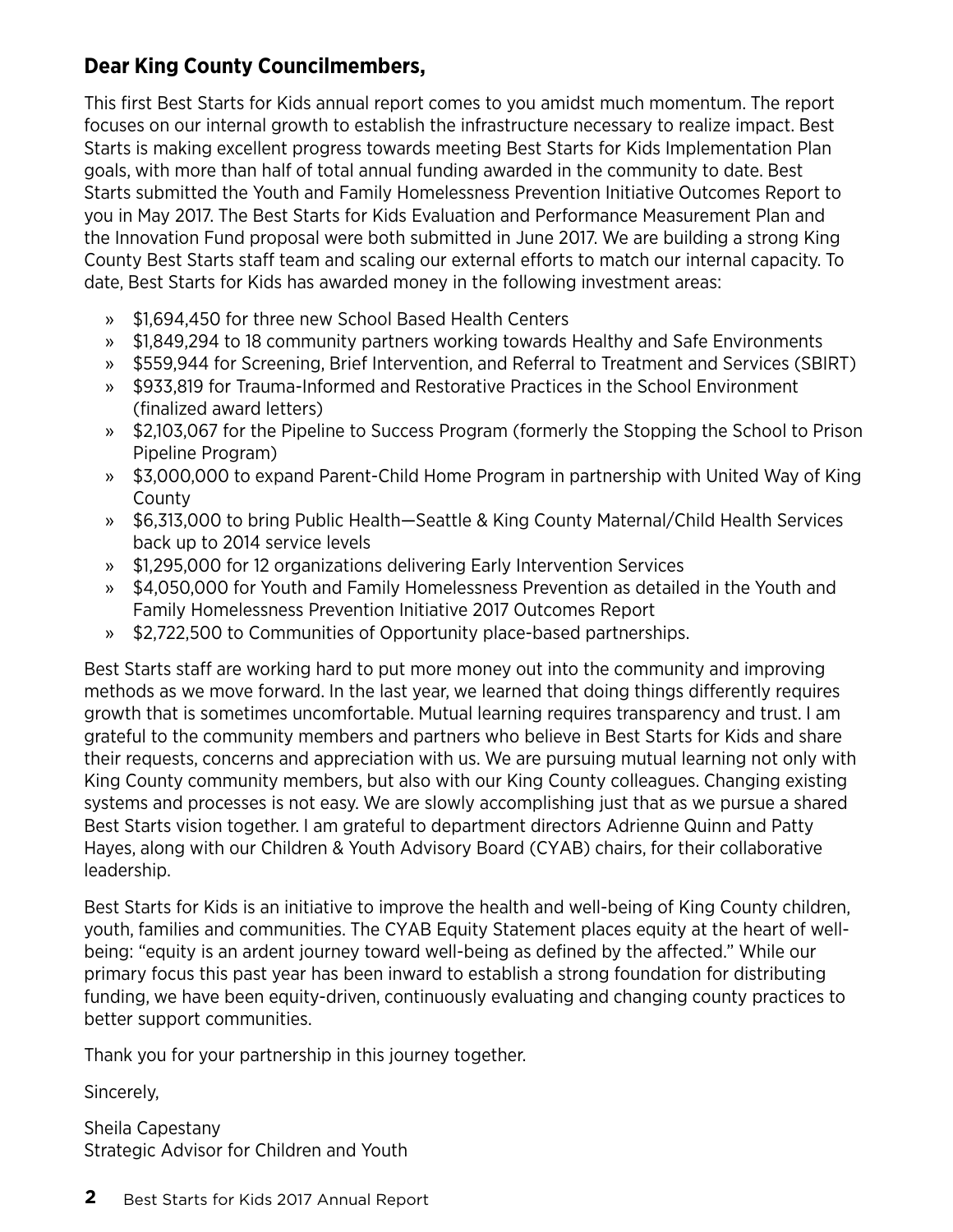# **TABLE OF CONTENTS**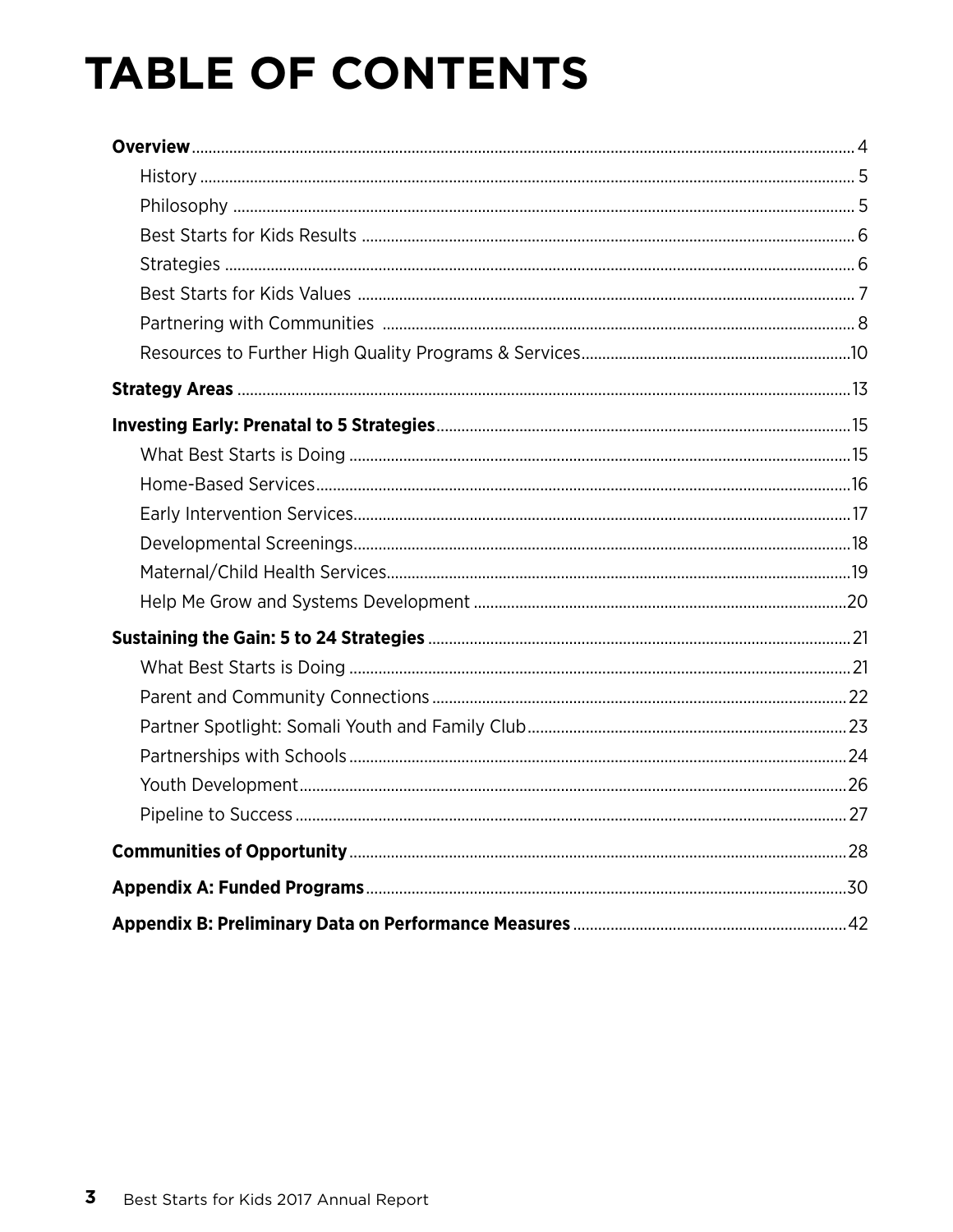# **Overview**



This first Best Starts for Kids annual report outlines the progress made to improve the health and well-being of all King County residents by investing in promotion, prevention and early intervention for children, youth, families and communities.

King County staff are pursuing new models for partnering with communities to address community-prioritized needs and realize regional equity. This has already translated

into positive impact as communities begin to experience county actions that reflect their feedback and voice. This report details key milestones and successes in Best Starts for Kids' first year of implementation, between September 2016 and August 2017, including information on all investments made to date and our learnings as Best Starts has begun implementation in a relational, equitable and transparent way.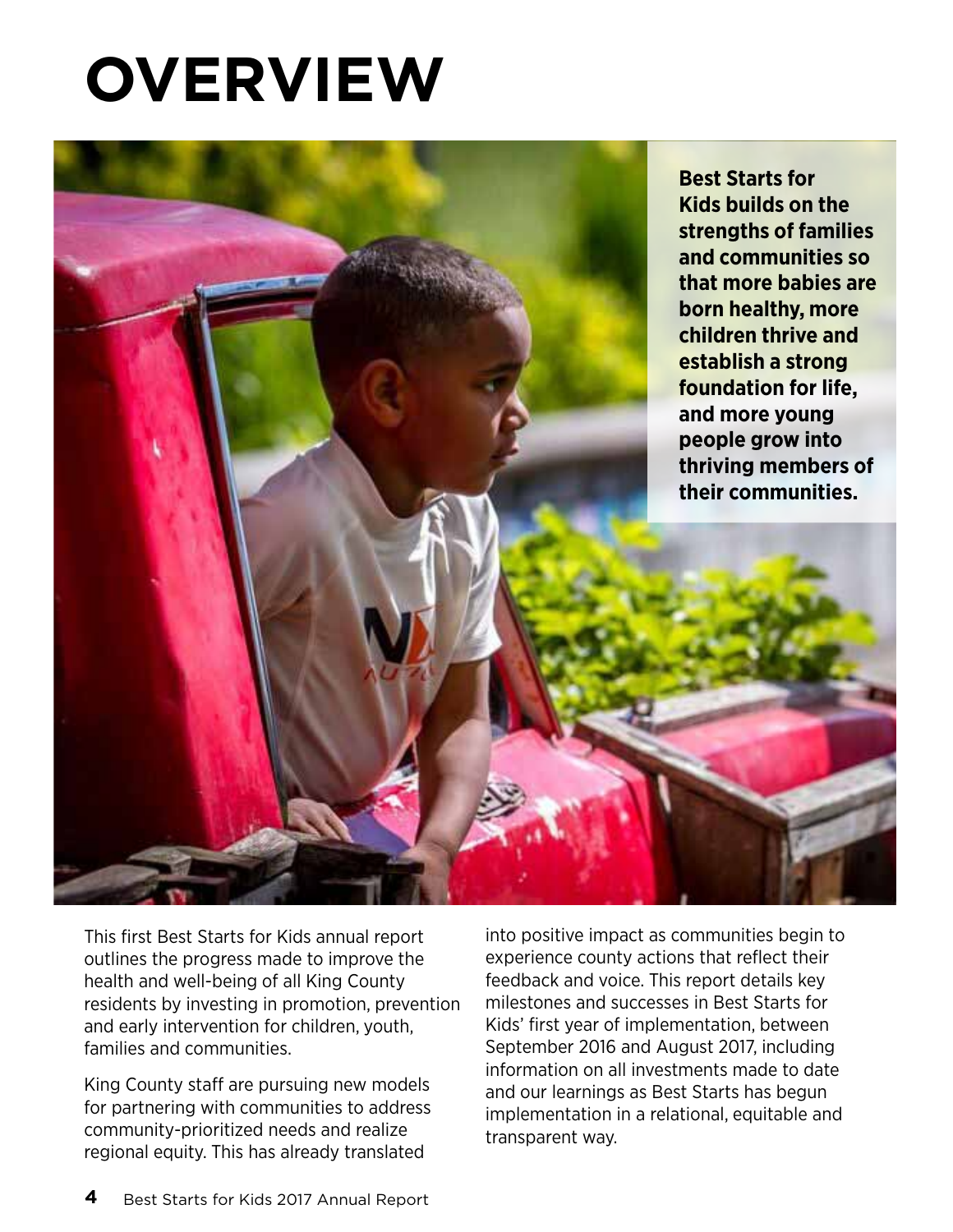# **history**

The vision that became Best Starts for Kids began in 2014 under the leadership of Executive Constantine. King County staff began examining how the County could improve outcomes and support individuals and communities to achieve their full potential by balancing the County's investment portfolio with more preventive approaches.

Best Starts was informed by the King County Strategic Plan, the Equity and Social Justice Ordinance, the Health and Human Services Transformation Plan, and the Youth Action Plan. The Best Starts for Kids Levy (Ordinance 18088) was approved by King County voters in November 2015. Over the next several months, more than 1,000 community members provided input at community conversations, focus groups and interviews across King County. An additional 1,000 youth surveyed for the Youth

# **PHILOSOPHY**

Action Plan provided feedback. Collectively, this community engagement shaped Best Starts for Kids' guiding values, investment focus and approach to change.

The King County Council approved the Best Starts for Kids Implementation Plan (Ordinance 18373) and budgets (2016 budget: Ordinance 18378; 2017-18 budget: Ordinance 18409) in the fall of 2016. Implementation of Best Starts for Kid costs the average King County property owner about \$1 per week. Best Starts is the most comprehensive approach to child development in the nation. Best Starts will invest an average of \$65 million per year to support King County families and children, from the time that parents plan for a family, and throughout childhood and young adulthood.

*Best Starts focuses on increasing the positive resources and opportunities that help kids grow up healthy and happy, decreasing negative factors that may prevent kids from establishing a strong foundation in life, and intervening early when kids and families need more support.*

### **PROMOTION**

We increase the positive things available to babies, children, young people and their families. These include resources for parents and children, positive opportunities and safe places to play, learn and grow.

### **EARLY INTERVENTION**

We intervene early to support children and young people who need additional resources to succeed.

### **PREVENTION**

We decrease things that may prevent babies, children and young people from growing up to be healthy and happy. These include stress, an unsafe environment or having insufficient opportunities.

### **POLICY & SYSTEMS CHANGE**

We work to change systems and policies so that all communities in our region can thrive and prosper regardless of race or place.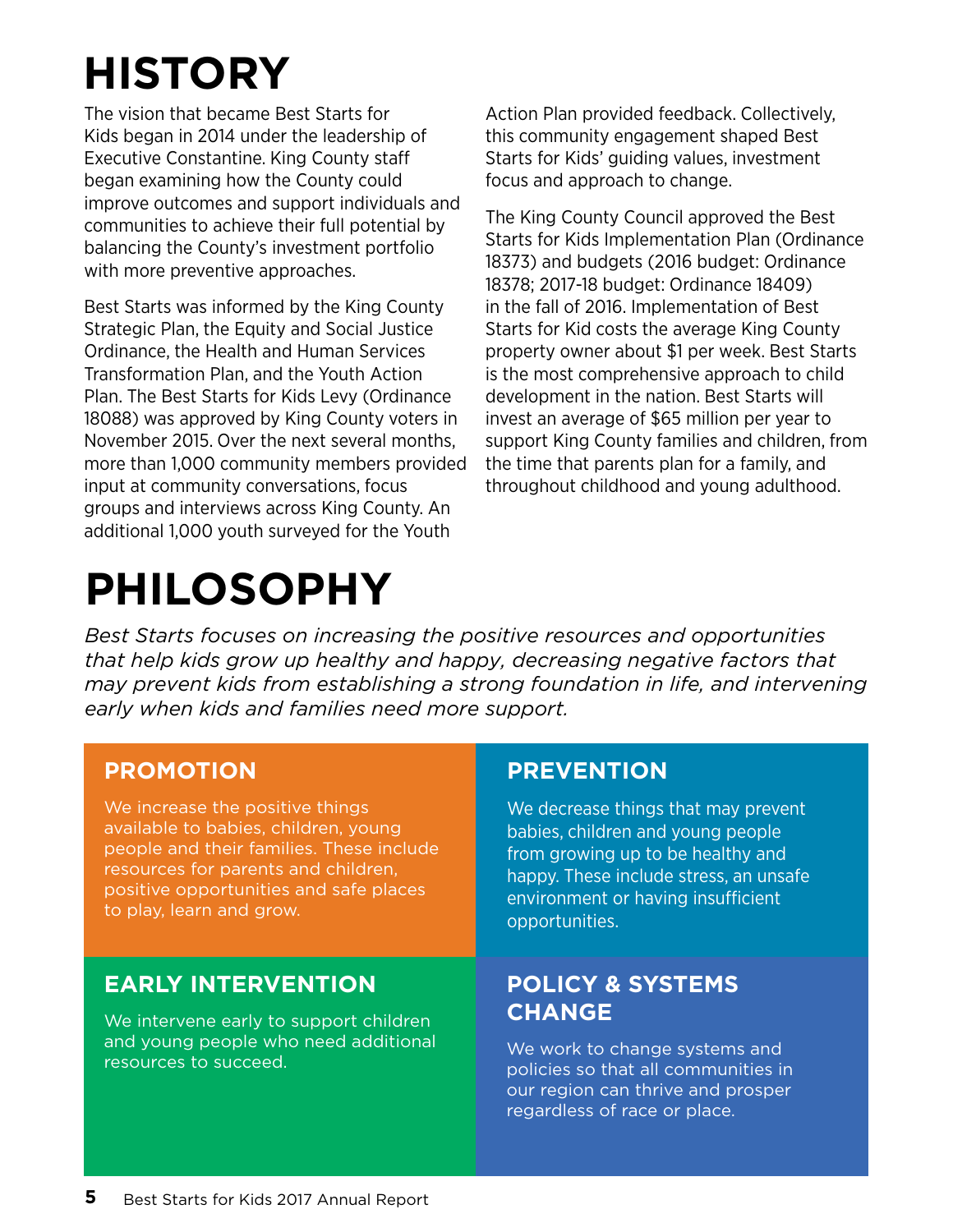# **best starts for kids results**

*Our vision for all King County's children, youth and young adults is that:*

- » Babies are born healthy and provided a strong foundation for lifelong health and wellbeing.
- » King County is a place where everyone has equitable opportunities to be safe and healthy as they progress through childhood, building academic and life skills to be thriving members of their communities.
- » Communities offer safe, welcoming and healthy environments that help improve outcomes for all of King County's children and families, regardless of where they live.

# **strategies**

## **invest early**

Support pregnant individuals, babies, very young children, and their parents during critical developmental years with a robust system of support services and resources that meets families where they are—home, community, and child care.

## **Sustain the gain**

Continue progress made with school- and community-based opportunities to learn, grow and develop through childhood, adolescence and into adulthood.

35% of levy investments.



## **COMMUNITIES MATTER**

Support communities to build safe, thriving places for children to grow up.

10% of levy investments.

## **RESULTS FOCUsED & DATA DRIVEN**

Use data and evaluation to know what is working for kids and communities. 5% of levy investments.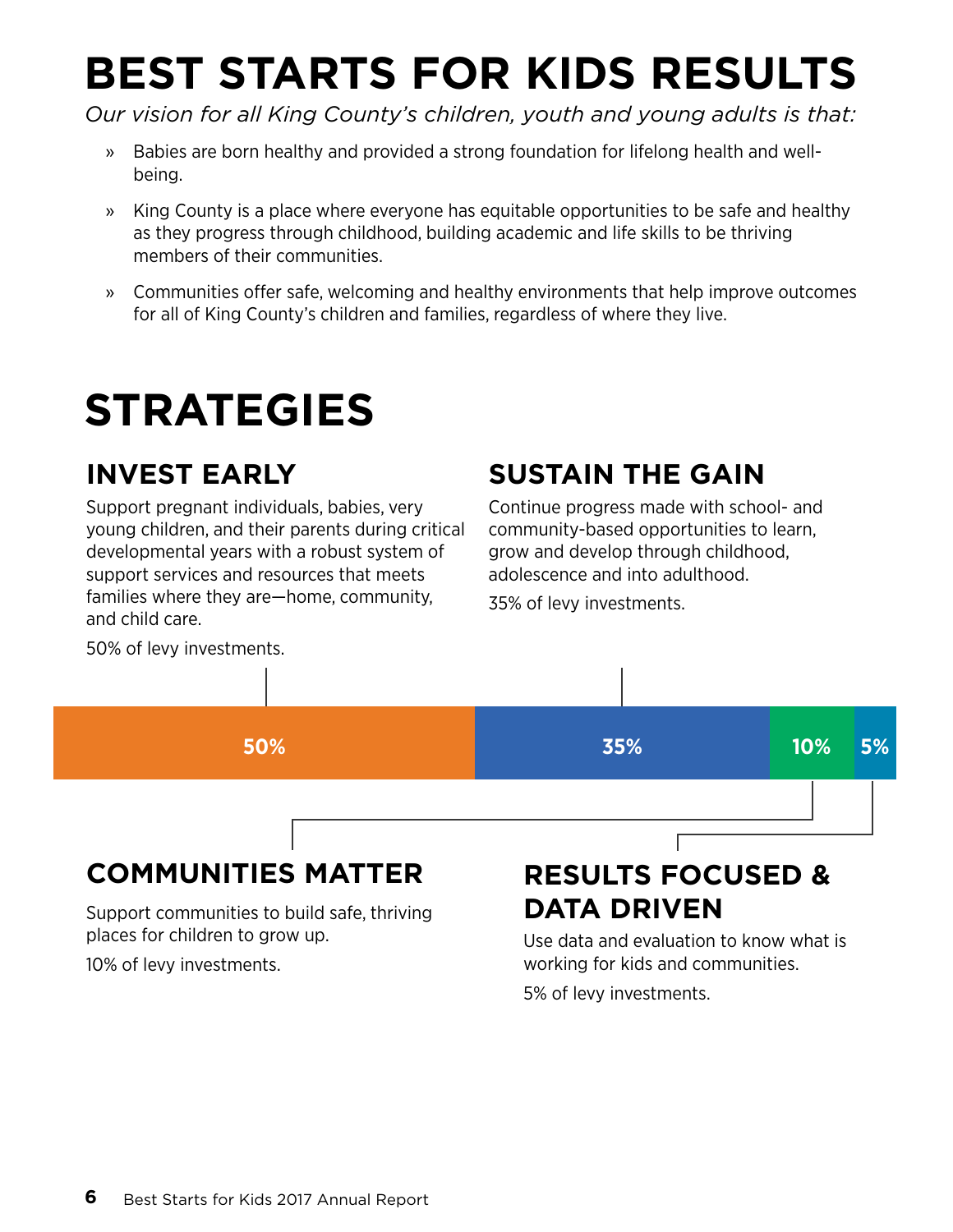# **Best Starts for Kids Values**

- » **Relational:** We work alongside communities to find out what is going well and opportunities to improve. We focus on building strong, trusting relationships with our partners.
- » **Transparent:** We clearly and consistently communicate about Best Starts' structure, decisions and path forward, which grows trust and opportunities.
- » **Equitable:** We recognize historic and structural inequities and seek to contribute to systemic and structural solutions that are desired by communities most impacted by disparities. We continuously inquire and examine the equity impact of standard county practices on communities.



**Best Starts for Kids is a glimmer of hope** for the most vulnerable communities, including the refugee community."

> **-** *Hamdi Abdulle Executive Director Somali Youth and Family Club*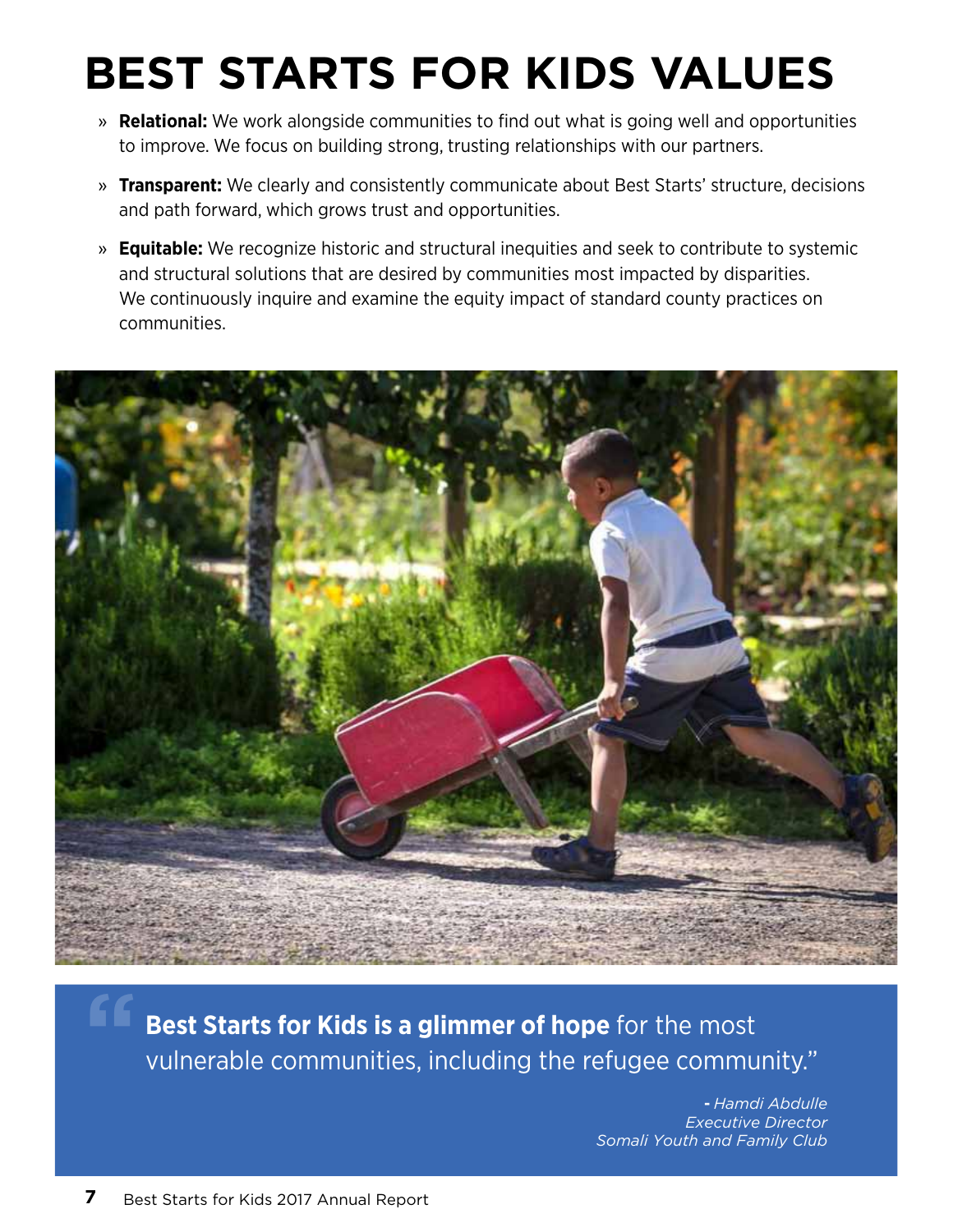# **PARTNERING WITH COMMUNITIES**

*Best Starts for Kids is forging new ways of partnering to support the well-being of children, families and communities. Best Starts relies on guidance from stakeholders across the region to provide perspective as the County moves more fully into developing partnerships and investing in programs and services to achieve Best Starts' results.* 

## **Children and youth Advisory board**

The members of the King County Children and Youth Advisory Board (CYAB) come from throughout King County. The CYAB has the experience, knowledge and information to inform policies, investments and outcomes related to children, families, youth and young adults. CYAB members bring geographically and culturally diverse perspectives in making recommendations and monitoring distribution of levy proceeds. The Executive and Council appointed and confirmed the CYAB's 35 experts, researchers and community leaders in January 2016. CYAB members reviewed and approved the Best Starts implementation plan and the Best Starts evaluation plan.

To ensure that Best Starts maintains equity at the forefront of all work, the Children Youth and Advisory Board crafted the CYAB Equity Statement as a guide for Best Starts in pursuing regional equity.

Best Starts for Kids is **committed to reflecting the values, perspectives and priorities of communities** in King County.

The CYAB and COO Governance group **bring expertise, lived experiences, and geographically and culturally diverse perspectives to Best Starts**' investments.

## **CYAB Equity statement**

- » **Equity** is an ardent journey toward wellbeing as defined by the affected.
- » **Equity** demands sacrifice and redistribution of power and resources in order to break systems of oppression, heal continuing wounds and realize justice.
- » **To achieve equity and social justice**, we must first root out deeply entrenched systems of racism.
- » **Equity** proactively builds strong foundations of agency, is vigilant for unintended consequences and boldly aspires to be restorative.
- » **Equity** is disruptive and uncomfortable and not voluntary.

## **Communities of opportunity Governance Group**

In July 2017, the Executive and Council appointed and confirmed 12 members to the Communities of Opportunity (COO) Governance Group, which acts as the advisory board for COO Best Starts' levy proceeds. The members bring expertise in community engagement, health, housing and economic development, and include representation from the King County Executive and Council, Seattle Foundation, and geographic place-based partnerships. COO Governance Group members represent multiple and diverse communities and help connect COO work with the needs of residents throughout King County.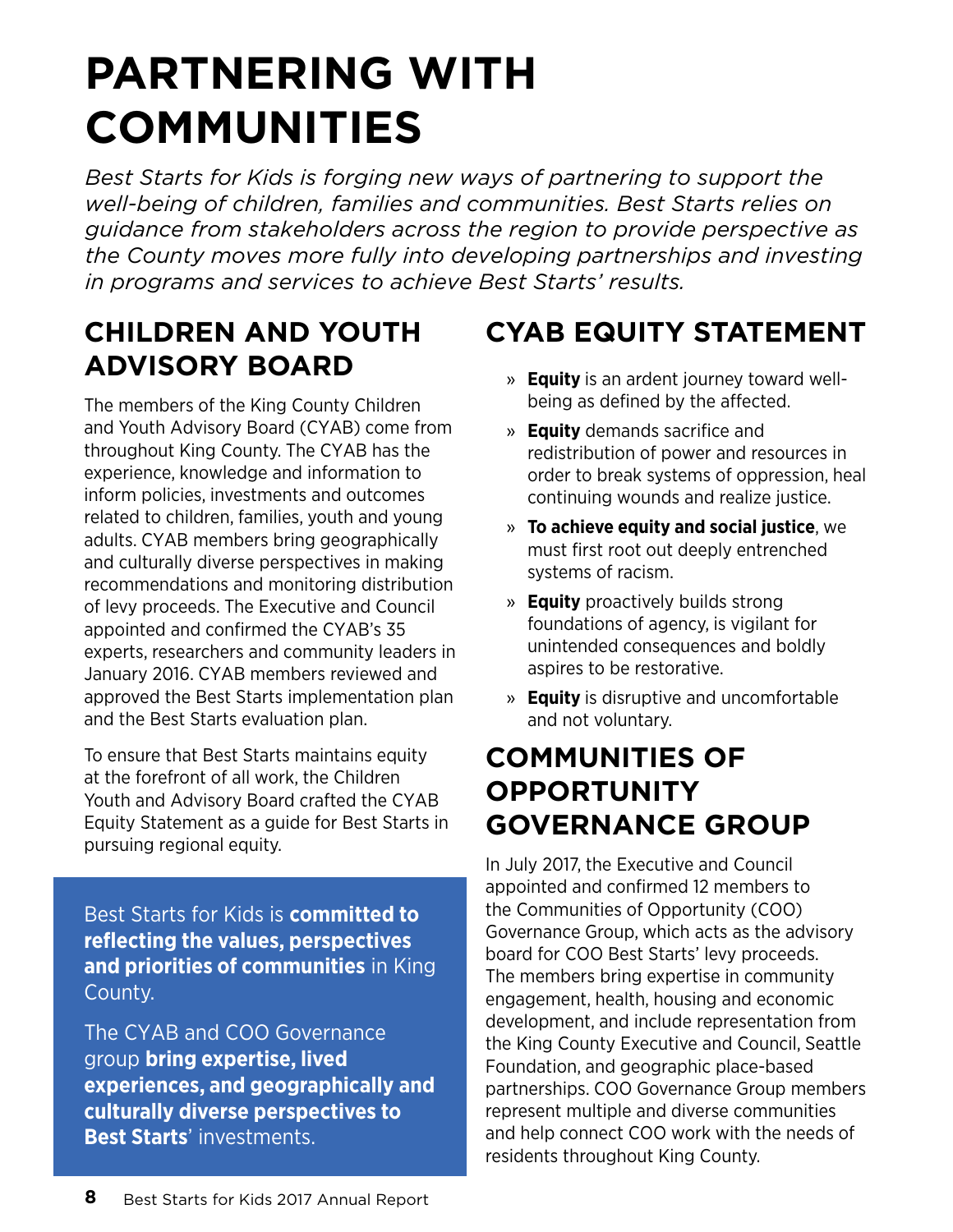## **Community Engagement**

Community engagement is fundamental to Best Starts for Kids and was prioritized early on. As part of Best Starts' ongoing commitment to community dialogue and transparency, Best Starts held a series of outreach events across the county in Spring 2017. Over 500 community members participated in 38 events. Best Starts engaged in conversations regarding 2017 funding opportunities, innovative evaluation approaches and Best Starts partnerships.

In March 2017, 85 people from 40 organizations involved in Communities of Opportunity convened in White Center to identify collaborative opportunities across each strategy area—community connection, economic opportunity, health and housing. Attendees identified themes such as investing in capacity building, preventing displacement in communities and working on regional solutions. These themes will inform Communities of Opportunity systems and policy change investments.

## **RFP REVIEW PANELS**

Best Starts for Kids is committed to seeking engagement from a broad and diverse range of perspectives to review proposals for Best Starts funding. Review panels include outside subject matter experts, community members, representatives from the CYAB and King County employees. Best Starts' goal is to build engagement and trust with individuals who have knowledge and interest in Best Starts' strategies, including parents, teachers and young people.

Councilmembers are invited to participate as non-voting members on review panels. Anti-bias training, facilitated by the Nonprofit Assistance Center, provides panelists with opportunities to examine their implicit biases, which may influence their perspectives and judgments when reading proposals. Trainings are tailored to specific Request for Proposals (RFPs) and educate panelists on criteria scoring. Best Starts believes these efforts to eliminate unconscious bias prior to proposal review will help level the playing field for smaller organizations or organizations lacking a robust proposal writing infrastructure.

Under Best Starts, King County is working very hard to change the contracting relationship to one where there is **a definite partnership.** I want to tell you that this work is showing." **"**

> *-Kathleen Barry Johnson Executive Director Vashon Youth and Family Services*

## **CONTRACTS**

Best Starts for Kids is a collaborative effort of the Department of Community and Human Services and Public Health—Seattle & King County. The two departments are aligning and streamlining systems to reflect Best Starts' values and community feedback. Contracting is a critical system for Best Starts implementation and staff are assessing each step of the contracting process through an equity lens and developing a contracting tool kit to standardize contract negotiations across the two departments. The goal is to shift the contracting process with community-based organizations away from a process focused on paperwork, to a process focused on people. This relationship-based process is the cornerstone for building partnerships with the contractors who are implementing this important work in our community and will allow for greater impact for our children, youth and families.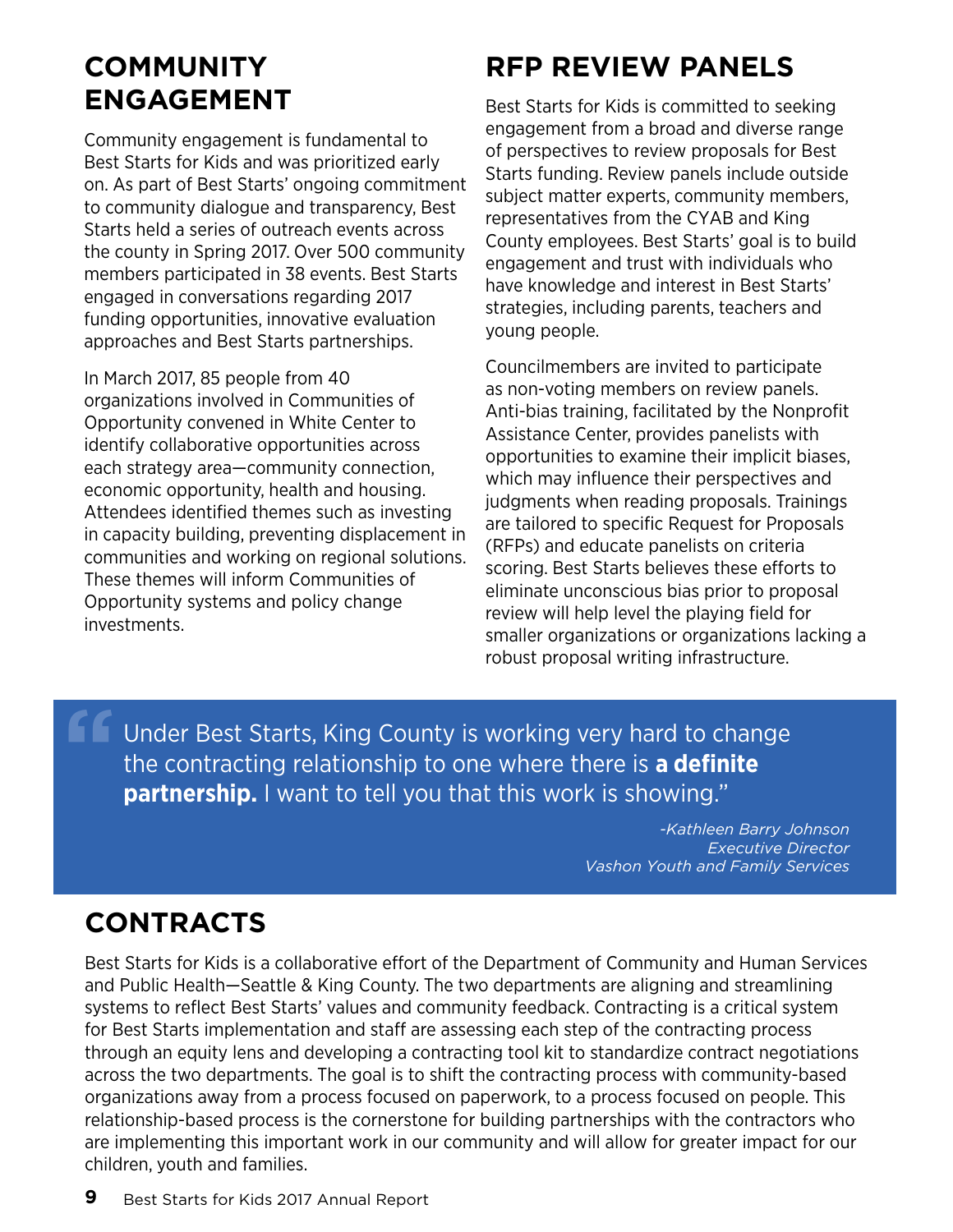# **RESOURCES TO FURTHER HIGH QUALITY PROGRAMS & SERVICES**

*King County is collaborating with and pursuing innovations to support community partners and achieve Best Starts' results.* 

# **Best starts health survey**

The Best Starts for Kids Health Survey is the first ever survey about the well-being, strengths and needs of young children and their families in King County. Between September 2016 and January 2017, almost 6,000 families participated in the survey. Thanks to these families, we now have baseline data to assess existing strengths and needs, plan interventions and evaluate impact in communities. These data directly inform our RFP strategies.

The groundbreaking new methods used in the Best Starts for Kids Health Survey lead the nation in ensuring our data reflects the strengths and needs of all King County kids and families. A nation-wide panel of epidemiologists selected the Best Starts for Kids Health Survey for the Robert Wood Johnson Foundation National Award for Outstanding Epidemiology Practice in Addressing Racial and Ethnic Disparities. Judges selected the Best Starts data team's work from over 900 applications

are not included in other studies, like those who speak a language other than English. Methods included offering the survey in six languages, partnering with community-based organizations to do outreach, and using bilingual, bicultural phone interviewers in addition to paper and online surveys.

These methods are working. Survey participation more closely mirrors the demographics of King County than other surveys. For example, 53 percent of all children 11 years old or younger in the King County are children of color, and children of color represent 55 percent of Best Starts Health Survey participants.

The Best Starts data team is currently analyzing the data and inviting communities to participate in data interpretation. Best Starts will administer the Health Survey every two years (2018-19 and 2020-21) to ensure we have data to compare over time.

based on its impact on efforts to eliminate health disparities, potential for creating long-term change and overall contribution to public health knowledge.

The Best Starts for Kids Health Survey prioritized unique methods to reach community members who often

**I really appreciate participating in these surveys—it really puts things in perspective for me as a new parent...** I hope the results of this survey and others like it will teach your organization about local families and their needs."

*–Best Starts Health Survey participant*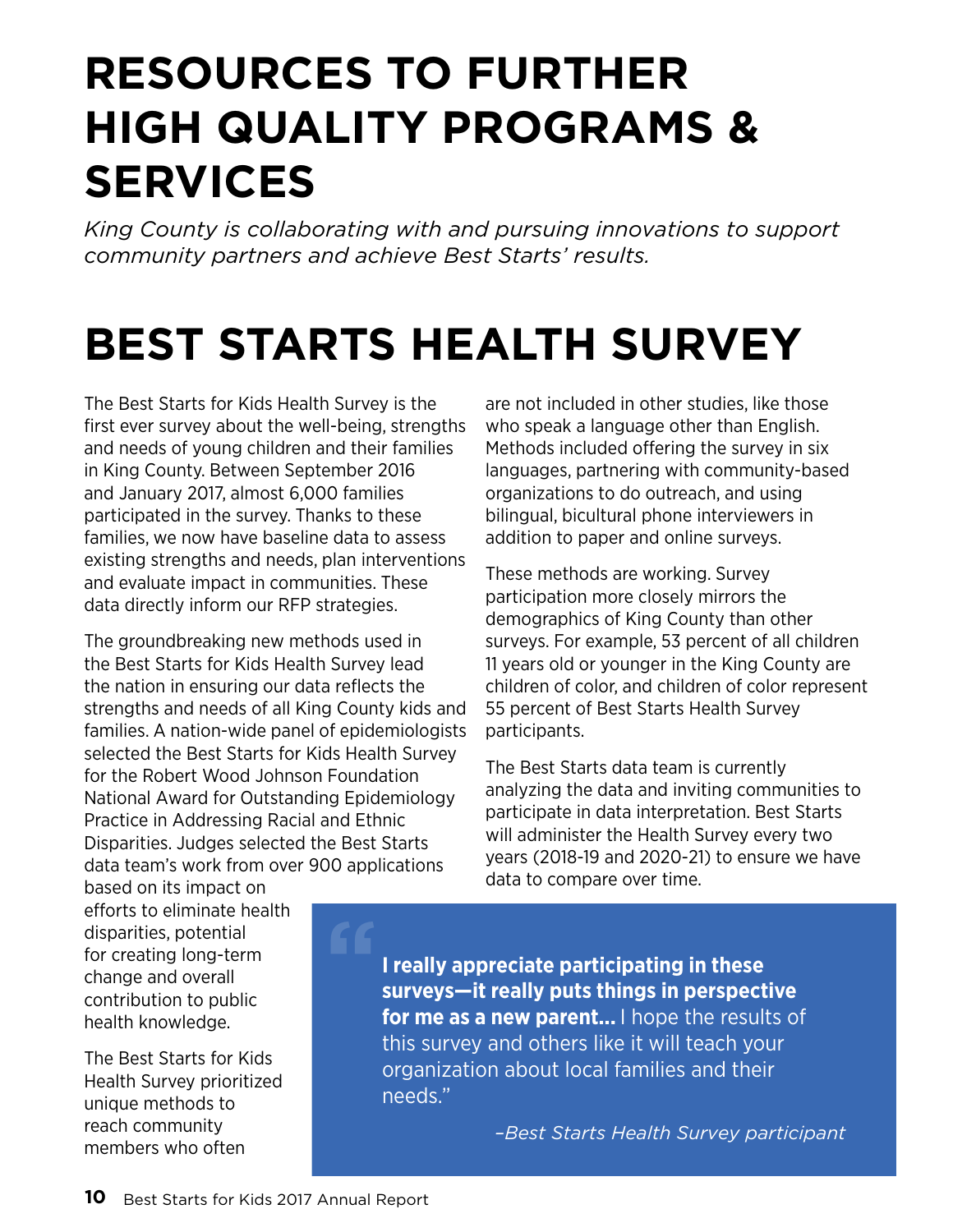## **INNOVATION FUND**

Real transformation of health and human services in our county—especially with regard to equity and social justice—requires innovation. The strategies outlined in the Best Starts for Kids Implementation Plan are critical to supporting positive parent and child outcomes, and Best Starts acknowledges that:

- » Evidence-based and evidence-informed models do not work for all communities.
- » Communities must take the lead or must have a role in identifying resources to build, improve and sustain solutions.

King County is committed to maximizing investment opportunities that are flexible and responsive to community needs. The Innovation Fund is a response to communities wanting support for new practices they have found to meet their unique needs, outside the boundaries of existing evidence-based programs. The Innovation Fund is informed by a scientific approach and input from communities, the Children and Youth Advisory Board Prenatal-to-Eight Committee and programmatic staff from the Department of Community and Human Services and Public Health—Seattle & King County.

The Innovation Fund is a pre-natal to 5 strategy which seeks to:

- » **Strengthen and/or amplify** a program, strategy or system change that is new, developing or engaging in substantive adaptation that provides a solution identified by the community and/or those experiencing the problem.
- » **Build knowledge about what works, for whom and why** through documentation and evaluation of strategies or programs in order to increase effectiveness and explore replicability.
- » **Improve equity** by ensuring that programs meet the needs of marginalized communities, including communities of color, refugee and immigrant communities, LGBTQ communities and those with special needs.

» **Address emergent challenges or capitalize on emergent opportunities** as the County advances the Best Starts for Kids Implementation Plan.

Upon approval of the Innovation Fund by the King County Council, Best Starts will begin additional planning for the RFP. King County Council staff will be invited to participate in the planning work group.

## **Technical assistance & capacity building**

## **89 organizations received technical assistance**

to apply for the Youth Development RFP.

Small, community-based organizations can face a variety of challenges when applying for public funding. In order to serve the most historically-underfunded communities, Best Starts for Kids is contracting with consultants or organizations to provide technical assistance to community-based organizations needing support in applying for Best Starts funds.

Three contractors provided technical assistance to 89 organizations applying for the Youth Development RFP. In August 2017, Best Starts closed a Request for Qualifications to secure additonal technical assistance for all future 2017-18 Best Starts for Kids funding opportunities. Upon reviewing the 21 submitted applications, Best Starts expects to onboard the new contractors in September.

Technical assistance contractors will support interested organizations in describing their organizational strengths, related services, organizational structure, the role they play in the community, success stories and other items needed to submit a competitive proposal for Best Starts for Kids funding. The Best Starts data team is also supporting organizations' data needs during the application process, contract execution and implementation.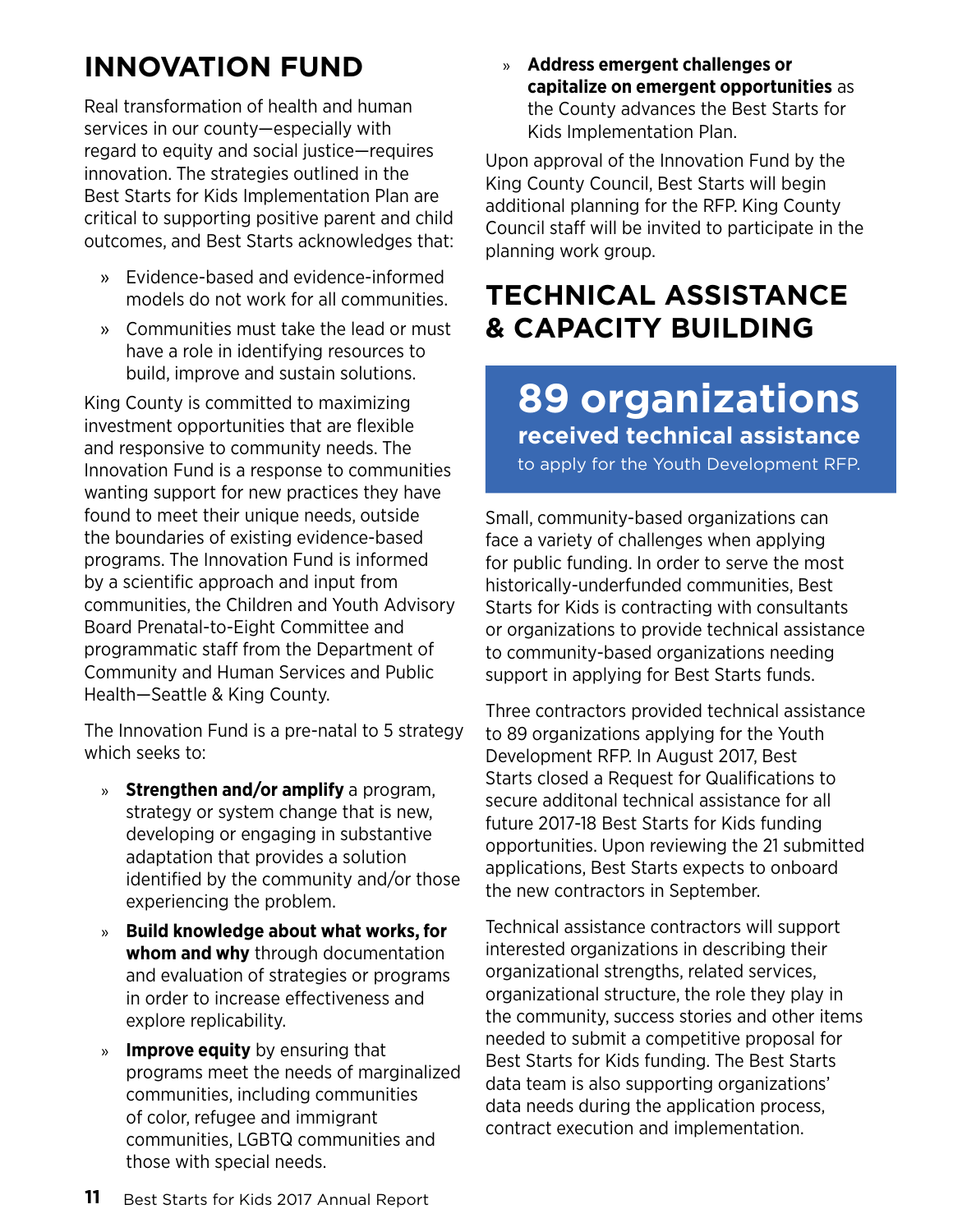In addition, a work group launched in August to create an ongoing capacity building strategy for community partners. CYAB and councilmembers will be invited to join this workgroup. Capacity building ranges from building infrastructure within an organization to developing leadership and advocacy skills, and will focus on strengthening community-based organizations across King County.

## **Best Starts King County Team**



*The Best Starts for Kids data team show their award from the Robert Wood Johnson Foundation.*

In total, there are 53.45 FTE hired across both the Department of Community and Human Services and Public Health—Seattle & King County that are supported by Best Starts funding. Twelve more open positions are being recruited to support program strategy areas. Communities of Opportunity hired its Executive Director in December 2016 and brought on two support program managers and an administrative specialist to establish the infrastructure necessary for implementing and distributing the Best Starts' funding connected to Communities of Opportunity.

## **Communications**

The Best Starts' communications priority has been to ensure all communities have information on how to access Best Starts funding. In partnership with program strategy leads, Best Starts communications staff tailored an outreach plan for each RFP so that all eligible and interested parties receive timely and accessible RFP announcements. The consistent and transparent communication methods are earning community trust.

Best Starts for Kids communication uses creative methods to reach people across King County. The Best Starts blog and newsletter together have over 3,300 engaged subscribers. Best Starts has hosted four webinars since May, three of which were bidders' conferences. The most recent webinar, a Youth Development RFP bidders' conference, had 106 participants with representation from most areas of the county.

### **How did community partners learn about the Youth Development RFP?**

RFP Views on Best Starts Communication Channels



The flow of the conversation shouldn't be one way, but two ways and that's what's happening. **We appreciate the BSK leaders listening and responding to the community's needs.**

> *–Hamdi Abdulle Executive Director Somali Youth and Family Club*

**"**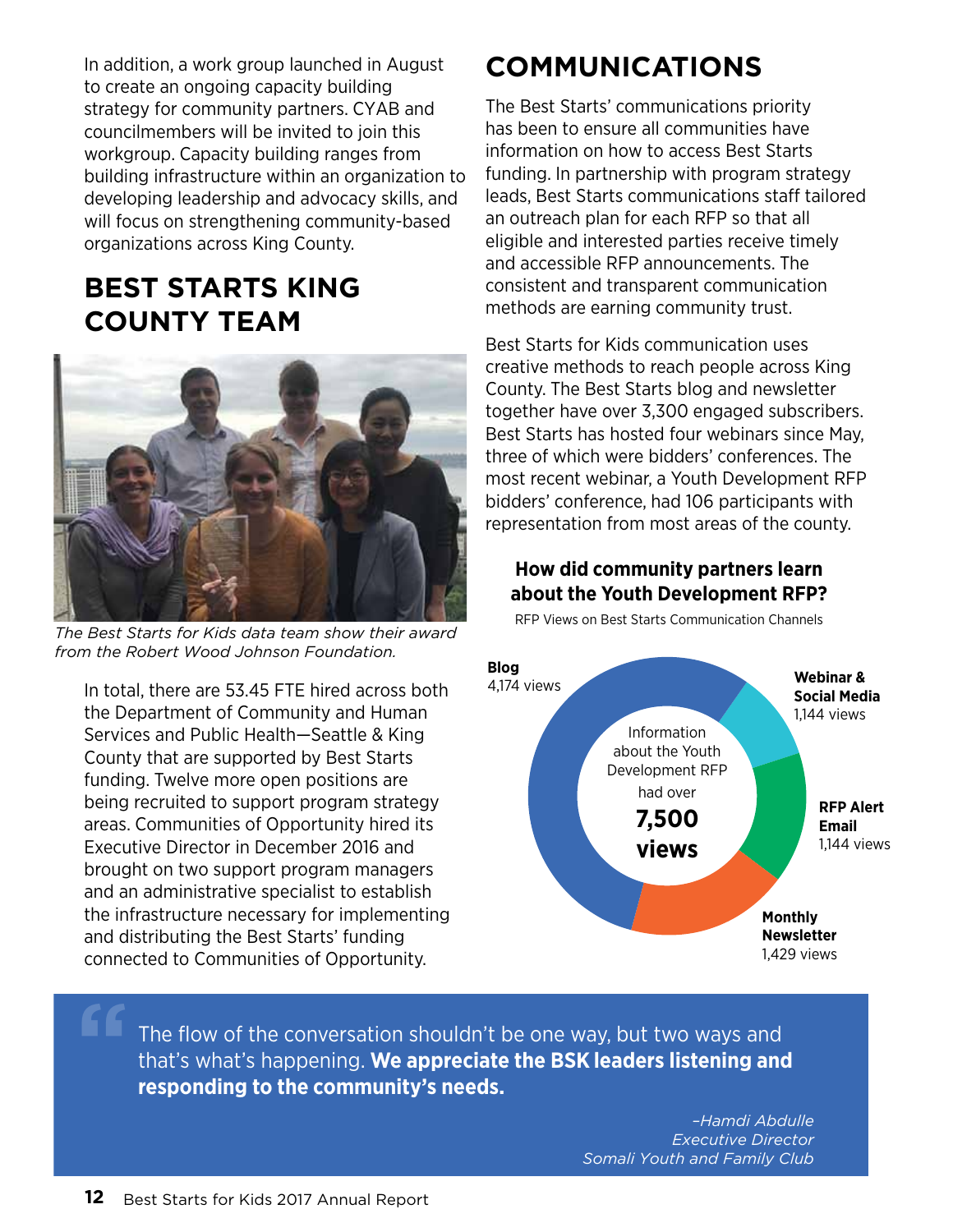# **STRATEGY AREAS**

*Best Starts for Kids is intentionally weighing needs across the county and mapping our investments so that our funding matches the geographical areas of need and addresses disparities.* 

# **INVESTING EARLY**

### *Prenatal to 5 Strategies*

These strategies focus on prenatal through age 5 programs and support for pregnant individuals, babies, young children and parents or caregivers. Research shows that investing early to support children's health, learning and social-emotional well-being has profound impact on life outcomes.

## **Help Me Grow & Systems Development**

Building a system to get families the information they need and coordinate all available services within King County.

- » Childcare Health Consultations
- » Infant Mental Health
- » Developmental Screenings
- » Workforce Development

## **Innovation Fund**

The Innovation Fund is a response to communities wanting support for new practices they have found to meet their unique needs, outside the boundaries of existing evidence-based programs.

## **Programs\***

Home Based Services**\***

- » Home Visiting (i.e. expanding Nurse-Family Partnership)
- » Evidence-based and evidence-informed models
	- • Parent-Child Home Program**\***
- » Emerging culturally relevant practices

Community-Based Programs and Innovative Approaches, including information on healthy child development for families

Community-Based Parenting and Peer-Based **Supports** 

Early Intervention Services**\***

Development Screenings

Childcare Health Consultation

Investment in Public Health**\***

» Ensuring that parents and children across the county continue to access necessary public health services provided by Public Health—Seattle & King County's Maternal/Child Health **Services** 

**\*** Notes awards made to date.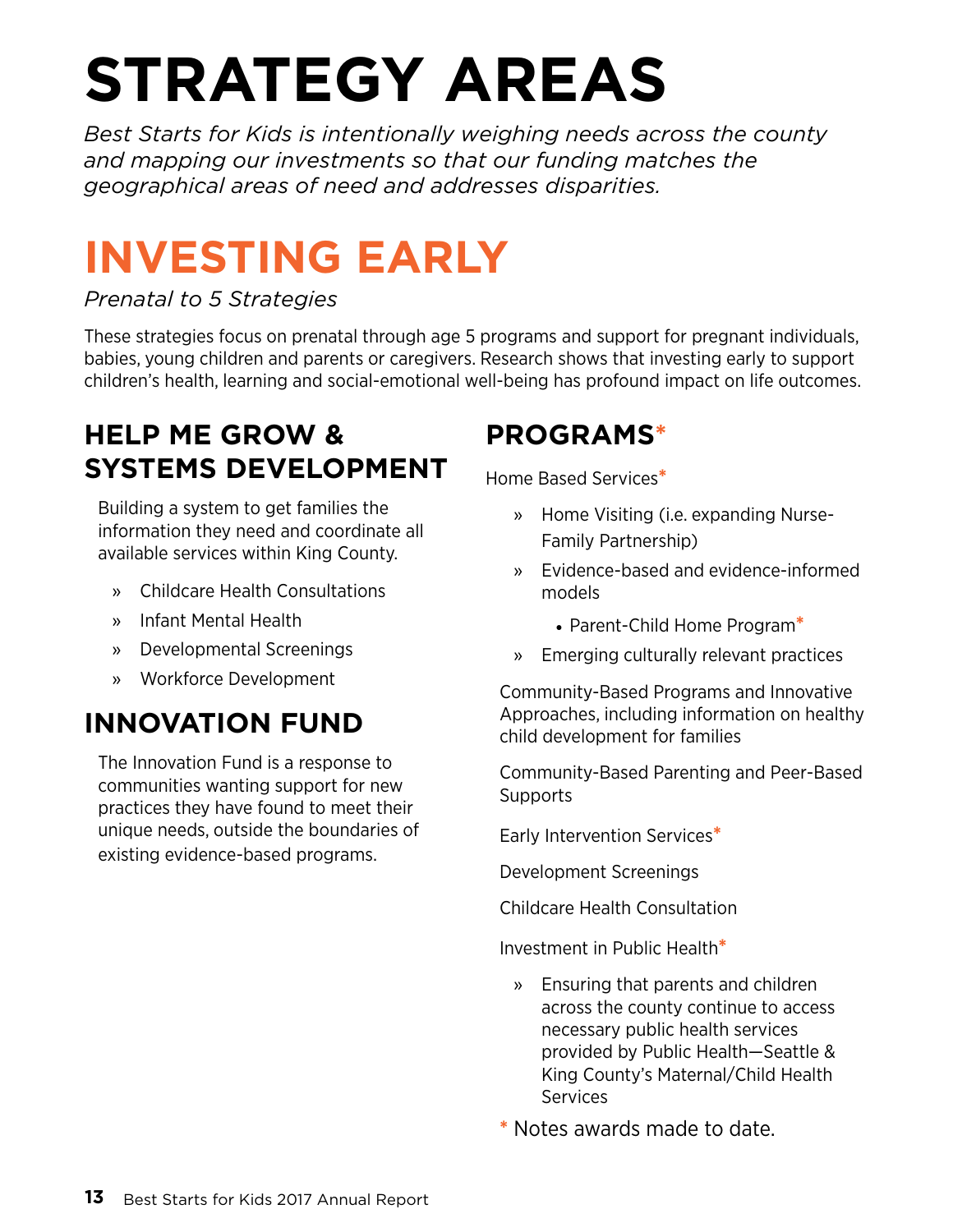# **SUstaining the gain**

### *5 to 24 Strategies*

These strategies focus on supporting positive development for children and young people as they progress to adulthood. Best Starts embraces a strengths-based approach, recognizing that we must sustain the gain that is made by investing early while also responding to the realities of adversity and trauma across communities. Our focus is on promoting and building resilience and protective factors, and preventing or intervening early to assure that King County youth have the supports they need to thrive.

## **Partnerships with Schools\***

Trauma-Informed and Restorative Practices in the School Environment\*

School Based Health Centers\*

Screening Brief Intervention and Referral to Treatment and Services\*

Out of School Time

## **Pipeline to Success\***

Eliminating the 'school to prison pipeline' and building a 'school to life success pipeline'\*

## **Parent and Community Connections\***

Healthy and Safe Environments\* Parent Support and Family Engagement

## **Youth Development**

Mentoring

Healthy and Safe Relationships

Positive Identity Development

Youth Leadership and Engagement Opportunities

**\*** Notes awards made to date.

# **communities matter**

*Communities of Opportunity (COO)*

COO strategies were developed in partnership with community leaders and organizations and focus on quality affordable housing, health, community voice and connection, and economic prosperity. COO's place-based focus recognizes that certain communities experience greater disproportionality than others. Implementation is designed to be responsive to emerging needs, adapting to community-centered innovations and leverage other investments.

## **community partnerships\***

Place-based and Cultural Communities\*

**\*** Notes awards made since September 2016.

## **Institutional, Systems and Policy Change**

## **Learning Community:**

Strategic Investments, Forums and Technical Assistance

*Best Starts for Kids' strategic areas remain the same as presented in the implementation plan, however, leadership re-organized investment areas in order to facilitate the most efficient and coordinated path forward to realizing regional equity.*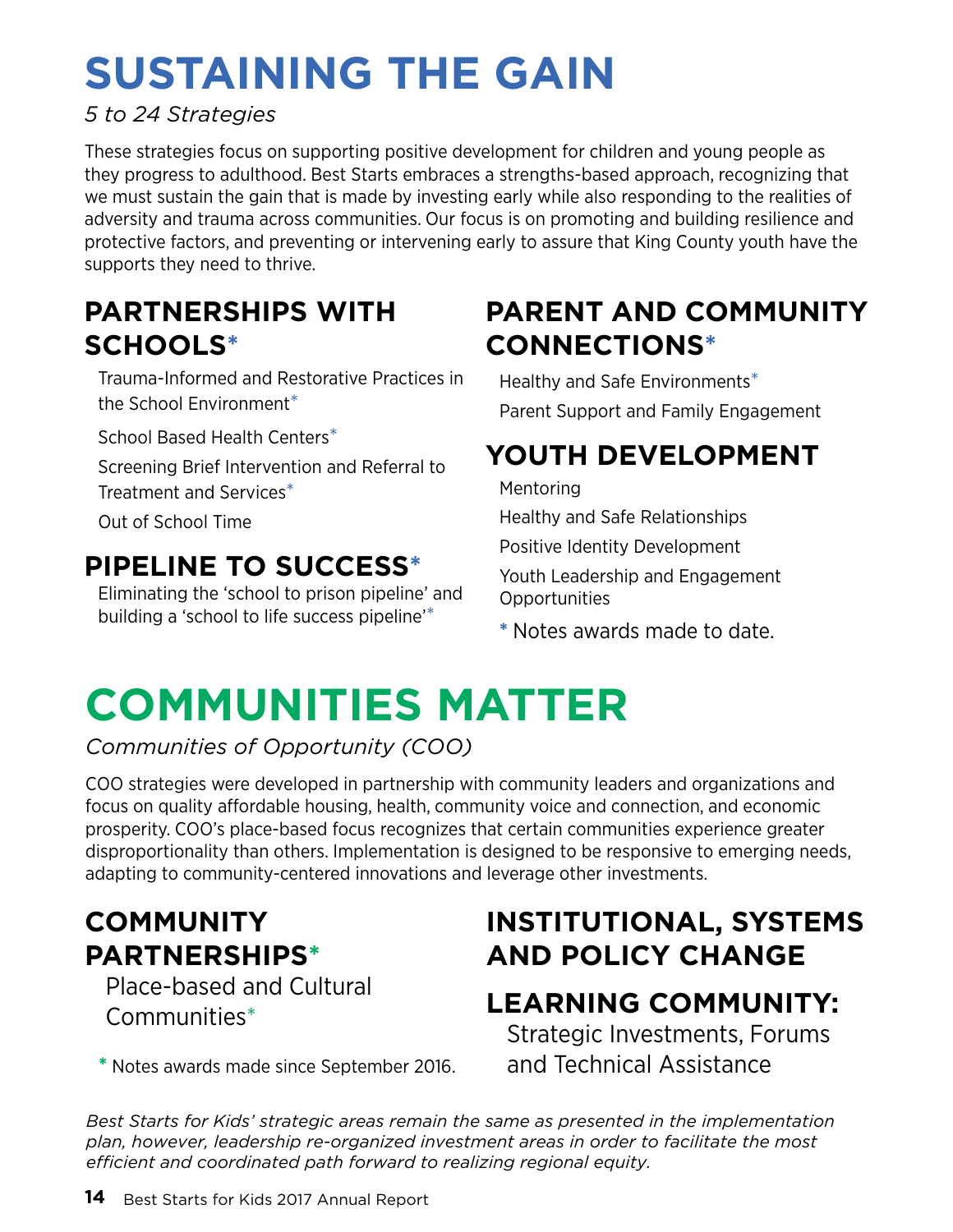*While important work has progressed across all strategy areas, the remainder of the report will focus on those strategic areas in Prenatal to 5 and 5 to 24 strategy areas that have distributed awards into the community or advertised available funding.* 

# **what best starts is doing INVESTING EARLY**

**Prenatal - 5 strategies**

### **Increase promotive & protective factors**

- » Parental resilience
- » Social connections
- » Knowledge of parenting & child development
- » Concrete support in times of need
- » Social & emotional competence of children

### **Healthy development & well-being for children & families**

» Optimal child development » Strong, thriving families » Reduced likelihood of child abuse & neglect » Supportive community and social networks

### **Reduce risk factors**

- » Psychological stressors
- » Unhealthy birth outcomes
- » Social isolation
- » Multigenerational adverse childhood experiences
- » Unsafe, unstable, inequitable environments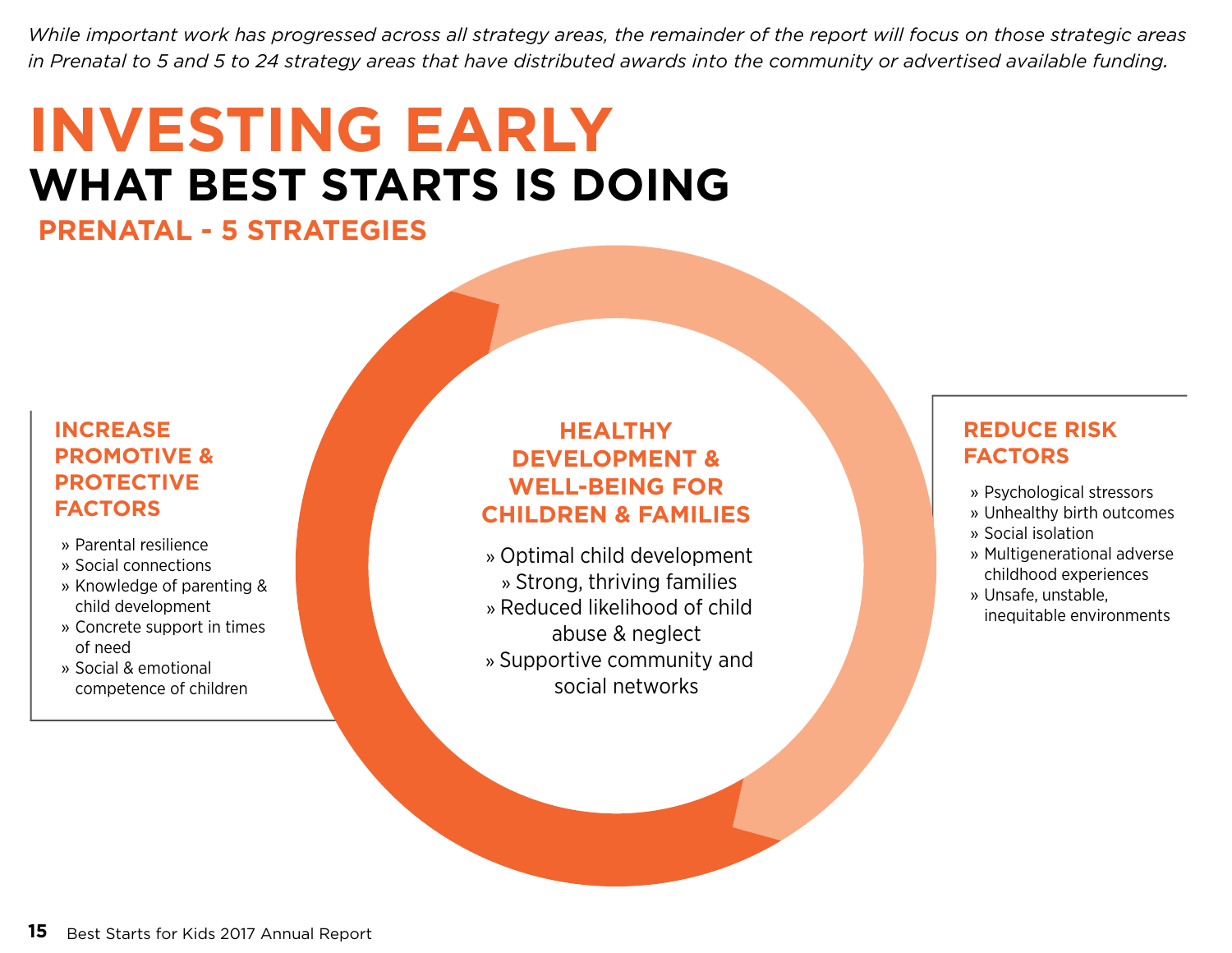# **Home-Based Services: A Portfolio Approach**

Best Starts for Kids is investing in Home-Based Services (HBS), a type of family support. Focused on expectant parents and parents with children birth to age 5, HBS' trained professionals provide services and supports for parents and their children where they live. HBS will create "a continuum of homevisiting services across age groups, geography, diversity of communities, and levels of intensity, so that we can meet the range of needs in the county," as stated in the Best Starts implementation plan. HBS is investing in a portfolio of home-visiting services that include many different models designed to improve outcomes for families of children prenatal to five. Best Starts will invest in programs along the "continuum of evidence," including some that have substantial research behind them and others that are new or emerging.

## **Evidence-Based & Evidence-Informed Programs**

### **Parent-Child Home Program (PCHP)**

Best Starts for Kids is partnering with United Way of King County, the City of Seattle and local service providers to expand capacity in already-existing programs and invest in new programs to ensure that PCHP is available to many more children and families throughout King County. United Way of King County has been doing this work for the past 10 years and will continue to administer the funds in partnership with King County, following mandates outlined by the King County Council.

The Parent-Child Home Program supports parents of two and three year olds through educational play that helps caregivers develop their children's cognitive and social-emotional skills. Through modeling behaviors, culturally matched home visitors support parents in learning how to stimulate their child's



ongoing learning in their own home. PCHP has a track record of success—especially in reaching communities of color and refugee and immigrant communities—here in King County.

Best Starts is building on this vital work with a multiyear investment of \$3 million annually. Contracts began in July to support expanding current programs to additional children and families. Work to develop new PCHP programs began over the summer. Information sessions were offered in July throughout Seattle, Shoreline and Renton for those interested in starting new PCHP programs. The RFP for expansion to new communities and programs was released through United Way in close partnership with King County in mid-August.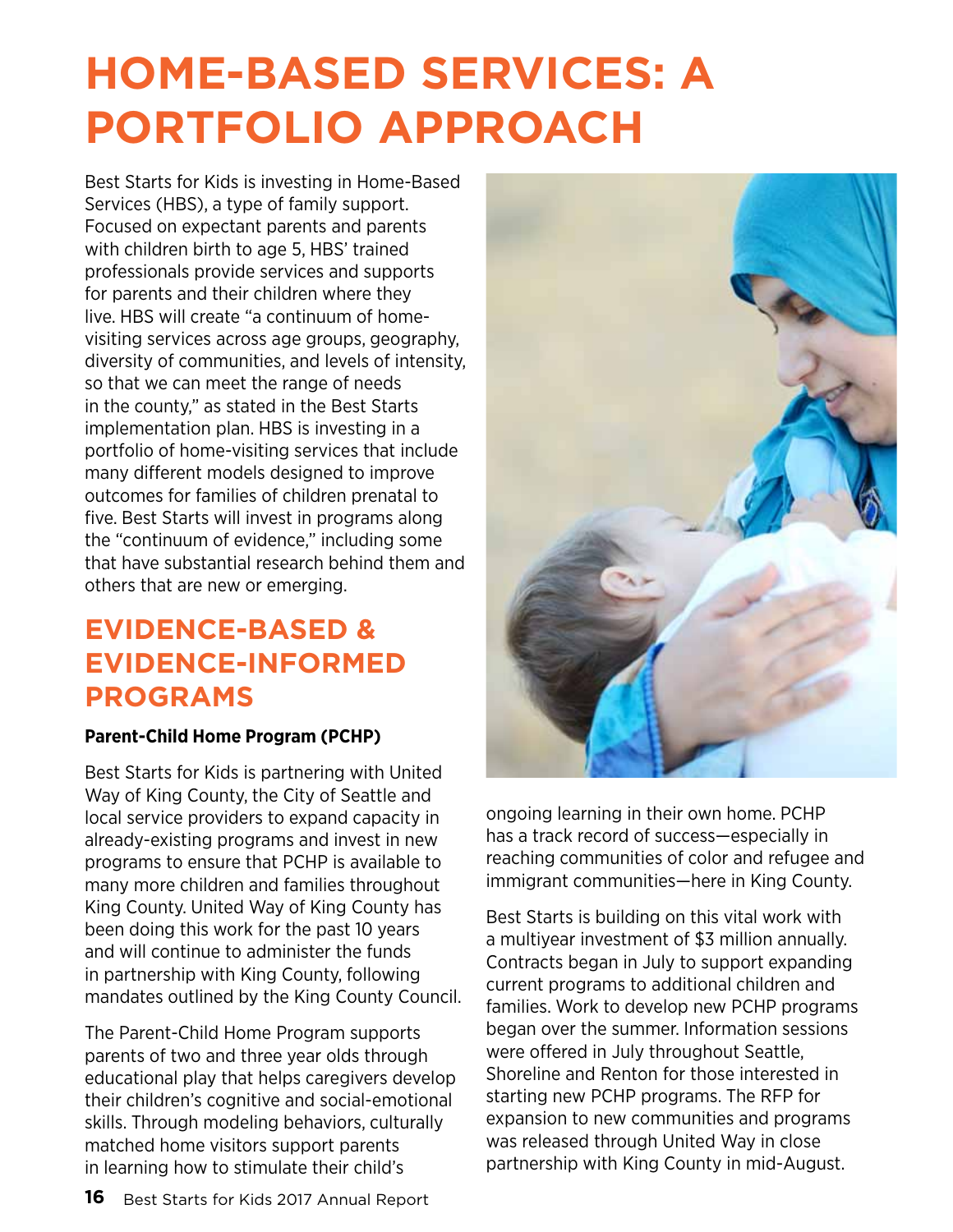### **Building the Evidence-Based and Evidence-Informed Portfolio**

Best Starts will invest in a number of other evidence-based and evidence-informed homevisiting programs to ensure that services best meet the needs of families in many different communities. Best Starts will open a RFP in late September to invest \$2,437,500, with 50 percent supporting evidence-based programs and 50 percent supporting evidence-informed programs. Examples of eligible models will include Parents as Teachers, Child-Parent Psychotherapy, Outreach Doula, and others.

## **Emerging Culturally Relevant Practices**

As part of the portfolio approach to meet a range of communities, Best Starts for Kids will support the development and implementation of new or emerging community-based models. Best Starts will work with communities to identify these models and conduct a RFP process for an additional \$2,427,500 to support the development and expansion of emerging programs in January 2018.



# **Early Intervention Services**

One of the first Best Starts for Kids funded strategies, Early Intervention Services provides services to children birth to age three with developmental delays or disabilities. Eligible infants, toddlers and their families are entitled to individualized, quality early intervention services in accordance with the federal "Individuals with Disabilities Education Act."

Early Intervention Services are designed to enable young children to be active, independent and successful participants in a variety of settings—in their homes, in childcare, in preschool programs and in their communities. King County staff intentionally sought provider input, and Best Starts funding distribution reflects the recommended ratio between direct service per child and systems building to increase capacity.

| Recipients in 2016-2017:     | 12          |
|------------------------------|-------------|
| Awarded through 7/14/17:     | \$1,295,000 |
| Children receiving services: | 3,766       |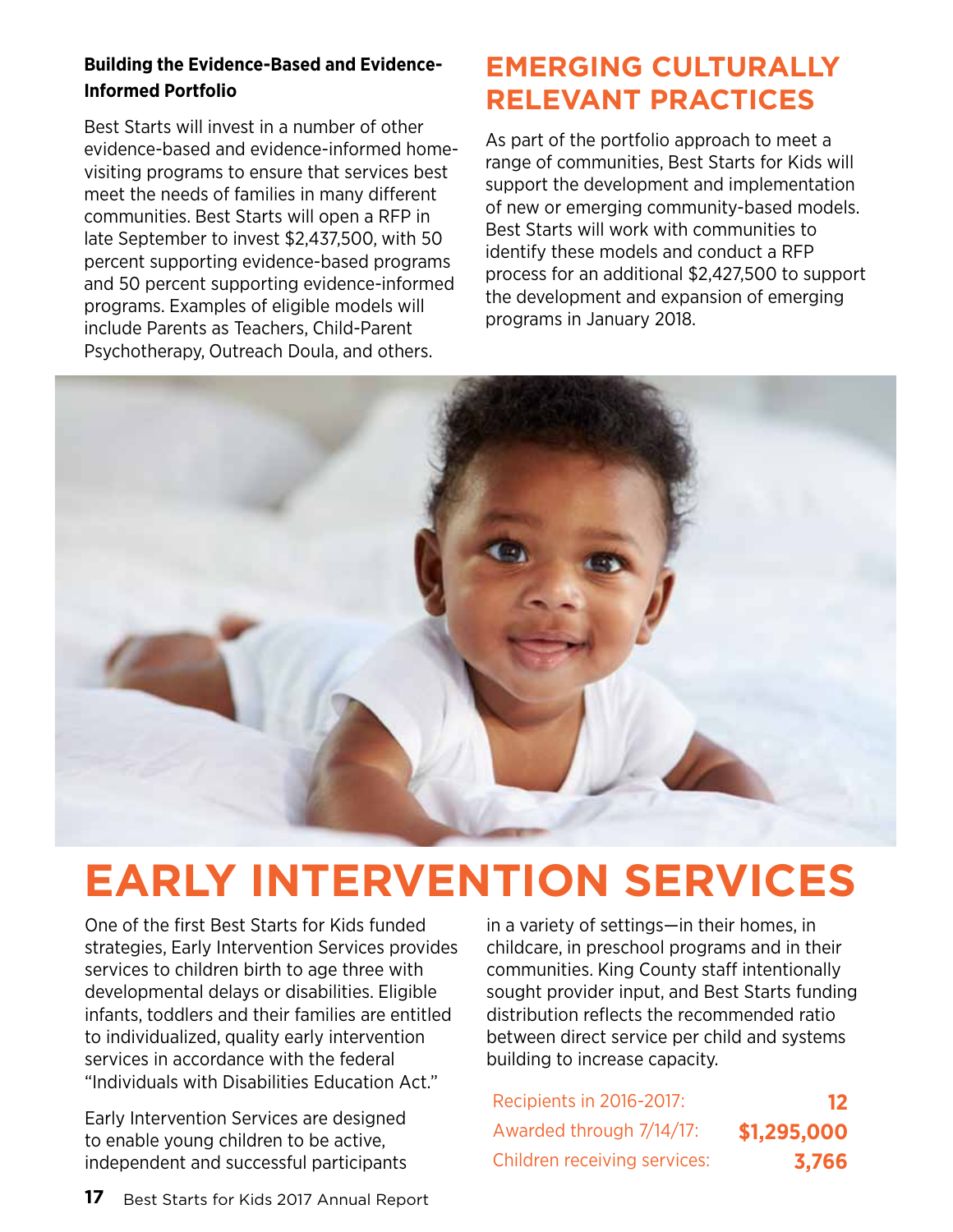# **Developmental Screenings**

Developmental screenings enable home visitors, childcare providers, health care providers and other community supports to monitor and celebrate developmental milestones in collaboration with families. Best Starts for Kids supports developmental screenings that help professionals connect families to early promotion, prevention and intervention supports and services when the child's developing brain is most capable of change.

When screenings indicate developmental or social-emotional concerns, appropriate high quality early intervention programs can reduce the likelihood that children will experience prolonged or permanent health, behavioral and learning delays. We know that developmental screenings occur in different settings throughout the county, but we lack a comprehensive, accurate overview of where and when they occur.

In order to better understand the barriers and opportunities for developmental screenings and how best to focus initial investments, we released a Landscape Analysis and Strategic Planning RFP in early September. The information gathered will not only reveal critical successes, gaps and disparities, but will also provide baseline data to inform our evaluation when implementing screenings that will reach all young children.

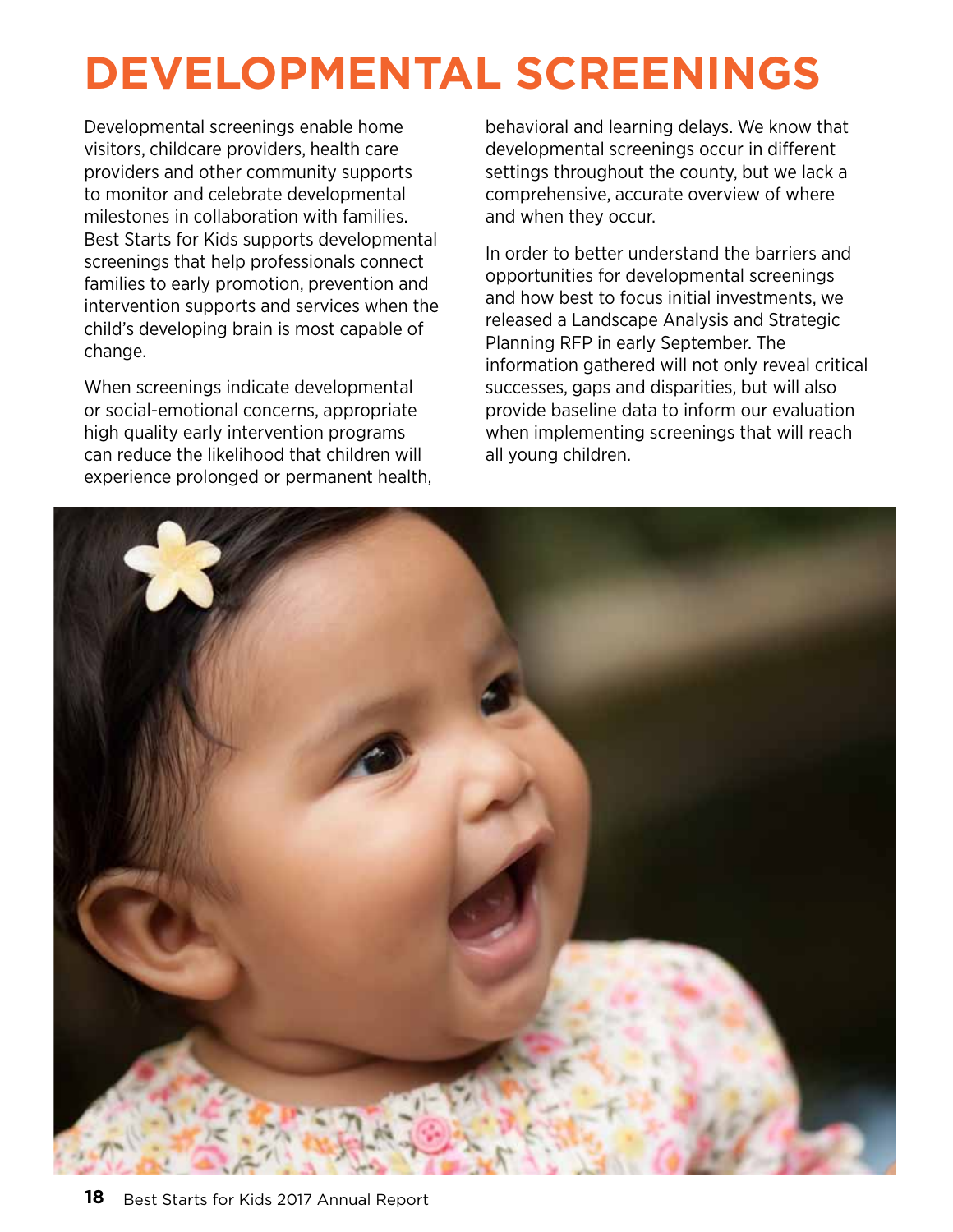## **Maternal/Child Health SERVICES**

In 2014, the Public Health—Seattle & King County funding shortfall reached a critical point, threatening the loss of Maternal/Child Health Services. Best Starts' investments brought service levels back up to 2014 levels, ensuring that the programs Public Health— Seattle & King County provides to women, children and families continue to be available to the community throughout the life of the levy. Best Starts funding means that parents and children across the county continue to access necessary public health services.

Data show that these investments in public health services contributed over \$19 million to the local economy, prevented over 1,380 unintended pregnancies, and saved the health care system over \$9 million. Additional data on these programs can be found in Appendix B.

## **Funding to sustain current and on-going service levels**

### **Maternity Support Services\***

Supplementing prenatal care, with services from a team of interdisciplinary staff, starting early in pregnancy and continuing seamlessly for eligible infants.

### **Women, Infants and Children (WIC) supplemental nutrition program\***

Providing access to affordable, healthy food for low-income pregnant women and children up to the age of five, with nutrition education and breastfeeding support.

### **Family Planning clinical services\***

Providing access to affordable sexual and reproductive health services to clients who may have no other access to family planning care, with Nurse Practitioners providing all forms of contraception and counseling, sexually transmitted infection care, along with breast and cervical cancer screening.

**Early Intervention Program, Children with Special Health Care Needs and Public Health Nursing at Community Health Service Offices.\***

## **Best Starts' funding for direct services**

### **Family Planning Health Educators\***

Offering sexual health education in local high schools, training for local teachers to provide comprehensive sexual health education in classrooms, and linking community members and organizations with reproductive health care and information.

### **Kids Plus\***

Improving health care and housing for children and their families experiencing homelessness.

### **Nurse Family Partnership\***

Serving first-time, low-income mothers, with Public Health nurse visits twice a month, from pregnancy through the first two years of the child's life.

## **Clients Served 2016-17**

| <b>Program</b>                                                                       | <b>Reporting</b><br>period      | <b>Clients</b><br>served |
|--------------------------------------------------------------------------------------|---------------------------------|--------------------------|
| <b>Maternity Support</b>                                                             | 2016:                           | 22,395                   |
| <b>Services/Infant Case</b><br><b>Management</b>                                     | Q1 2017:                        | 9,219                    |
| <b>Women, Infants and</b><br><b>Children supplemental</b><br>nutrition program (WIC) | 2016 Fiscal<br>Year             | 50,823                   |
| <b>Family Planning Clinical</b>                                                      | 2016                            | 6,217                    |
| <b>Services</b>                                                                      | Q1 2017                         | 1,999                    |
| <b>Family Planning Health</b><br><b>Educators</b>                                    | 2016                            | 2,958                    |
|                                                                                      | Q1 2017                         | 6,941                    |
| <b>Kids Plus</b>                                                                     | July 1<br>2016-July<br>31, 2017 | 291                      |
| <b>Nurse Family Partnership</b>                                                      | 2016                            | 882                      |
|                                                                                      | Oct 2016-<br><b>June 2017</b>   | 46                       |
| <b>Total Funding</b><br>\$6,313,000                                                  |                                 |                          |

**\*Additional details on clients served can be found in Appendix B.**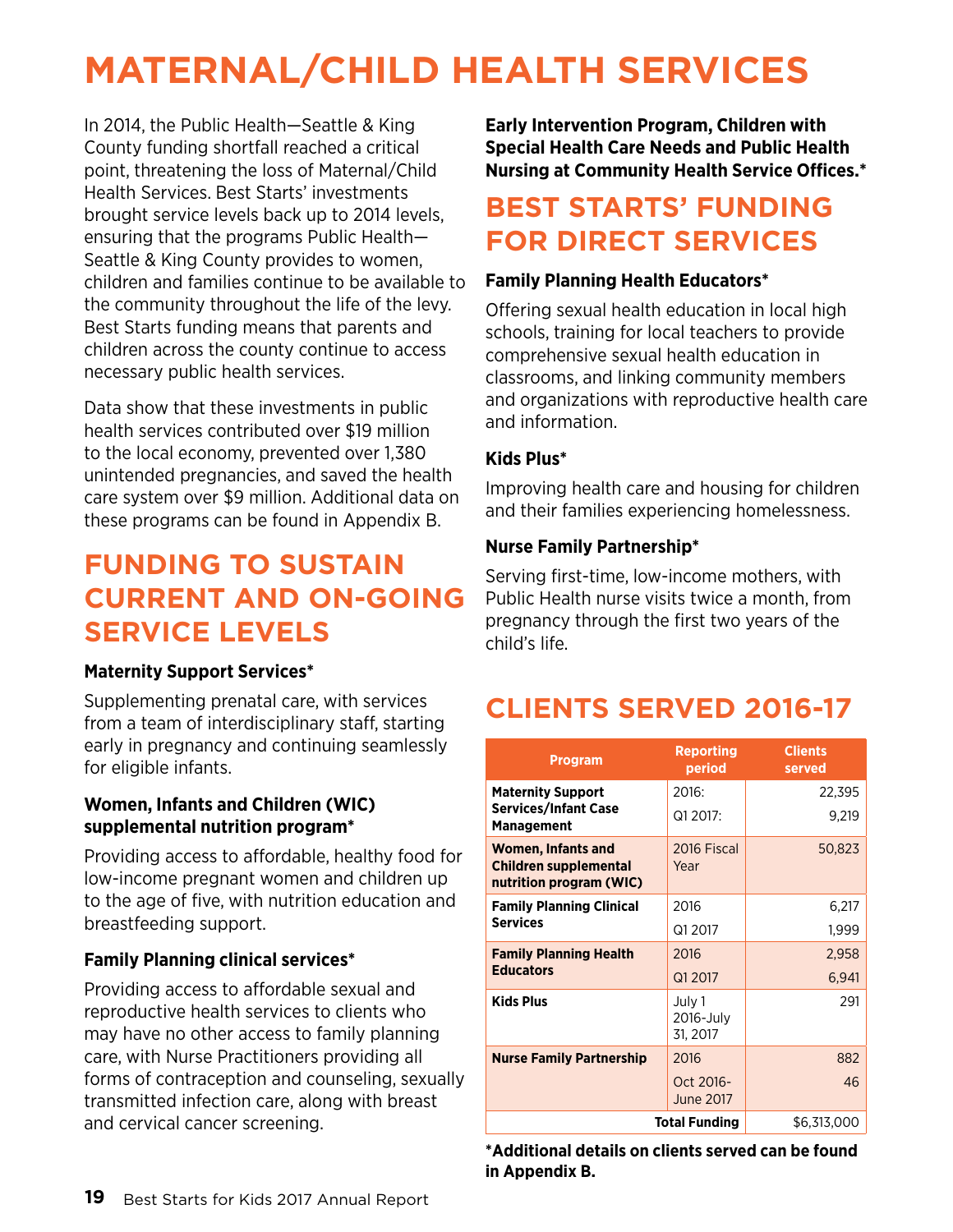# **Help Me Grow and Systems Development**

As part of Best Starts for Kids, King County will use the Help Me Grow National framework to build a coordinated system to get families the information they need and coordinate all available services within King County. Help Me Grow is an evidence-based, family-centered framework for coordinating promotion, prevention and early intervention efforts. Building a comprehensive system, adapted to King County needs, will take several years and involve many partners.

### **The Help Me Grow framework includes:**

**Healthy Children** supported by a strong network of agencies and community organizations providing early childhood services to assure that children begin school healthy and ready to learn. Investments will also include an opportunity for integration of Vroom materials into each prenatal to five investment area, reaching thousands of community members and newly funded organizations. Vroom is an initiative that empowers parents to interact with their children in ways that will encourage brain development for birth to five year olds.

**Community Connections** placing families and children at the center of a well-coordinated system through a network of Navigators. Navigators will work one-on-one with children and families to help connect them with resources and services. A Navigator is a professional (e.g., community health worker, doula or community organizer) hired within a community-based organization who will work one-on-one with families and children to connect them to resources.

**Training and Support** for professionals building knowledge of infant mental health, reflective practices, early brain development (including Vroom) and key health messages to ensure that providers have information to support families and facilitating stronger twoway communication.

**Strong Referral Network** assuring universal screenings for early identification of developmental delays and a strong connection to the health care system, through an interconnected referral network for all families.

**Advocacy and Communication** driving policy decisions that support access and support for services that impact the health and wellbeing of children during their most critical years of development.

Best Starts pays community partners for their time and expertise as we work towards a shared vision and plans for how best to invest Help Me Grow funding. Best Starts contracted with Within Reach and 211 for \$10,000 each at the end of August. Best Starts is also partnering with King County Information Technology and other community partners to determine how best to link resources through a web connection and call center to ensure that families can obtain appropriate, timely services. The goal for this initial contracting process is documenting the best way forward with likely additional work dependent on findings.

### **Additional Funding Leveraged**

King County has also secured \$193,000 from the Bezos Foundation to:

- » Support the integration of Vroom into the King County Help Me Grow Framework.
- » Support the integration of Vroom into the Best Starts expansion of prenatal to five services into communities.
- » Support and target deeper engagement with Somali and Latinx communities.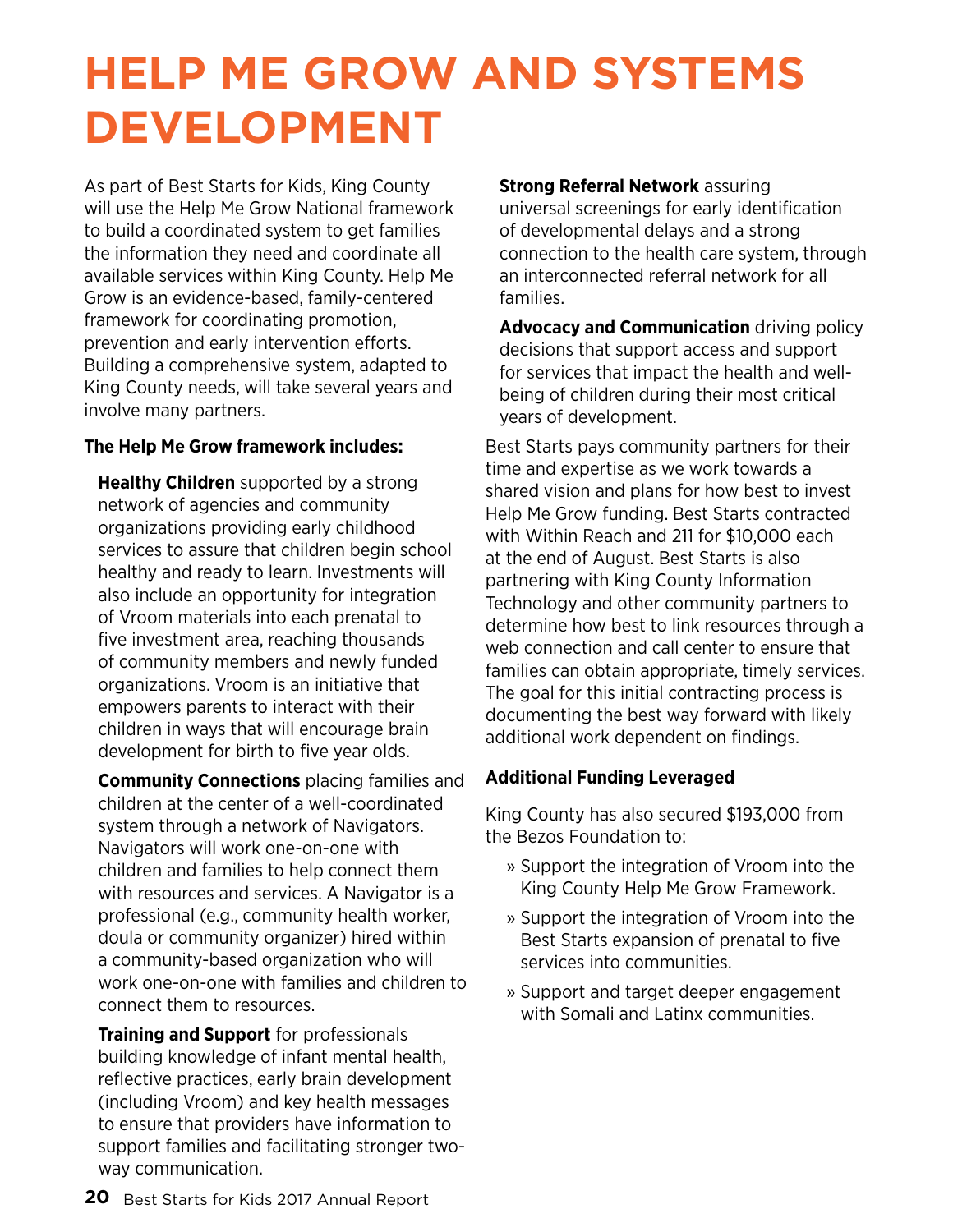# **SUstaining the gain what best starts is doing**

## **5 - 24 strategies**

### **Increase promotive & protective factors**

- » Youth resilience
- » Social connections
- » Knowledge of adolescent development
- » Concrete support in times of need
- » Cognitive and socialemotional competence
- » Positive identity development
- » Physical health

### **Healthy development & well-being for youth**

» Physically and emotionally healthy » Hopeful, optimistic, compassionate, curious, resilient, strong identity » Supportive community and social networks » Ability to form and sustain caring, committed relationships » Success in school and workplace » Service to community or society » Strong thriving families

### **Reduce risk factors**

- » Psychological stressors
- » Inadequate or negative relationships with family members, adults outside youth's family & peers
- » Insufficient or inadequate opportunities for positive growth and development
- » Unsafe, unstable, inequitable environments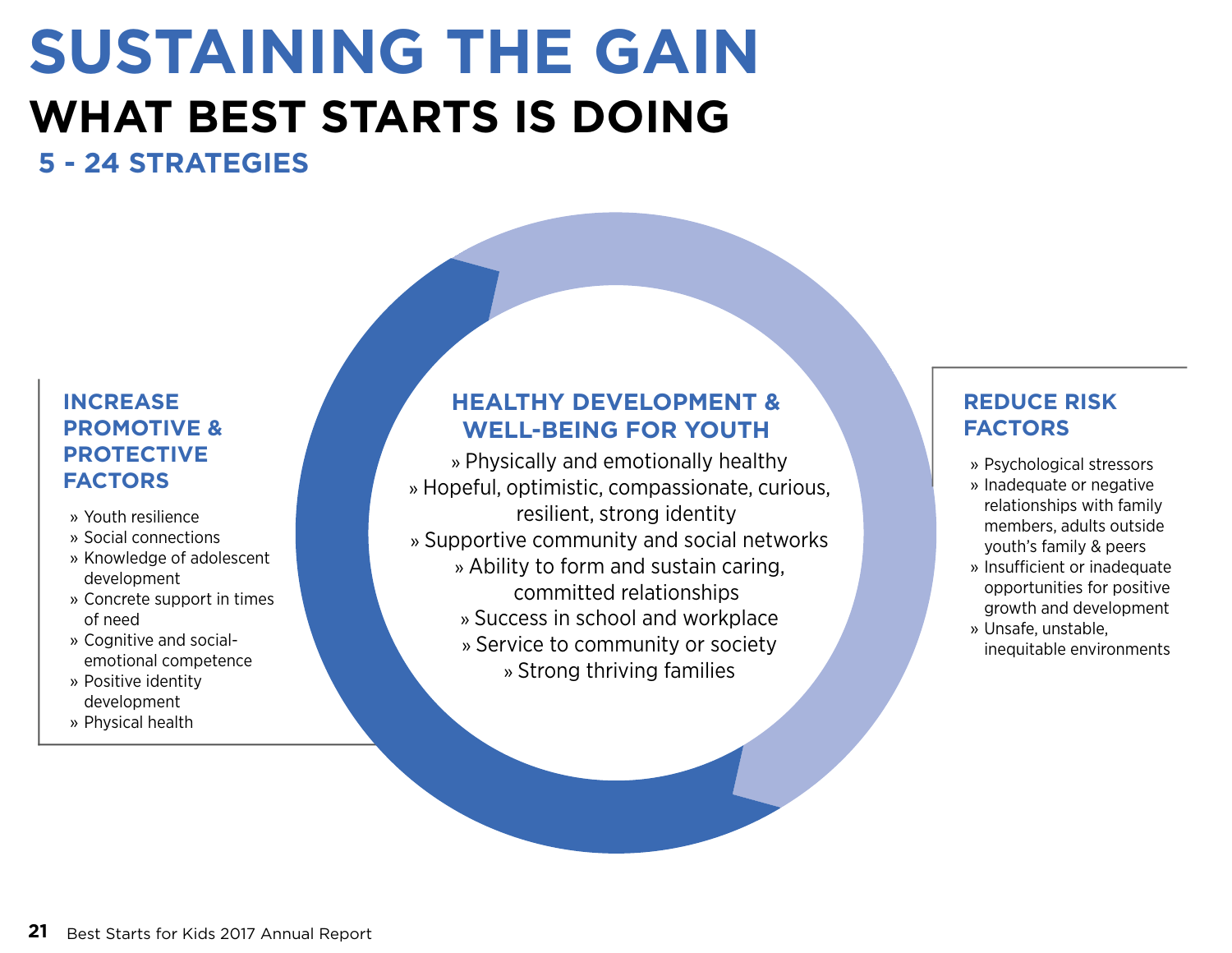# **Parent and Community Connections**



*Students show produce grown at Seattle Public Schools' Interagency Academy School Garden. With funding from Best Starts for Kids, UPower provides summer community gardening classes, physical activity classes, and safe afterschool activity spaces for students at Interagency Academy.* 

### **Healthy and Safe Environments**

The Healthy and Safe Environments strategy supports community-based organizations and schools or school districts interested in ensuring that children, youth and young adults live, learn, work, play, and experience healthy and safe environments with access to healthy and affordable food, opportunities for physical activity, and can actively engage in environments that are safe and hazard free. In May 2017, Executive Constantine joined over 60 partners and other representatives from community-based organizations to

announce the 18 recipients of Healthy and Safe Environments awards located across the county. These awards focus on supporting projects that will develop policies, create or improve systems, and change environments to create long-term results in the specified investment areas. Currently, Healthy and Safe Environments staff are meeting with the 18 awardees to review and update awardees' scopes of work and budgets and to provide technical assistance as needed.

| Applicants:                 | 54          |
|-----------------------------|-------------|
| Applicants awarded funding: | 18          |
| Total awarded:              | \$1,849,294 |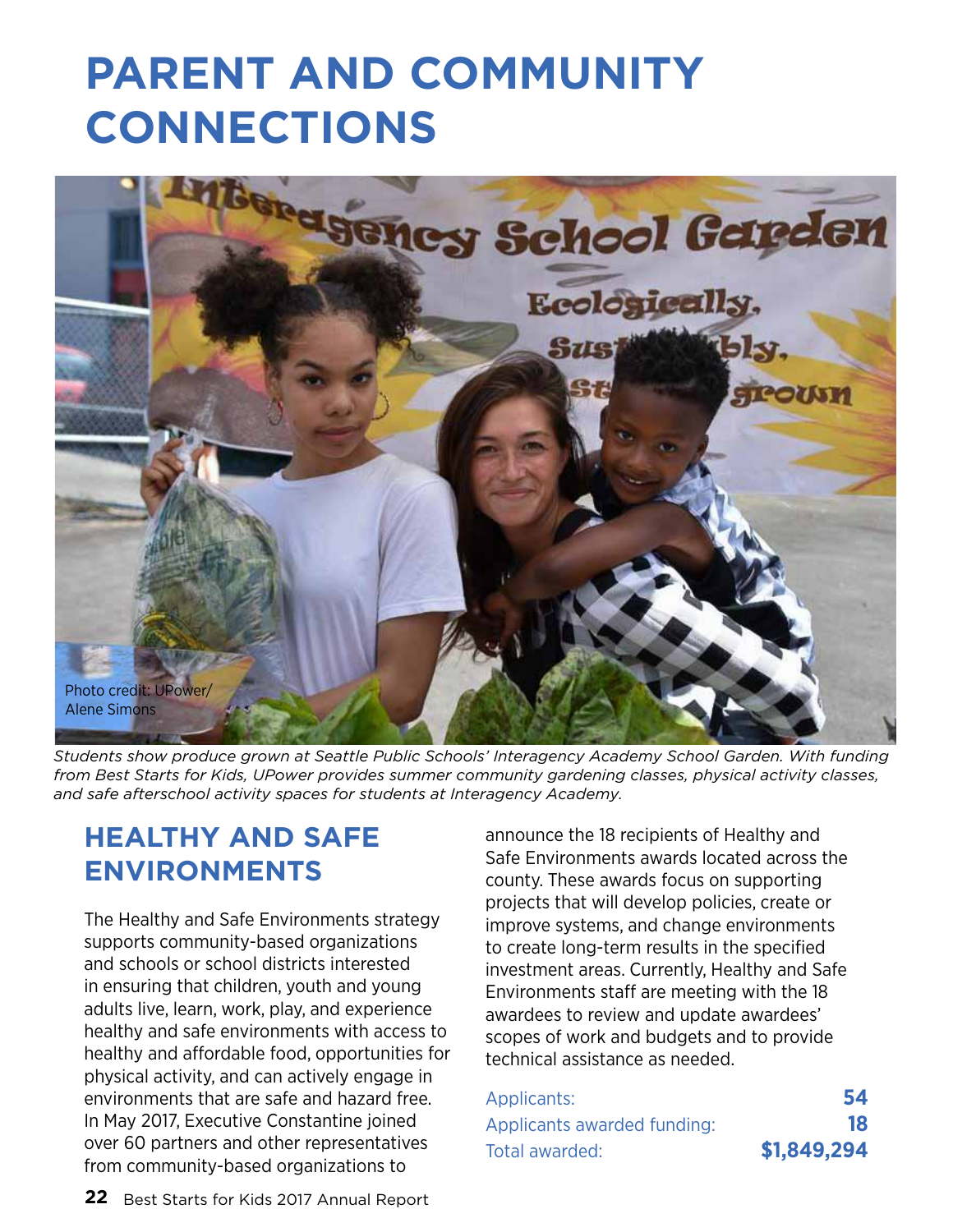## **partner spotlight: somali youth and family club**



*Somali Youth and Family Club chose this image to reflect their work and community—demonstrating resilience and hope.*

## **partnering for safe, healthy homes**

The Somali Youth and Family Club (SYFC) will train an intergenerational group of community leaders in south King County to gather information and advocate for policy change around safe and healthy housing. SYFC's Executive Director Hamdi Abdulle shared the need to change policies and systems to support healthier homes.

"We have seen homes that have mold. People were complaining about cockroach[es], bedbugs and some landlords spraying something white into the carpet... These families have children under the age of five," Abdulle explained.

"This funding opportunity will be used to help our community have a voice, and advocate for their rights. Our end goal is to eliminate substandard housing, reduce toxic stress, and promote healthy home[s] through building partnerships among our communities, cities, landlords and all those who care about social justice and humanity," said Abdulle. "We are strengthening all collaborations using our social connections and our resilience as a major protective factor so that living in substandard housing is no longer an option for our families and children."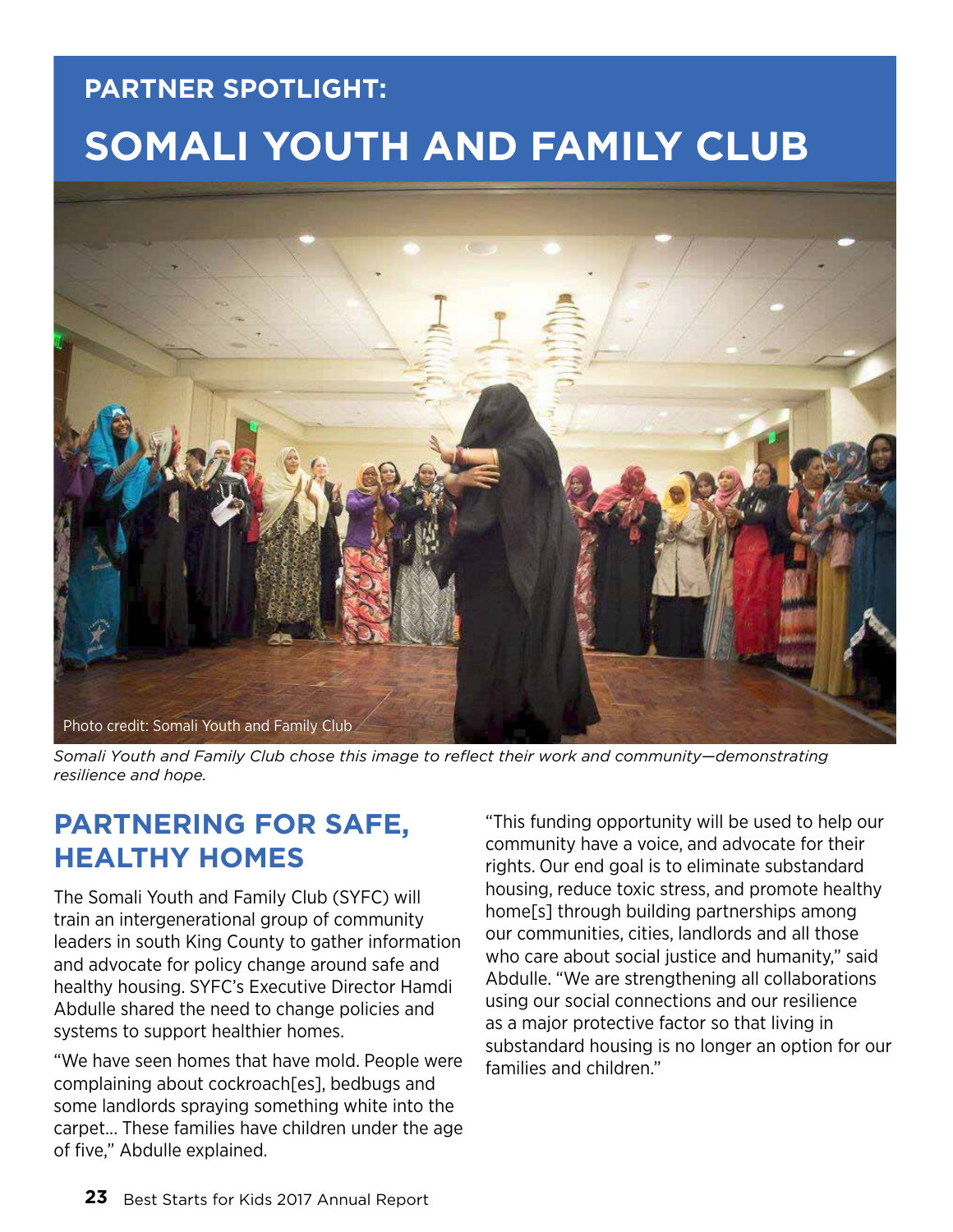# **Partnerships with Schools**

## **School Based Health Centers**

The school based health strategy successfully executed its first bidding process in May 2017 and issued awards for three new school based health centers to open in September in Bellevue, Vashon Island and Renton. Together these three schools serve 3,360 students who will benefit from improved access to high quality, adolescent-centered, comprehensive physical and mental health care located in their school buildings. Three health care providers will partner with schools to deliver services: HealthPoint in Renton, International Community Health Services in Bellevue and NeighborCare Health on Vashon Island. \$645,000 in capital

funds were also awarded to the three grantees to offset construction costs of the new clinics.

Public Health—Seattle & King County brings over 30 years of knowledge and experience in school based health to this model partnership between school districts and health care providers. Public Health's School Based Health Center program will provide ongoing technical assistance, clinical guidance, training and other support to the new centers.

| Applicants:                 |                                           |
|-----------------------------|-------------------------------------------|
| Applicants awarded funding: |                                           |
| Total awarded:              | $$1,694,450*$                             |
|                             | (* award includes one-time capital funds) |

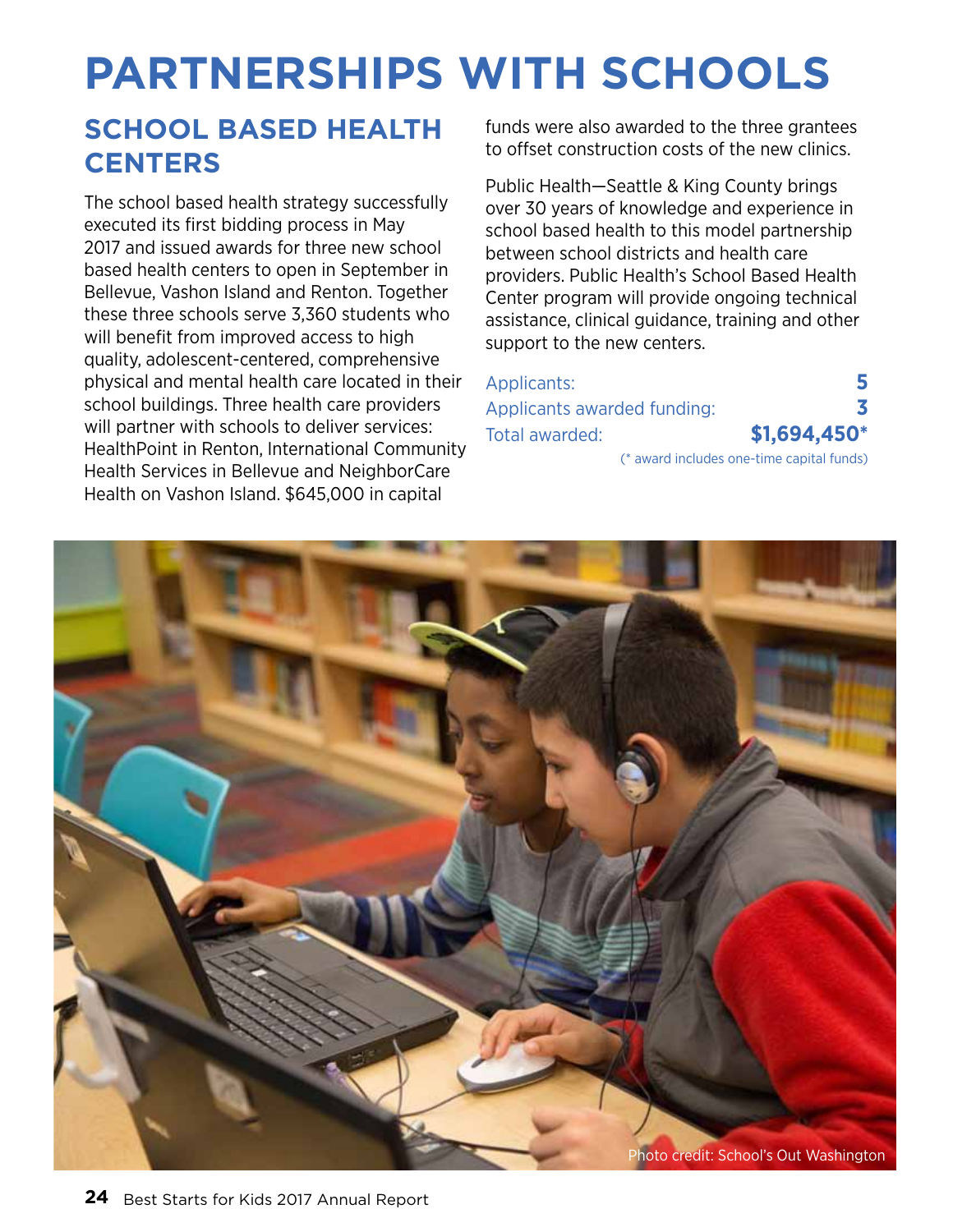## **Trauma-Informed and Screening, Brief Restorative Practices in the School Environment**

The Trauma-Informed and Restorative Practices strategy supports schools and school partners in creating safe, welcoming environments and strong, trusting relationships with adults to build students' capacity to overcome experiences of trauma or adversity. Trauma-informed schools support all children to feel safe physically, socially, emotionally and academically. By developing a shared understanding of core concepts about brain development, adversity and trauma, and resilience, these schools and their partners are better able to create consistent, predictable and secure environments for students. When behavior issues or conflicts arise, they take a restorative rather than punitive or exclusionary approach, and emphasize building students' skills in self-regulation, conflict resolution and relationship repair. By doing so, schools and their partners have an opportunity to promote lifelong health and well-being by increasing the positive, protective factors surrounding our children and youth.

Trauma-Informed and Restorative Practices in the School Environment strategy has developed a two-part implementation strategy, with an initial round of "mini grants" (under \$10,000 awards for one year implementation) awarded for activities September 2017-August 2018. In early 2018, Best Starts will release a RFP for larger, multiyear awards to support more in-depth work in this area. This RFP will be informed by lessons learned from the minigrant process. Awardees for both RFPs will include schools, school districts, communitybased organizations, parent groups and health care organizations.

### School districts served: **14** Funded partners across all districts: **98\*** Total awarded: **\$933,819\*\*** \*Includes a mix of schools & community-based organizations. \*\*Finalized award letters.

## **Intervention, and Referral to Treatment and Services**

From coping with stress and social pressure to the appearance of mental health needs, many middle schoolers benefit from mental health support as they find their way through adolescence. Screening, Brief Intervention, and Referral to Treatment and Services (SBIRT) is a model for school based supports aiming to prevent substance use, promote mental health and ensure that all youth in King County have an opportunity to have their behavioral health needs met through early interventions when needed. Best Starts for Kids will use the model through a license agreement with Reclaiming Futures, the model's developer, and Portland State University.

In May 2017, Requests for Invitations (RFI) were sent to superintendents in the 19 King County school districts inquiring about their interest for implementing SBIRT in their respective middle schools with 13 of the 19 school districts confirming their participation in June 2017. These initial awards support planning to implement SBIRT, with an invitation to apply for future funding in early 2018. In July, 56 schools were awarded funding and Best Starts is working with each school to identify appropriate technical assistance and program implementation.

Each middle school will receive \$9,999 to participate in training and technical assistance to create a SBIRT implementation plan. All schools that complete an implementation plan through this process will be invited to respond to a RFP for implementation of services in January/February 2018.

| School districts served: | 13        |
|--------------------------|-----------|
| Funded middle schools:   | 56        |
| Total awarded:           | \$559,944 |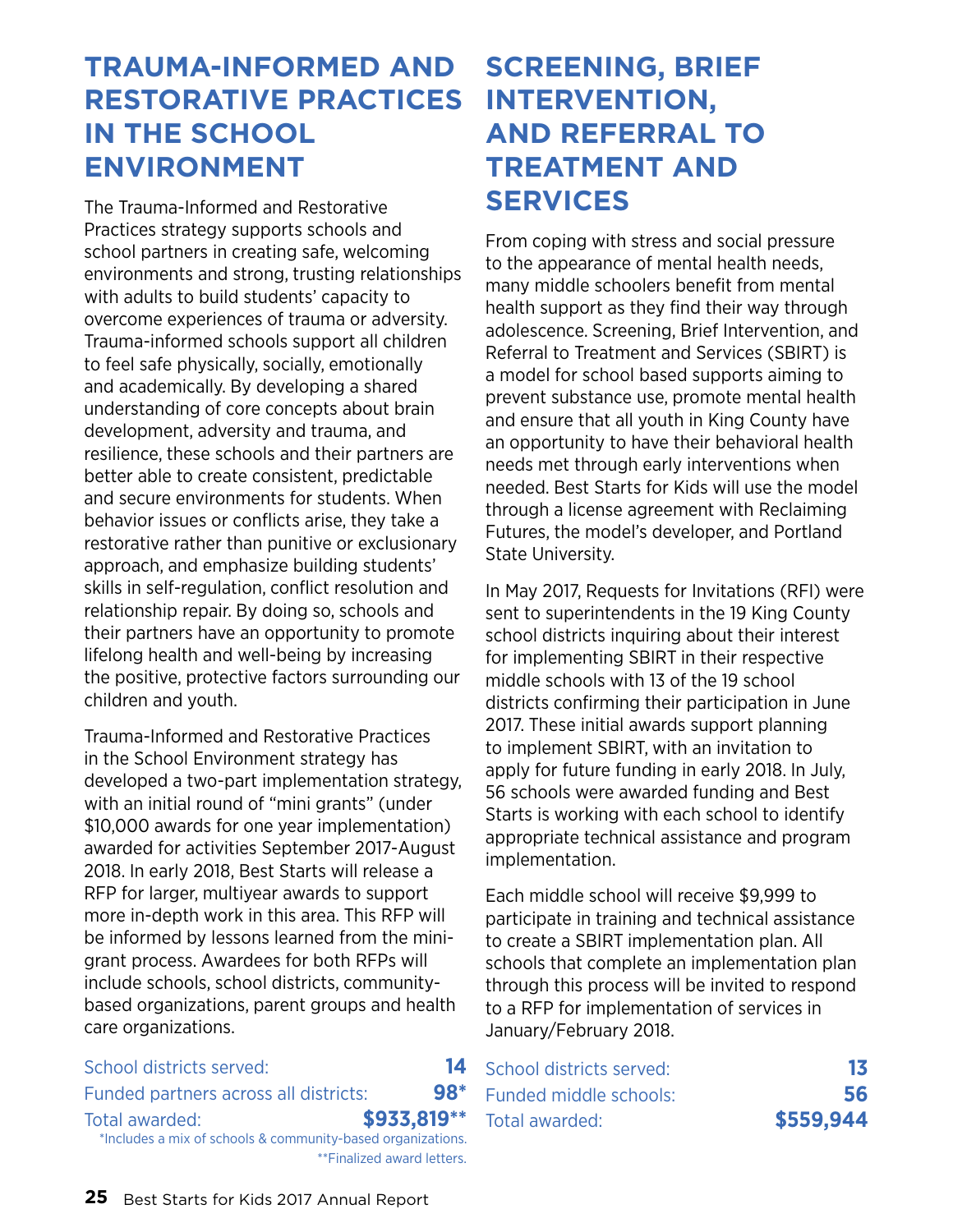## **Out of School Time**

Best Starts for Kids and School's Out Washington (SOWA) are partnering to expand before- and after-school, weekend, and summer learning and enrichment opportunities, with a focus on improving the quality and quantity of programs offered throughout King County. The Best Starts and SOWA partnership brings together each organization's strengths to build a high quality Out of School Time system in King County. Working closely with Best Starts for Kids to follow expenditure restrictions, SOWA will bring their expertise in Out of School Time to engage community stakeholders across the county to improve programs.

SOWA hired a director for Out of School Time to oversee the development of this strategy and hosted a series of community meetings to gain input on a proposed two-fold funding strategy. SOWA will also leverage a grant from Race to the Top to complete a landscape analysis of current Out of School Time programming in King County to inform the Out of School Time strategy. Preliminary analysis occurred at the end of August 2017. A second contract with SOWA for the implementation of the funding project began in early September 2017 to subcontract with community-based organizations to support Out of School Time programming.

# **Youth Development**

Best Starts for Kids Youth Development strategies give young people the tools and opportunities they need so that they can weather challenging life experiences and grow into happy, healthy adults. A group of King County employees, community members, and a youth representative are shaping the youth development strategy. Best Starts will support mentoring, positive identity development, youth leadership and engagement opportunities, and healthy and safe relationships to prevent domestic violence. The strategy will fund a range of contracts up to \$200,000 per year for up to three years per program.

This funding opportunity is designed to elicit proposals from a range of organizations throughout the county to address a large range of issues effecting youth.

**I am so impressed** with the level of organizational support, emphasis on equity and access for this grant. **"**

*-Youth Development RFP applicant*



The RFP closed on August 10, 2017. This is the first Best Starts RFP to offer technical assistance and demand was high. The three contracted consultants will report on the types of organizations utilizing technical assistance in addition to the type of assistance given and organizational application history, so that Best Starts staff can be responsive to future technical assistance demand. Best Starts expects to award funding in mid-September 2017.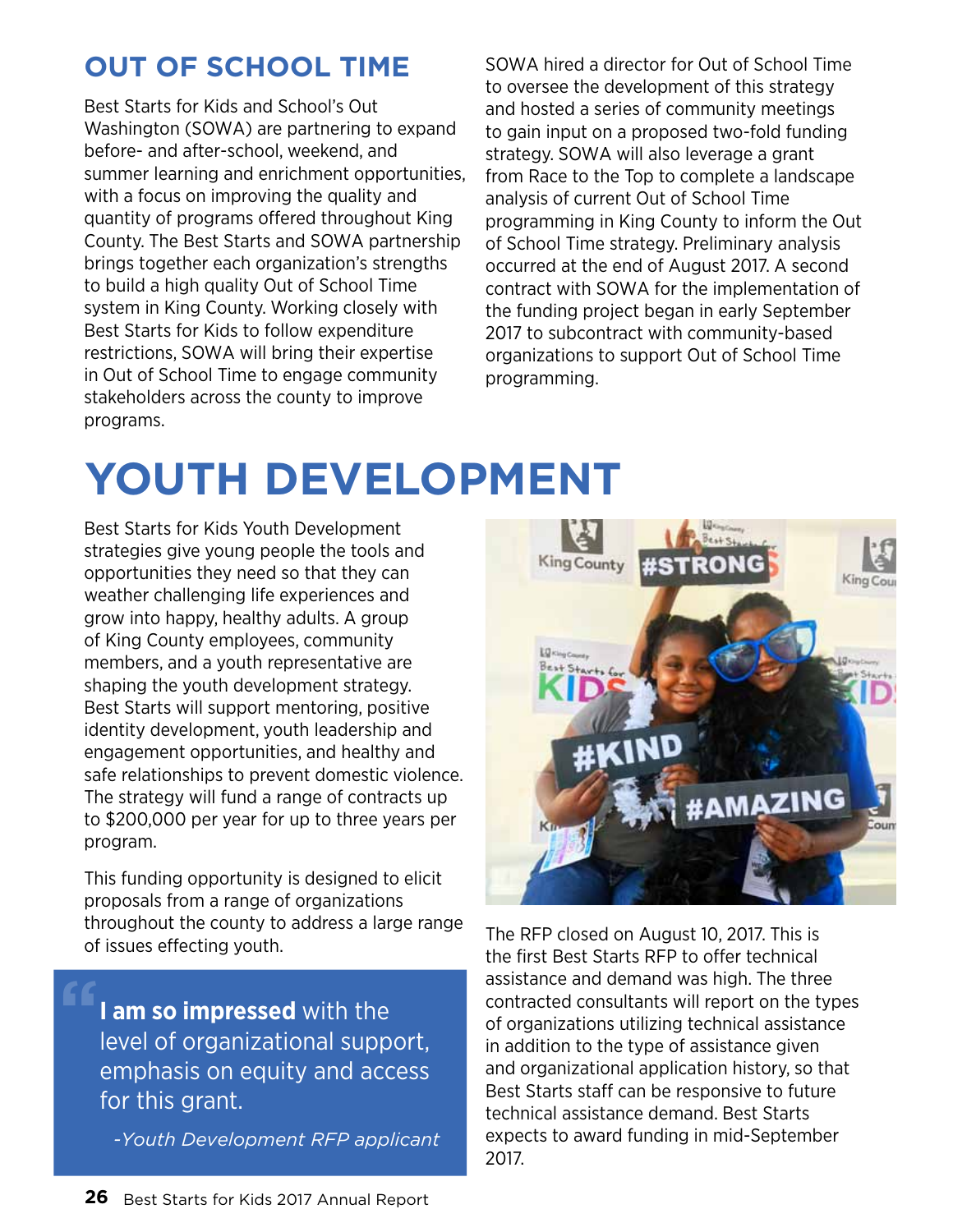# **Pipeline to Success**

This strategy supports efforts that reduce and eventually eliminate the 'school to prison pipeline' and build a 'school to life success pipeline' that helps youth and young adults heal, embrace their worth, engage positive opportunities, and be supported by their community.

The Pipeline to Success strategy intentionally shifts toward values, beliefs and strategies that support a positive vision of life success for youth and young adults. Efforts include intentional partnership with communities most impacted, leveraging resources, fostering alignment of regional efforts and using research and evaluation to inform and elevate effective efforts.

Best Starts for Kids supports many Pipeline to Success strategies as a direct funder; additionally, the Pipeline to Success program provides strategic direction and aligns efforts with related strategies funded through the Department of Community and Human Services. Current efforts include juvenile justice system case management and outreach, mentoring services for youth at risk of involvement or involved in the juvenile justice system, and services to prevent or intervene during juvenile justice involvement, including a pilot pre-filing diversion program or minors at the Westfield Southcenter Mall.

## **Juvenile Justice System Case Management/ Outreach**

These services are an integral part of an effort to address gang and gun violence that has steadily increased in local communities of color. Many of the efforts have created opportunities for youth and young adults to shed internalized racial inferiority stemming from institutionally racist community and media pressures, and seek economic and academic opportunities

that were initially unidentified. Along with other King County funded outreach and case management providers, King County Best Starts Pipeline to Success Program helped these service providers create a regional team that meets on a monthly basis to share programmatic ideas, resources and support.

| 99        | Youth engaged by outreach services:  |
|-----------|--------------------------------------|
| 25        | Youth enrolled in case management:   |
| \$947,594 | <b>Total awarded by Best Starts:</b> |

## **T3AMS Pilot Project**

The T3AMS Pilot Project (formerly known as the Theft 3/Mall Safety Pilot Project) at Westfield Southcenter Mall is the first known program in the country to provide an alternative to filing charges against minors caught shoplifting, damaging property and/ or fighting at the mall. With the support of multiple key stakeholders, including Westfield Mall, Tukwila Police, King County Prosecuting Attorney's Office, King County Department of Public Defense, a select group of communitybased direct service providers developed the pilot model that launched in April 2017.

Youth involved in shoplifting, damaging property, or at-risk and simply in need of supportive services are referred to the program by the security, police working or outreach workers in the mall. Outreach workers at the mall connect youth to mentoring, career support and other services available from providers contracted with Best Starts for Kids Pipeline to Success Program. These services address underlying reasons impacting young people's self-destructive decision-making, and helps build their skills and self-confidence while preventing juvenile court involvement.

| Youth referred to program:    | <b>18*</b> |
|-------------------------------|------------|
| Youth enrolled in program:    | 15         |
| Total awarded by Best Starts: | \$846,736  |

\*No referred youth have declined to participate. Case managers are doing outreach to those who have not accepted diversion.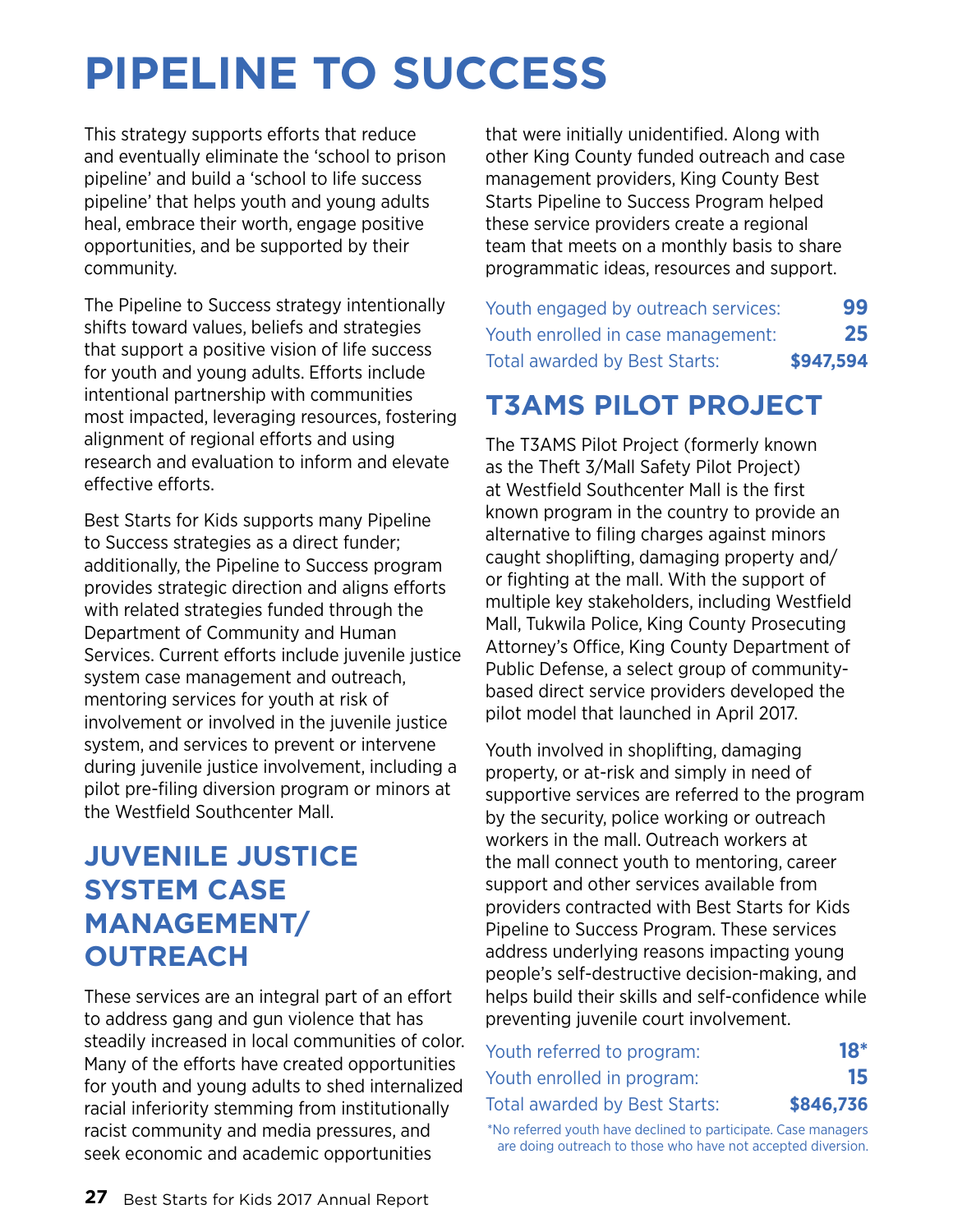# **communities of opportunity**

Children and families do best when the communities around them are thriving. But in King County, we have some of the greatest gaps in opportunity. When opportunity is out of reach for some, it affects all of us.

Communities of Opportunity (COO) was launched by King County and Seattle Foundation in 2014 with a goal of creating greater health, social, economic and racial equity in King County so that all people thrive and prosper regardless of race or place.

The Best Starts for Kids levy dedicates 10 percent of proceeds, approximately \$37 million over the life of the 6-year levy, for investments to create healthy, thriving communities, such as increasing access to healthy, affordable food and expanding economic opportunities and access to affordable housing. COO focuses on community leadership in specific geographic areas and changing polices and systems that can impact our entire region.

Place-based solutions and policy/system change solutions are most effective when community partners have key roles in leading, shaping and implementing change in their communities.



*3,500 residents participated in job fairs and other employment events supported by COO.*

## **Milestones**

Communities of Opportunity is strengthening partnerships and aligning the work of more than 100 organizations. Since COO launched in 2014, investments of \$6.8 million in geographic communities and in coalitions continue to catapult community improvement. These awards include:

- » \$4,526,393 in Rainier Valley (HomeSight), Seatac/Tukwila (Global to Local) and White Center (White Center CDA) are supporting partnerships and aligning work for more than 70 organizations. Seattle Foundation and Best Starts investments have been a catalyst for COO funding partnerships to receive additional direct grants from The Kresge Foundation, Ballmer Group, Pacific Hospital PDA, and Northwest Areas Foundation.
- » \$2,326,000 from Seattle Foundation to 40 projects for Institutional, Policy and Systems improvements through partnerships led by organizations such as African American Reach and Teach Ministry, Duwamish River Clean-up Coalition, Got Green, Healthy King County Coalition, Latino Community Fund, LGBTQ Allyship, One America, Seattle Indian Health Board, Washington Community Action Network Education & Development Fund, and Yesler Community Collaborative.

COO helped organize 27 community-based, workforce development events where 3,500 residents participated in job fairs, apprenticeship events, and skills training, leading to new job training and employment opportunities. The approach brought together the WorkSource system, community partners, training providers and employers, a model that coordinates resources across the county and creates more equitable access to opportunities.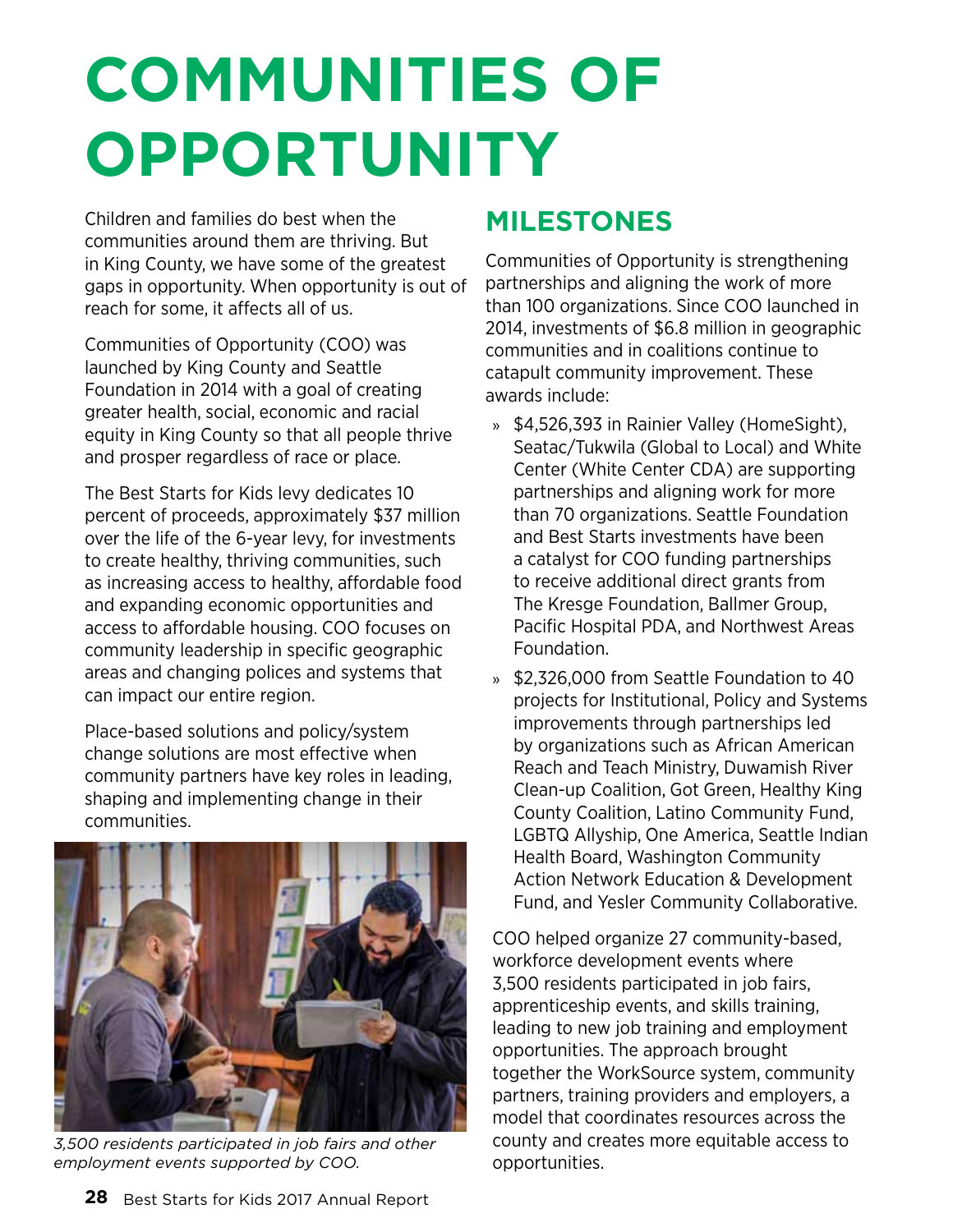# **In their own words**

*Communities of Opportunity partners are breaking down some of the many barriers that low-income and immigrant communities face in accessing preventive health services such as difficulties with transportation, complexities of navigating the health system and customized health information in their own language.*



We were stuck in our apartments. I wasn't sleeping well. **Once I started coming to the group classes, life got more cheery and now I feel better** – physically and emotionally.**"**

*-Senior participant in interactive discussions with Community Health Workers*

*Seniors in Kent attend an interactive discussion on healthy food with a Community Health Worker supported by Communities of Opportunity.* 

In Kent, seniors meet with a Community Health Worker, a few feet from the residents' apartments, for an interactive discussion on healthy food. This is just one example of the prevention sessions that several bilingual Community Health Workers are bringing directly to apartment complexes where people live. While the health workers are hired by Mercy Housing NW, Neighborcare or Global to Local, they are based at public and affordable housing properties across Seattle and south King County and supported, in part, by

Communities of Opportunity. This innovative health and housing partnership is gathering data, expanding partnerships with cultural communities and gathering momentum to take this innovative model to scale.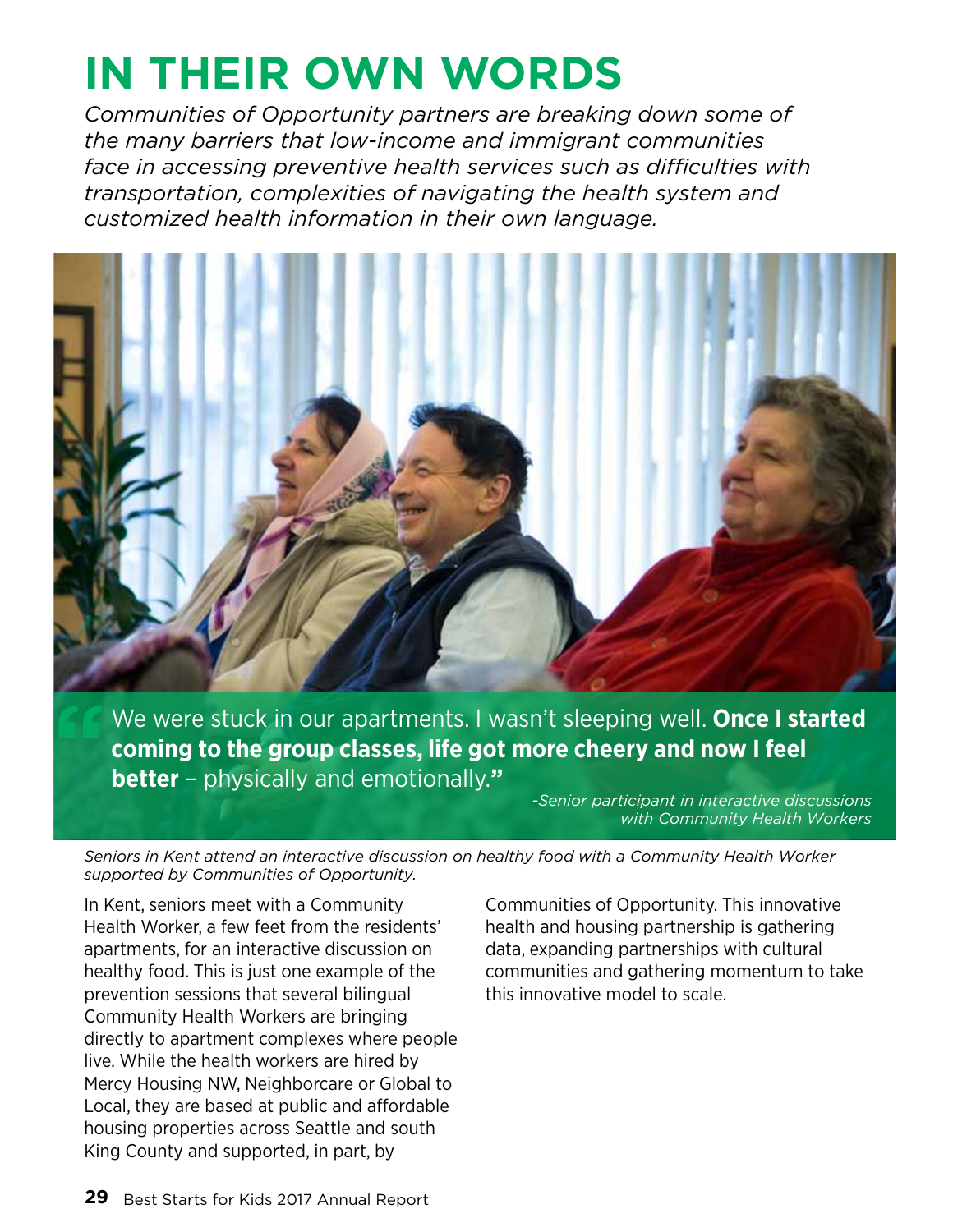# **appendix A: funded programs prenatal - 5 strategies**

## **Early Intervention Services**

| <b>Awardee Name/Program</b>                                                                    | <b>Funds distributed</b><br>through 7/14/17 |
|------------------------------------------------------------------------------------------------|---------------------------------------------|
| Birth to Three Developmental Center                                                            | \$99,105                                    |
| Boyer Children's Clinic                                                                        | \$162,595                                   |
| ChildStrive                                                                                    | \$323,295                                   |
| Children's Therapy Center                                                                      | \$3,915                                     |
| Encompass                                                                                      | \$94,850                                    |
| Hearing, Speech and Deafness Center (Deaf and Hard of Hearing services only)                   | \$7,515                                     |
| Kindering Center                                                                               | \$367,800                                   |
| Listen and Talk                                                                                | \$33,675                                    |
| Northwest Center Child Development Program                                                     | \$108,115                                   |
| Seattle Children's Hospital - Family Conversations (Deaf and Hard of Hearing services<br>only) | \$7,210                                     |
| UW - Experimental Education Unit (EEU)                                                         | \$16,245                                    |
| Wonderland Developmental Center                                                                | \$70,680                                    |
| TOTAL                                                                                          | \$1,295,000                                 |

## **Investments in Public Health's Maternal/ Child Health Services**

| <b>Service</b>                                 | <b>2017 Award Amount</b> |
|------------------------------------------------|--------------------------|
| Public Health Center Maternal/Child Health     | \$4,772,000              |
| Nurse Family Partnership return to 2014 Levels | \$520,000                |
| Kids Plus                                      | \$688,000                |
| Health Educators return to 2014 levels         | \$333,000                |
| <b>TOTAL</b>                                   | \$6,313,000*             |

\*This is the budgeted amount, not distributed amount to date. As of 8/16/17, 75% of these dollars have been distributed.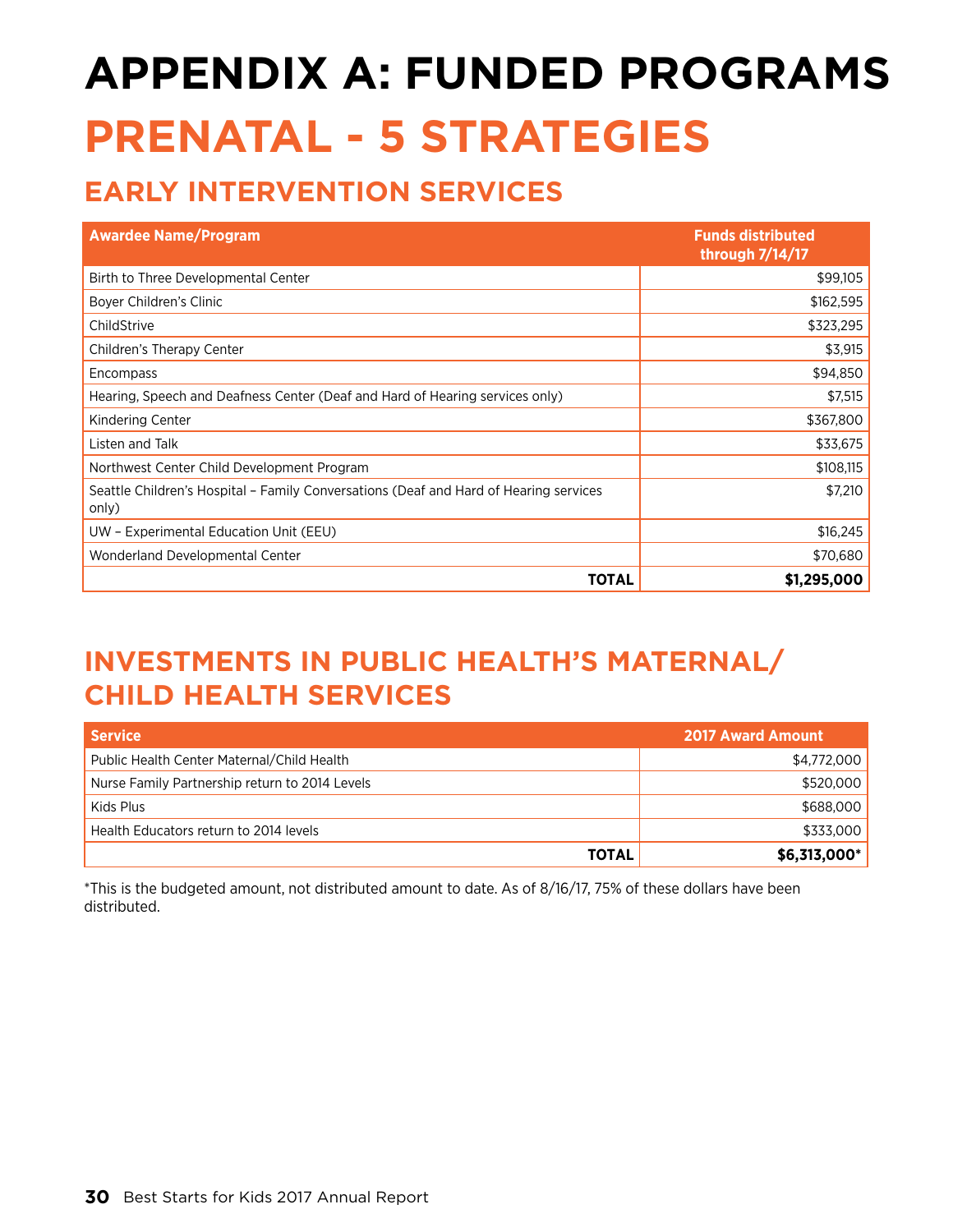# **5 - 24 strategies**

## **healthy & safe environments**

| <b>Awardee Name</b>                  | <b>Committed</b><br><b>Award Amount</b> | <b>Project Description</b>                                                                                                                                                                                                                                                                                                                                                                                                                                                                  |
|--------------------------------------|-----------------------------------------|---------------------------------------------------------------------------------------------------------------------------------------------------------------------------------------------------------------------------------------------------------------------------------------------------------------------------------------------------------------------------------------------------------------------------------------------------------------------------------------------|
| Alliance for Gun<br>Responsibility   | \$50,000                                | The Alliance for Gun Responsibility will create a report showing the sources<br>of guns used in crimes in King County and work with the communities most<br>affected by firearm violence to make policies that best serve them.                                                                                                                                                                                                                                                             |
| <b>APICAT</b>                        | \$100,000                               | APICAT will create a youth-led counter-marketing campaign to reduce the<br>impact of advertising for vape products in communities where many Asian<br>Pacific Islander youth live.                                                                                                                                                                                                                                                                                                          |
| Auburn School<br><b>District</b>     | \$95,939                                | The Auburn School District will use technology to help students track their<br>fitness and achieve their fitness goals.                                                                                                                                                                                                                                                                                                                                                                     |
| Boys and Girls Club                  | \$140,139                               | The Boys and Girls Club will increase the quality of food offered in its programs<br>across King County.                                                                                                                                                                                                                                                                                                                                                                                    |
| El Centro de la Raza                 | \$98,673                                | El Centro de la Raza will develop a tool kit and training to help schools and<br>organizations protect their immigrant students and clients through "sensitive"<br>location" designation and safety planning.                                                                                                                                                                                                                                                                               |
| <b>FEEST</b>                         | \$150,000                               | FEEST's youth-led project will promote healthy eating and drinking among<br>low-income young people in south King County through workshops, social<br>marketing and increasing the availability of culturally relevant healthy food in<br>the Highline School District.                                                                                                                                                                                                                     |
| Interim CDA                          | \$100,000                               | Interim CDA's Wilderness Inner City Leadership Development program will<br>support youth working to build their leadership skills, create safer and cleaner<br>public spaces and reduce the health inequities caused by environmental racism<br>in Seattle's Chinatown/International District.                                                                                                                                                                                              |
| Korean Community<br>Services Center  | \$35,000                                | The Korean Community Services Center will gather data with a neighborhood<br>survey about drug use and other health behaviors among Korean and other<br>Asian and Pacific Islander youth in north and east King County, enabling them to<br>learn more about the health of these populations and generate shareable data.                                                                                                                                                                   |
| Living Well Kent                     | \$123,761                               | Living Well Kent will advocate for access to healthy food in Kent by working<br>with community members to sell produce for economic development and<br>engaging communities around food advocacy.                                                                                                                                                                                                                                                                                           |
| Northshore School<br><b>District</b> | \$104,705                               | The Northshore School District will train teachers to use the OPEN physical<br>education curriculum and implement it in classes.                                                                                                                                                                                                                                                                                                                                                            |
| Seattle Children's<br>PlayGarden     | \$150,000                               | The Seattle Children's PlayGarden will create opportunities for safe, facilitated<br>outdoor play inclusive of children with disabilities.                                                                                                                                                                                                                                                                                                                                                  |
| Seattle Public<br>Schools            | \$100,000                               | Seattle Public Schools will improve equity in its approach to substance use by<br>1) revising the district's discipline code to reduce out-of-school suspensions<br>for violations of the alcohol, tobacco and other drug policy; 2) implement the<br>Project ALERT substance abuse prevention curriculum better in schools in<br>SE, SW and central Seattle; and 3) work with members of student gender and<br>sexuality alliances (GSA) on a social norms campaign against substance use. |
| SnoValley Tilth                      | \$24,716                                | SnoValley Tilth will start a children's program called Power of Produce Club,<br>which engages children in educational activities, conversations with local<br>farmers, farm visits and exposure to new kinds of fruits and vegetables, at the<br>Carnation Farmers' Market.                                                                                                                                                                                                                |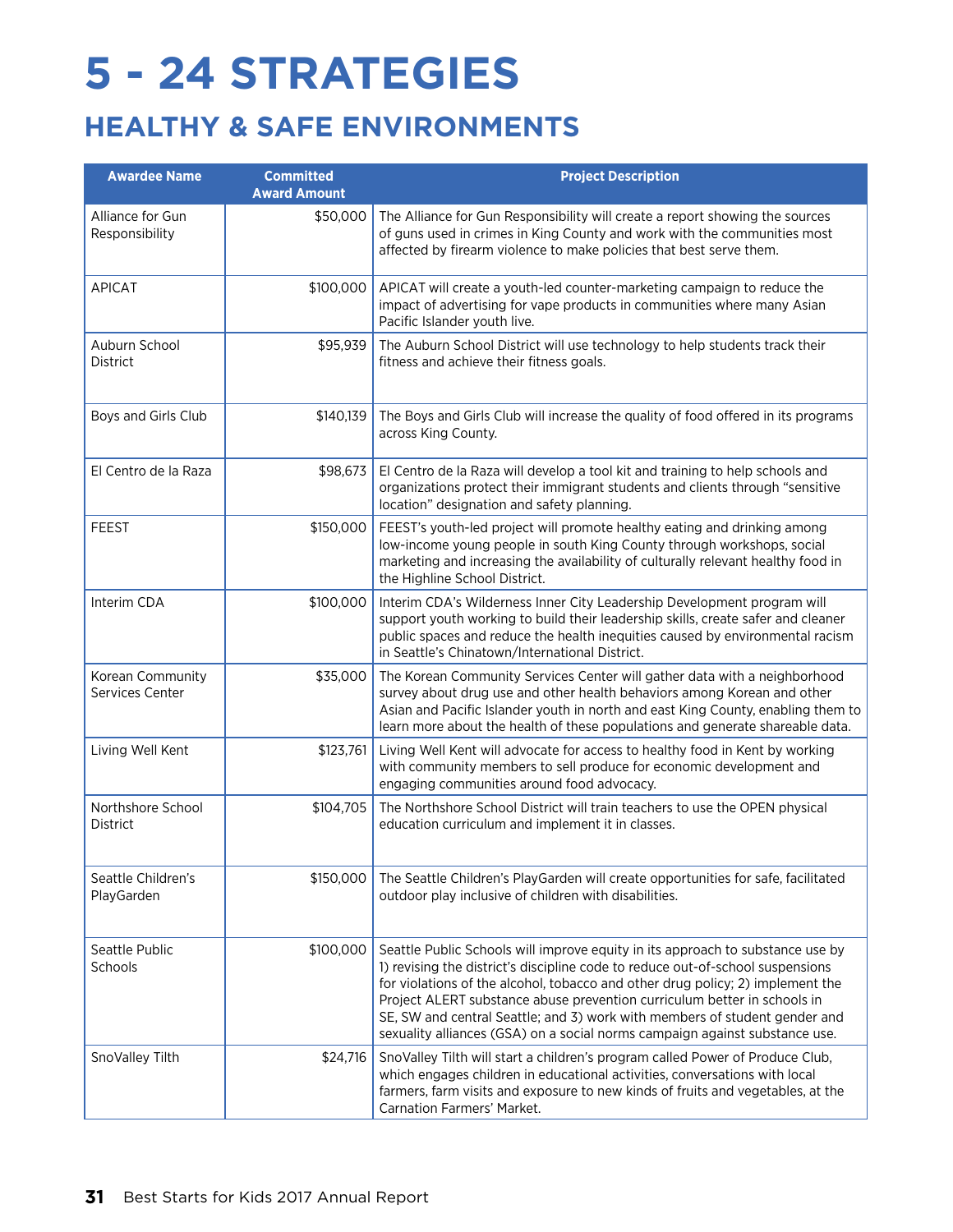| Somali Youth and<br>Family Club            | \$149,760   | The Somali Youth and Family Club will train an intergenerational group of<br>community leaders in South King County to gather information and advocate<br>for policy change around safe and healthy housing.                                                                                                                                                                                                   |
|--------------------------------------------|-------------|----------------------------------------------------------------------------------------------------------------------------------------------------------------------------------------------------------------------------------------------------------------------------------------------------------------------------------------------------------------------------------------------------------------|
| Urban Native<br><b>Education Alliance</b>  | \$106,856   | Urban Native Education Alliance (UNEA) will engage Native youth in their<br>Native Warriors Athletics program which includes increased access to<br>physical activity through traditional athletic opportunities and youth cultural<br>identity development. UNEA youth will engage with Seattle Public Schools<br>to help inform systems changes that will improve health outcomes for Native<br>communities. |
| UPower                                     | \$150,000   | Upower will provide trauma-informed physical activity classes, summer<br>community gardening and functional fitness classes, and safe afterschool<br>activity spaces for students at Interagency Academy, where there is currently no<br>physical activity or nutrition program.                                                                                                                               |
| Vashon Youth and<br><b>Family Services</b> | \$99,745    | Vashon Youth and Family Services will work with childcare providers on Vashon<br>Island to improve the safety of childcare environments, promote healthy food<br>and physical activity and limit exposure to toxins.                                                                                                                                                                                           |
| Whitewater Aquatic<br>Management           | \$35,000    | Whitewater Aquatics Management will provide free swimming lessons and<br>equipment to homeless women and their children staying at Mary's Place and<br>Neighborhood House, including repairing shower facilities to accommodate<br>these new members' needs.                                                                                                                                                   |
| <b>TOTAL</b>                               | \$1,849,294 |                                                                                                                                                                                                                                                                                                                                                                                                                |

## **School Based Health Centers**

| <b>Awardee Name</b>                                  | <b>One-time capital</b><br><b>construction funds</b> | <b>Committed</b><br><b>Award Amount</b> | <b>Project Description</b>                                             |
|------------------------------------------------------|------------------------------------------------------|-----------------------------------------|------------------------------------------------------------------------|
| Neighborcare Health                                  | \$300,000                                            | \$350,000                               | New school based health center at Vashon High School.<br>Vashon Island |
| International<br>Community Health<br><b>Services</b> | \$44,450                                             | \$350,000                               | New school based health center at Highland Middle<br>School, Bellevue  |
| <b>HealthPoint</b>                                   | \$300,000                                            | \$350,000                               | New school based health center at Renton High School.<br>Renton        |
| <b>TOTAL</b>                                         |                                                      | \$1,694,450                             |                                                                        |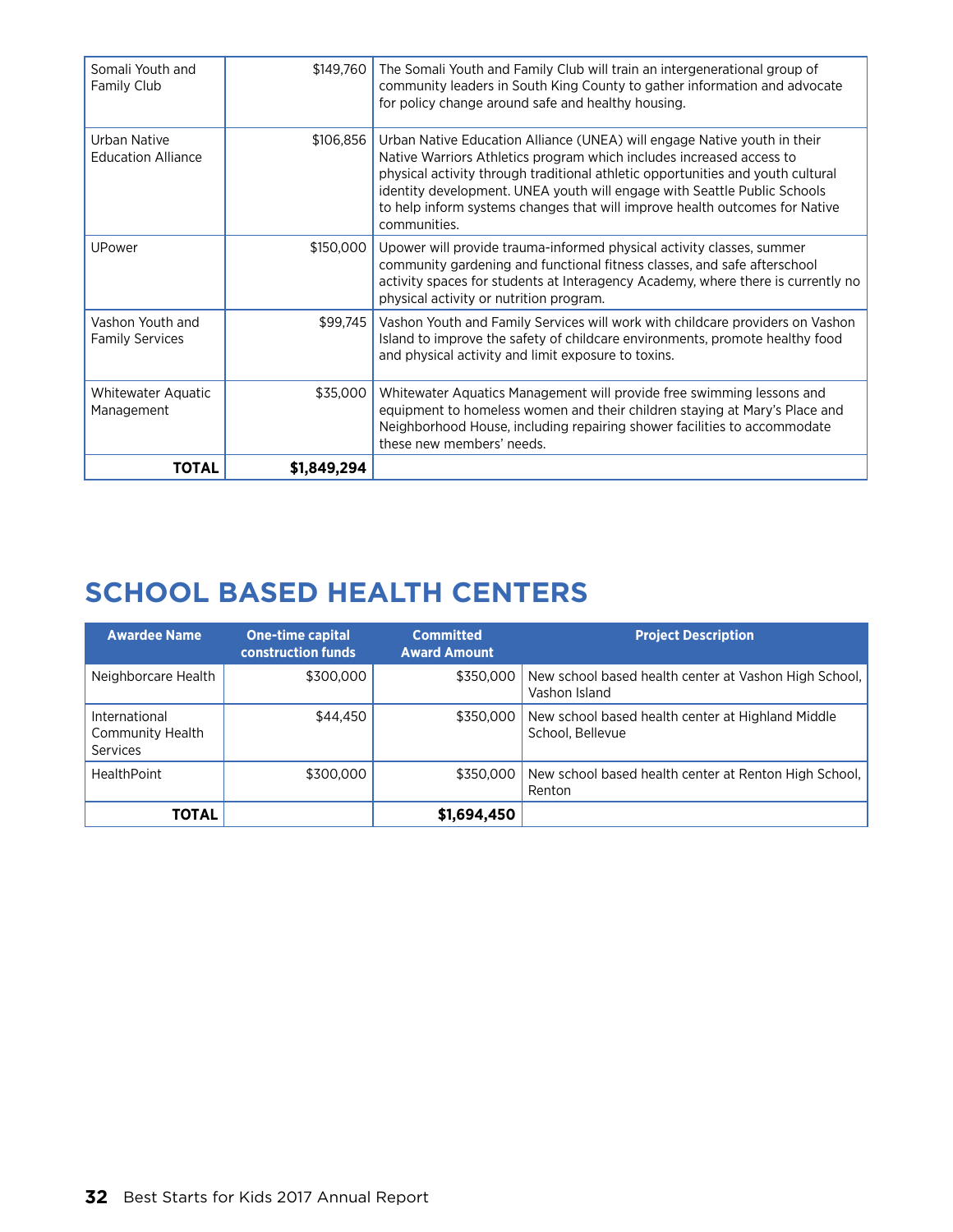## **Trauma-Informed and Restorative Practices in the School Environment**

An initial round of "mini grants" (under \$10,000 awards for one year implementation) are awarded for activities September 2017-August 2018. In early 2018, Best Starts will release a RFP for larger, multiyear awards to support more in-depth work in this area.

| <b>Applicant</b>                              | <b>Partner School</b>                                                     | <b>Age Served</b>           | <b>School District</b> |
|-----------------------------------------------|---------------------------------------------------------------------------|-----------------------------|------------------------|
| Alternative Counseling One LLC                | Kent Phoenix Academy,<br>Meeker Middle School &<br>South Lake High School | High                        | Kent, Seattle          |
| Art with Heart                                |                                                                           | Elementary                  | Seattle                |
| Arthur Jacob Elementary School                |                                                                           | Elementary                  | Auburn                 |
| Arts Corps                                    | Hawthorne Elementary                                                      | Elementary                  | Seattle                |
| Auburn School District - Proposal 1           | Chinook Elementary School                                                 | Elementary                  | Auburn                 |
| Auburn School District - Proposal 2           |                                                                           | Elementary                  | Auburn                 |
| Balance in Breath, LLC                        |                                                                           | High                        | Highline               |
| Briana Herman-Brand (private consultant)      | Highline High School                                                      | High                        | Highline               |
| Byron Kibler Elementary School                |                                                                           | Elementary                  | Enumclaw               |
| Cascade Elementary School                     |                                                                           | Elementary                  | Renton                 |
| Cedar Heights Middle School                   |                                                                           | Middle                      | Kent                   |
| Childhaven                                    |                                                                           | Early learning              | <b>King County</b>     |
| Chinook Elementary School                     |                                                                           | Elementary                  | Auburn                 |
| City Year Seattle/King County                 |                                                                           | Elementary                  | Seattle                |
| Cleveland High School                         |                                                                           | High                        | Seattle                |
| Coalition for Refugees from Burma             | Kent Meridian                                                             | High                        | Kent                   |
| Communities In School of Renton               | Dimmit Middle School                                                      | Middle                      | Renton                 |
| Crisis Clinic                                 |                                                                           | Middle & High               | King County            |
| Dispute Resolution Center of King County      | Showalter Middle School                                                   | Middle                      | Tukwila                |
| Domestic Abuse Women's Network (DAWN)         |                                                                           | High                        | Undecided              |
| <b>Emerald Park Elementary School</b>         |                                                                           | Elementary                  | Kent                   |
| <b>Encompass Northwest</b>                    |                                                                           | Early learning & elementary | Snoqualmie             |
| Enumclaw School District Birth to Five Center |                                                                           | Early learning              | Enumclaw               |
| Evergreen High School                         |                                                                           | High                        | Highline               |
| <b>Families of Color Seattle</b>              | Beacon Hill International                                                 | Elementary                  | Seattle                |
| Gildo Rey Elementary                          |                                                                           | Elementary                  | Auburn                 |
| Highline High School                          |                                                                           | High                        | Highline               |
| Illahee Middle School, FWPS, CISFW            |                                                                           | Middle                      | Federal Way            |
| Journeymen Institute                          |                                                                           | District                    | Vashon                 |
| Kellogg Middle School                         | Shorecrest High School                                                    | Middle                      | Shoreline              |
| Kent Valley Early Learning Center             |                                                                           | Early learning              | N/A                    |
| Kent Youth & Family Services                  |                                                                           | Early learning              | N/A                    |
| Kent Youth & Family Services, KPA and PSESD   | Kent Phoenix Academy                                                      | High                        | Kent                   |
| Kilo Middle School, FWPS, CISFW               |                                                                           | Middle                      | Federal Way            |
| King County Sexual Assault Resource Center    |                                                                           | Elementary & Middle         | Renton                 |
| Lakota Middle School, FWPS, CISFW             |                                                                           | Middle                      | Federal Way            |
| Lea Hill Elementary School                    |                                                                           | Elementary                  | Auburn                 |
| Leschi Elementary School                      |                                                                           | Elementary                  | Seattle                |
| Life Enrichment Group                         |                                                                           | High                        | Seattle                |
| Lowell Elementary                             |                                                                           | Elementary                  | Seattle                |
| Marvista Elementary School                    |                                                                           | Elementary                  | Highline               |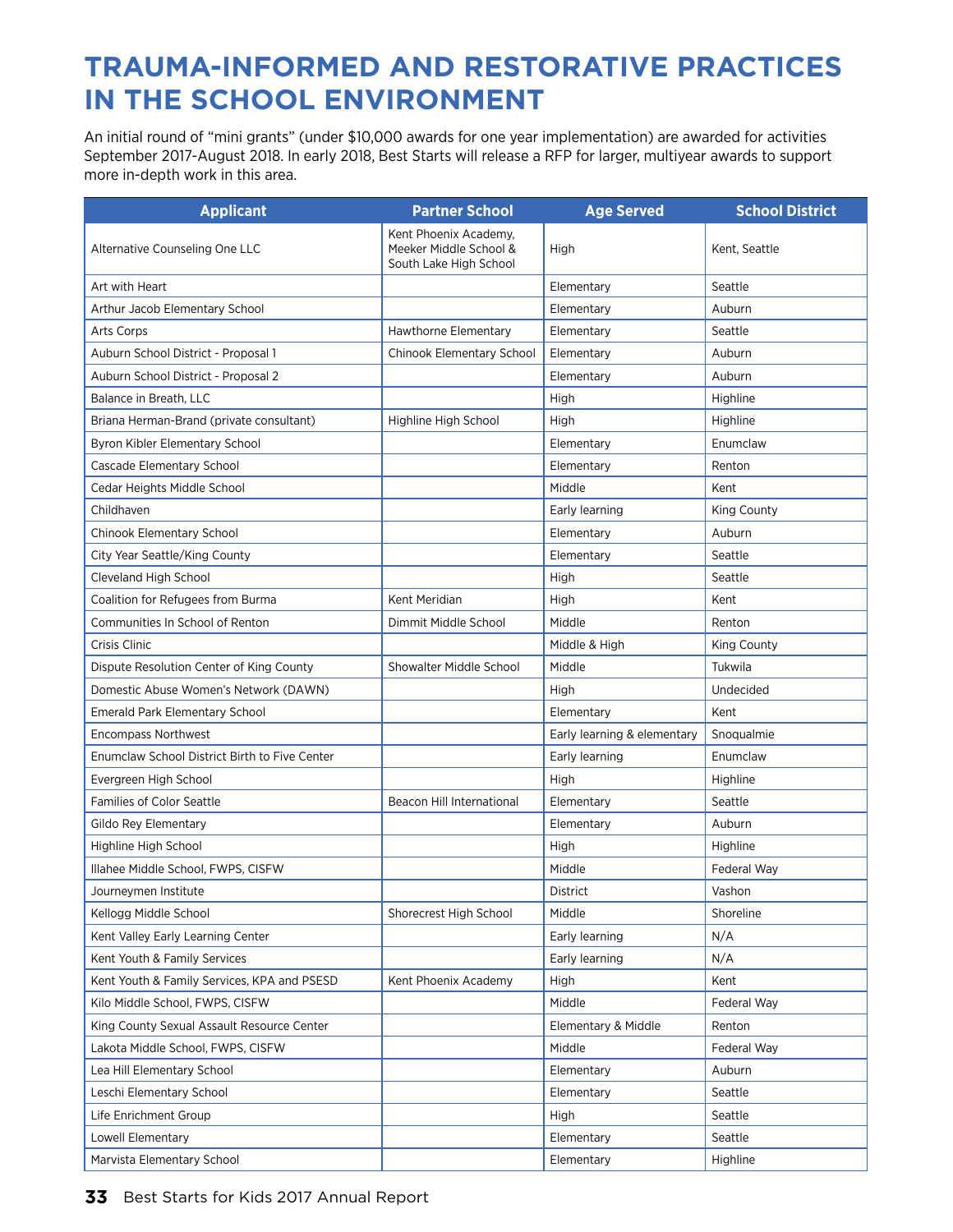| <b>Applicant</b>                                                          | <b>Partner School</b>                                                                                                                  | <b>Age Served</b>   | <b>School District</b> |
|---------------------------------------------------------------------------|----------------------------------------------------------------------------------------------------------------------------------------|---------------------|------------------------|
| Mattson Middle School                                                     |                                                                                                                                        | Middle              | Kent                   |
| Meeker Middle School                                                      |                                                                                                                                        | Middle              | Kent                   |
| Meridian Middle School                                                    |                                                                                                                                        | Middle              | Kent                   |
| Middle College High School of Social Justice                              |                                                                                                                                        | High                | Seattle                |
| Mt. Rainier High School                                                   |                                                                                                                                        | High                | Highline               |
| Na'ah Illahee Fund                                                        |                                                                                                                                        | Middle & High       | Seattle                |
| National Center for Restorative Justice                                   | Seattle, Highline                                                                                                                      | High                | Seattle, Highline      |
| Nelsen Middle School                                                      |                                                                                                                                        | Middle              | Renton                 |
| Northgate Boys & Girls Club                                               |                                                                                                                                        | Elementary          | Seattle                |
| Northwood Middle School                                                   |                                                                                                                                        | Middle              | Kent                   |
| Olympic Hills Boys & Girls Club                                           |                                                                                                                                        | Elementary          | Seattle                |
| Olympic Middle School                                                     |                                                                                                                                        | Middle              | Auburn                 |
| Parent Trust for Washington Children                                      |                                                                                                                                        | High                | Undecided              |
| <b>Powerful Voices</b>                                                    |                                                                                                                                        | Middle/High         | Undecided              |
| Puentes: Advocacy, Counseling, & Education                                | Highline High School                                                                                                                   | High                | Highline               |
| Rainier Beach High School                                                 |                                                                                                                                        | High                | Seattle                |
| Rainier Middle School                                                     |                                                                                                                                        | Middle              | Auburn                 |
| Refugee Women's Alliance (ReWA)                                           | Seattle World School                                                                                                                   | High                | Seattle                |
| Restore, Assemble, Produce (RAP)                                          | Mill Creek Middle School                                                                                                               | Middle              | Kent                   |
| Sacajawea Middle School                                                   |                                                                                                                                        | Middle              | Federal Way            |
| Sacajawea Middle School, FWPS, CISFW                                      |                                                                                                                                        | Middle              | Federal Way            |
| Saghalie Middle School, FWPS, CISFW                                       |                                                                                                                                        | Middle              | Federal Way            |
| Scenic Hill School                                                        |                                                                                                                                        | Elementary          | Kent                   |
| Sea Mar Community Health Centers                                          | Sherwood Forest<br>Elementary, Sammamish<br>High School, Lake Hills<br>Elementary                                                      | Elementary & High   | <b>Bellevue</b>        |
| Seahurst Elementary School                                                |                                                                                                                                        | Elementary          | Highline               |
| Seneca Family of Agencies - Proposal 1                                    | <b>Emerson Elementary</b>                                                                                                              | Elementary          | Seattle                |
| Seneca Family of Agencies - Proposal 2                                    | Southshore K-8                                                                                                                         | Elementary & Middle | Seattle                |
| Seneca Family of Agencies - Proposal 3                                    | Excel Public Charter,<br>Rainier Prep, Summit Atlas,<br>Summit Sierra High School,<br>Green Dot's Rainier Valley<br>Leadership Academy | Middle & High       | Charter                |
| Sequoyah Middle School, FWPS, CISFW                                       |                                                                                                                                        | Middle              | Federal Way            |
| Snoqualmie Valley Community Network                                       | Carnation Elementary,<br><b>Opstad Elementary</b>                                                                                      | Elementary          | Riverview, Snoqualmie  |
| Snoqualmie Valley School District and Sound Mental<br>Health - Proposal 1 | Two Rivers School                                                                                                                      | High                | Snoqualmie             |
| Snoqualmie Valley School District and Sound Mental<br>Health - Proposal 2 | Mount Si High School                                                                                                                   | High                | Snoqualmie             |
| Somali Health Board                                                       | Wing Luke & Van Asselt                                                                                                                 | Elementary          | Seattle                |
| Sound Discipline - Proposal 1                                             | Dimmit Middle School                                                                                                                   | Middle              | Renton                 |
| Sound Discipline - Proposal 2                                             | <b>Beverly Park Elementary</b>                                                                                                         | Elementary          | Highline               |
| Sound Mental Health, WELS & CHILL Foundation                              | Waskowitz Environmental<br>Leadership & Service/Puget<br>Sound High                                                                    | High                | Highline               |
| South King County Discipline Coalition                                    | South King County                                                                                                                      | District            | South King County      |
| South Lake High School                                                    |                                                                                                                                        | High                | Seattle                |
| Southwest Youth & Family Services                                         | Seattle & Highline                                                                                                                     | High                | Seattle, Highline      |
| Street Yoga                                                               |                                                                                                                                        | Elementary & High   | Undecided              |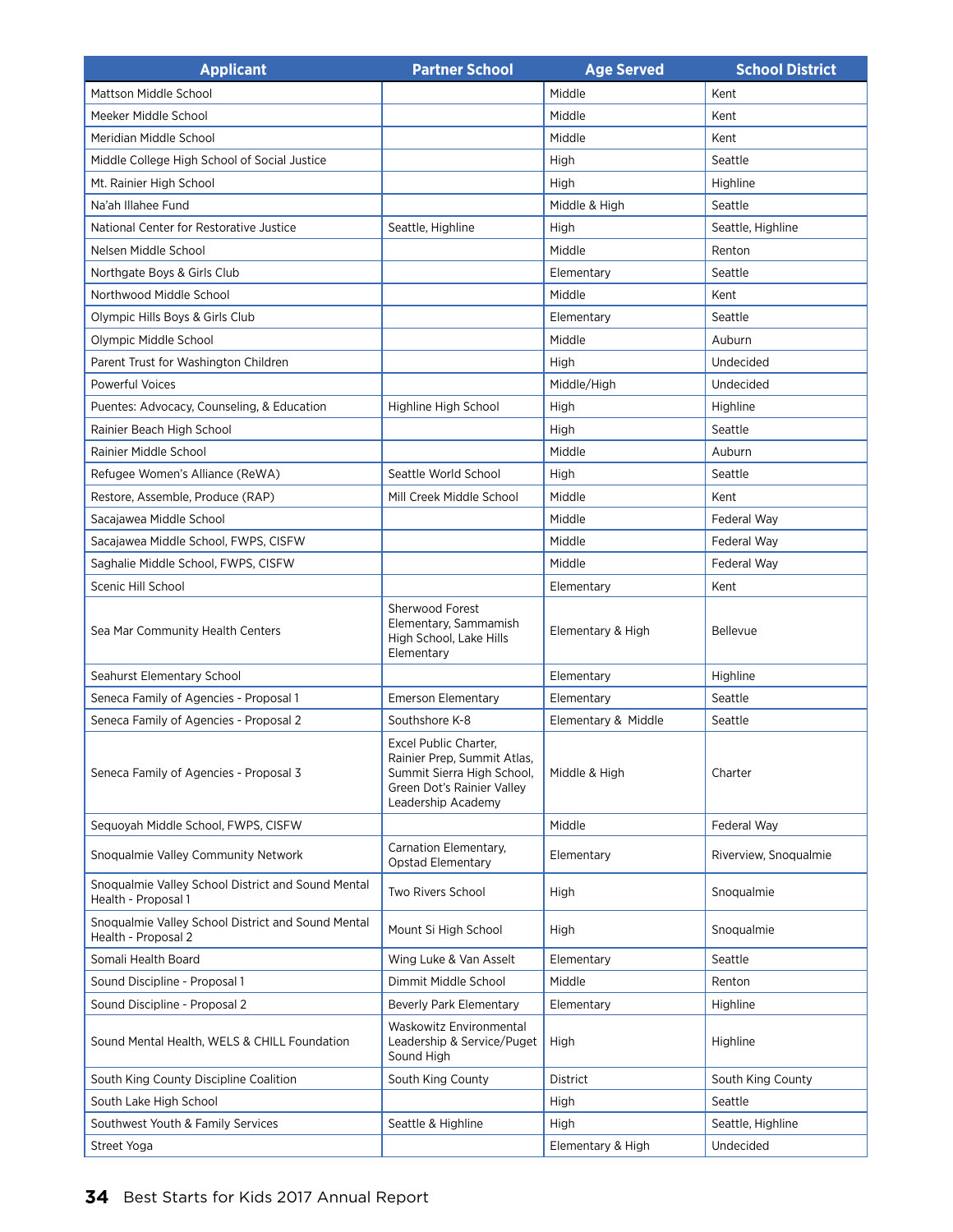| <b>Applicant</b>                                   | <b>Partner School</b>                                                                | <b>Age Served</b>        | <b>School District</b>     |
|----------------------------------------------------|--------------------------------------------------------------------------------------|--------------------------|----------------------------|
| Tahoma School District #409                        |                                                                                      | District                 | Tahoma                     |
| <b>Therapeutic Health Services</b>                 | South Shore K-8                                                                      | Elementary & Middle      | Seattle                    |
| Totem Middle School, FWPS, CISFW                   |                                                                                      | Middle                   | Federal Way                |
| Treehouse                                          |                                                                                      |                          | <b>King County</b>         |
| United Indians of All Tribes Foundation            |                                                                                      | Early learning           | South King County          |
| Upower                                             | Interagency Academy,<br>Summit Sierra, Choice<br>Academy, Big Picture High<br>School | High                     | Seattle, Highline, Charter |
| Urban Family Center                                | Skyway/Creston Point                                                                 | Elementary, middle, high | Renton                     |
| Urban League of Metropolitan Seattle               | Cleveland High School                                                                | High                     | Seattle                    |
| Vashon Island School District                      |                                                                                      | District                 | Vashon                     |
| Vine Maple Place                                   | Southwest King County                                                                | Elementary, middle, high | Southwest King County      |
| Washington Autism Alliance & Advocacy - Proposal 1 |                                                                                      | Elementary, middle, high | <b>King County</b>         |
| Washington Elementary                              |                                                                                      | Elementary               | Auburn                     |
| Washington State Charter Schools Association       |                                                                                      | Middle & high            | King County                |
| Wellspring Family Services - Proposal 1            |                                                                                      | Early learning           | King County                |
| Wellspring Family Services - Proposal 2            |                                                                                      | Early learning           | Undecided                  |
| West Auburn High School                            |                                                                                      | High                     | Auburn                     |
| <b>Youth Eastside Services</b>                     | Highland Middle School                                                               | Middle                   | Bellevue                   |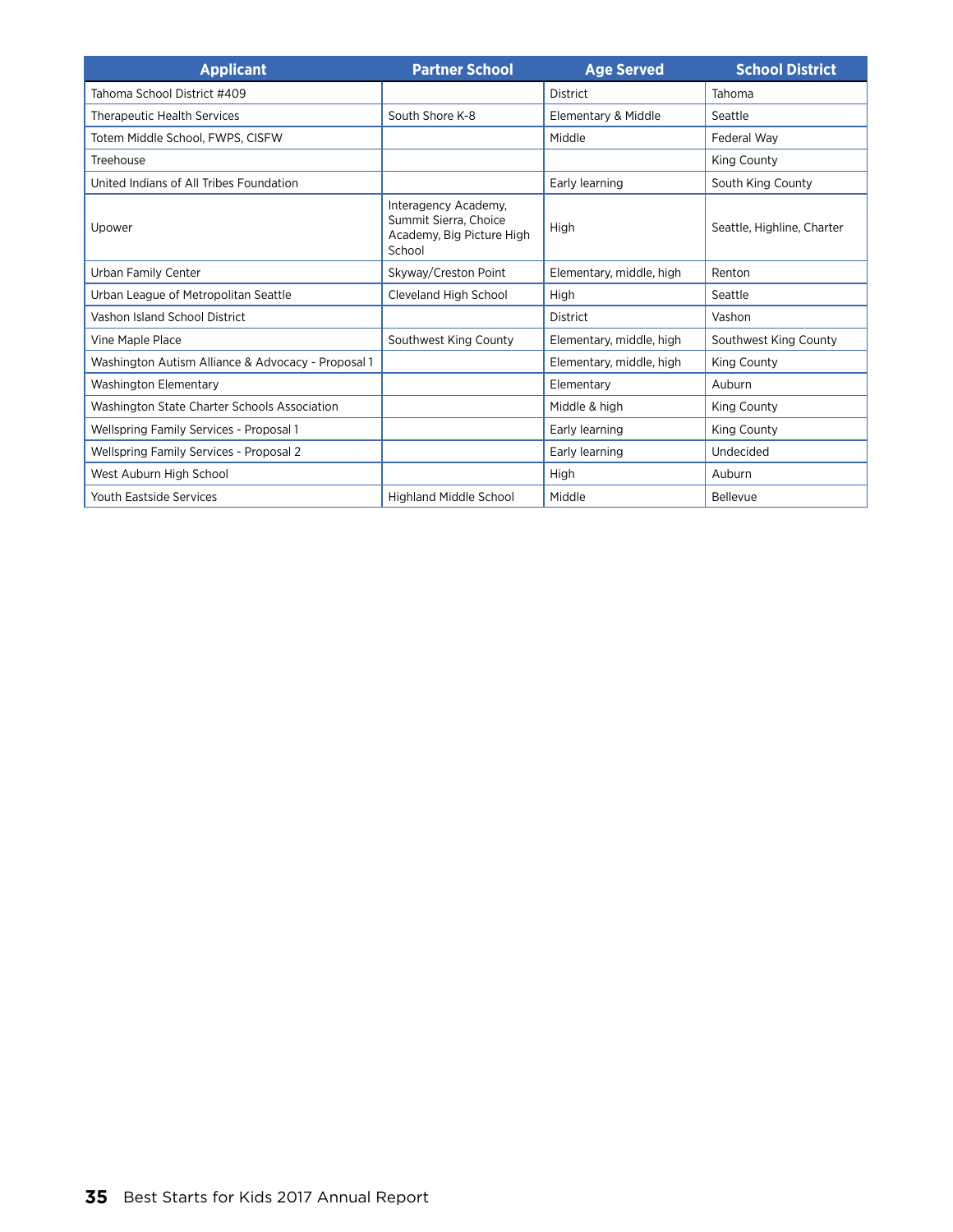### **Screening Brief Intervention and Referral to Treatment and Services**

Each middle school will receive \$9,999 to participate in training and technical assistance this fall to create a SBIRT implementation plan for the 2018-19 school year. All schools that complete an implementation plan through this process will be invited to respond to a RFP for implementation of services in January/February 2018.

| <b>School District</b>   | <b>Middle School</b>                                                                                                                                    | <b>School District</b>                                                          | <b>Middle School</b>           |
|--------------------------|---------------------------------------------------------------------------------------------------------------------------------------------------------|---------------------------------------------------------------------------------|--------------------------------|
| <b>Seattle</b>           | Whitman                                                                                                                                                 | <b>Auburn</b>                                                                   | Cascade                        |
|                          | Madison                                                                                                                                                 |                                                                                 | Mount Baker                    |
|                          | Jane Addams                                                                                                                                             |                                                                                 | Olympic                        |
| <b>Snoqualmie Valley</b> | Chief Kanim                                                                                                                                             |                                                                                 | Rainer                         |
|                          | <b>Twin Falls</b>                                                                                                                                       | <b>Vashon</b><br><b>Highline</b><br><b>Northshore</b><br><b>Lake Washington</b> | McMurray                       |
| <b>Tahoma</b>            | Maple View                                                                                                                                              |                                                                                 | Pacific                        |
|                          | Summit Trail                                                                                                                                            |                                                                                 | Sylvester                      |
| <b>Federal Way</b>       | Kilo                                                                                                                                                    |                                                                                 | Cascade                        |
|                          | Lakota                                                                                                                                                  |                                                                                 | Canyon Park                    |
|                          | Sacajawea                                                                                                                                               |                                                                                 | Kenmore                        |
|                          | Totem                                                                                                                                                   |                                                                                 | Leota                          |
|                          | Saghalie                                                                                                                                                |                                                                                 | Northshore                     |
|                          | Sequiyah                                                                                                                                                |                                                                                 | Skyview                        |
|                          | Illahee                                                                                                                                                 |                                                                                 | Timbercrest                    |
| <b>Kent</b>              | Cedar Heights                                                                                                                                           |                                                                                 | Environmental & Adventure      |
|                          | Mattson                                                                                                                                                 |                                                                                 | Finn Hill                      |
|                          | Meeker                                                                                                                                                  |                                                                                 | Renaissance                    |
|                          | Meridian<br>Mill Creek<br>Northwood<br>Showalter<br>Chinook<br>Highland<br>Odle<br>Tillicum<br>Tyee<br>International<br><b>Big Picture</b><br>Skykomish |                                                                                 | Evergreen                      |
|                          |                                                                                                                                                         |                                                                                 | Inglewood                      |
|                          |                                                                                                                                                         |                                                                                 | Redmond                        |
| <b>Tukwila</b>           |                                                                                                                                                         |                                                                                 | <b>International Community</b> |
| <b>Bellevue</b>          |                                                                                                                                                         |                                                                                 | Kamiakin                       |
|                          |                                                                                                                                                         |                                                                                 | Kirkland                       |
|                          |                                                                                                                                                         |                                                                                 | Northstar                      |
|                          |                                                                                                                                                         |                                                                                 | Emerson K-12                   |
|                          |                                                                                                                                                         |                                                                                 | Rose Hill                      |
|                          |                                                                                                                                                         |                                                                                 |                                |
|                          |                                                                                                                                                         |                                                                                 | Stella Schola                  |
| <b>Skykomish</b>         |                                                                                                                                                         |                                                                                 |                                |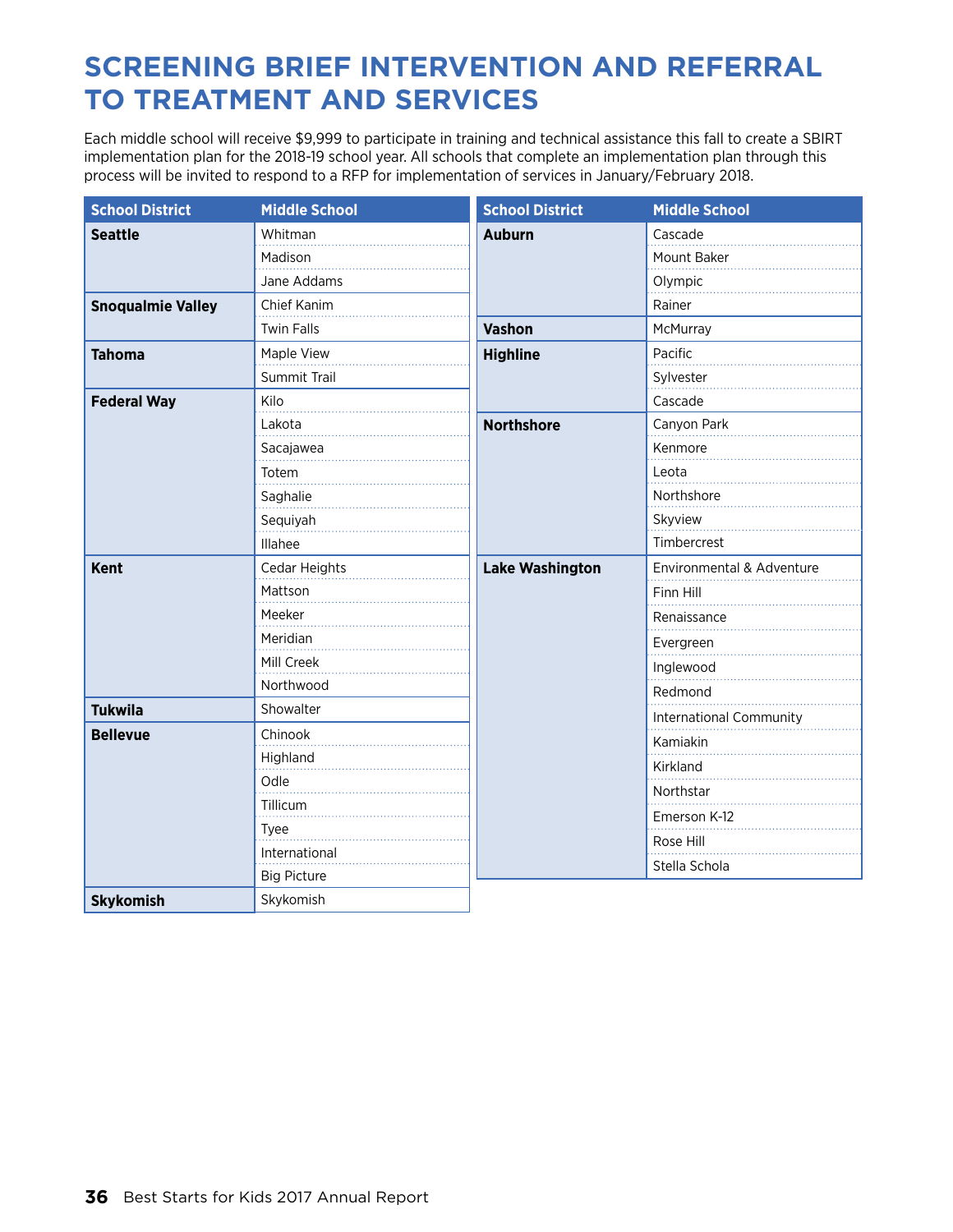## **Pipeline to success**

*Where applicable, previous King County awards through Education and Employment Resources (EER) are noted.*

### **Juvenile Justice System Case Management/Outreach**

| <b>Awardee Name/</b><br><b>Program</b> | <b>Previous EER</b><br><b>Award</b> | <b>Committed</b><br><b>Award Amount</b> | <b>Program Description</b>                                                                                                                                                                                                             |
|----------------------------------------|-------------------------------------|-----------------------------------------|----------------------------------------------------------------------------------------------------------------------------------------------------------------------------------------------------------------------------------------|
| SafeFutures Youth<br>Center            | None.                               | \$138,000                               | West Seattle nonprofit that provides culturally relevant<br>and multi-lingual programs and services for immigrant                                                                                                                      |
|                                        |                                     | (Feb. - July 2017)                      | and refugee youth and young adults of color in South                                                                                                                                                                                   |
|                                        |                                     | Estimated: \$284.280                    | King County low-income communities.                                                                                                                                                                                                    |
|                                        |                                     | (August - July 2018)                    |                                                                                                                                                                                                                                        |
| Multi-Service Center                   | \$159,571                           | \$359,595                               | Federal Way nonprofit that partners with the Federal                                                                                                                                                                                   |
|                                        | (Jan. - June 2017)                  | (July 2017- June 2018)                  | Way Youth Action Team to provide outreach services<br>and case management services for youth and young<br>adults who have been caught-up (or are at-risk of being<br>involved) in the juvenile justice system in south King<br>County. |
| Southwest Youth &                      | \$116,429                           | \$165,719                               | West Seattle nonprofit that provides outreach and                                                                                                                                                                                      |
| <b>Family Services</b>                 | (Nov. 2016 - April 2017)            | (June 2017 - Dec. 2018)                 | case management services for youth and young adults<br>of color who are at-risk of involvement (or further<br>involvement) in the juvenile justice system in Seattle and<br>Southwest King County.                                     |
| TOTAL                                  | \$276,000                           | \$947,594                               |                                                                                                                                                                                                                                        |

(Please note that some contracts are currently being renewed, thus certain new budgets may not be reflected in the awarded amount column.)

### **T3AMS Pilot Project**

| <b>Awardee Name/</b><br><b>Program</b> | <b>Committed</b><br><b>Award Amount</b> | <b>Program Description</b>                                                                                                                                                                                                                                                                                                                                                                                                                                                    |
|----------------------------------------|-----------------------------------------|-------------------------------------------------------------------------------------------------------------------------------------------------------------------------------------------------------------------------------------------------------------------------------------------------------------------------------------------------------------------------------------------------------------------------------------------------------------------------------|
| Glover Empower<br>Mentoring            | \$338,000<br>(Feb. 2017 - Jan. 2018)    | Kent/South King County nonprofit provides mentoring that addresses dropout<br>prevention and intervention symptoms that prevent young men from doing<br>what is right for their own and others' well-being. Services include one-on-                                                                                                                                                                                                                                          |
|                                        |                                         | one and group mentoring, outside referral services when needed, and weekly<br>activities that benefit young men's daily lives.                                                                                                                                                                                                                                                                                                                                                |
| SafeFutures Youth<br>Center            | \$143,000<br>(March 2017 - Feb. 2018)   | West Seattle/south King County nonprofit that provides case management<br>services that primarily act as prevention and intervention tools for youth who<br>are most at risk of or are currently involved with gangs and the juvenile justice<br>system. Case management intervention and prevention services include street<br>response and crisis intervention, pre-release visits to detained or incarcerated<br>youth, and risk assessment, with ongoing case management. |
| Horn of Africa Services                | \$143,000<br>(March 2017 - Feb. 2018)   | South Seattle nonprofit afterschool program offers tutoring and homework<br>help, enrichment activities for improved literacy and math, parent advocacy to<br>involve and educate families, outreach to schools, tracking of student progress<br>and grades, ongoing support and mentorship to youth, summer program to<br>keep kids engaged in learning, special workshops, and education events.                                                                            |
| Seattle Goodwill<br>Industries         | \$122,736<br>(May 2017 - May 2018)      | All youth will be referred to complete the Goodwill Best Starts for Kids Youth<br>Year Round Program, which is an 8-week job training program that includes<br>goal setting, financial literacy, career exploration, resume and cover letter<br>preparation, interviewing, succeeding on the job, and performing a job search.                                                                                                                                                |
| University of<br>Washington            | \$100,000                               | Dr. Sarah Walker and her evaluation team will perform an 18-month in-depth<br>analysis of the pilot project including the police/mall referral process, academic                                                                                                                                                                                                                                                                                                              |
|                                        | (BSK Evaluation)                        | participation and performance, and recidivism rates of those enrolled in the<br>project (vs. those who are not).                                                                                                                                                                                                                                                                                                                                                              |
| <b>TOTAL</b>                           | \$846,736                               |                                                                                                                                                                                                                                                                                                                                                                                                                                                                               |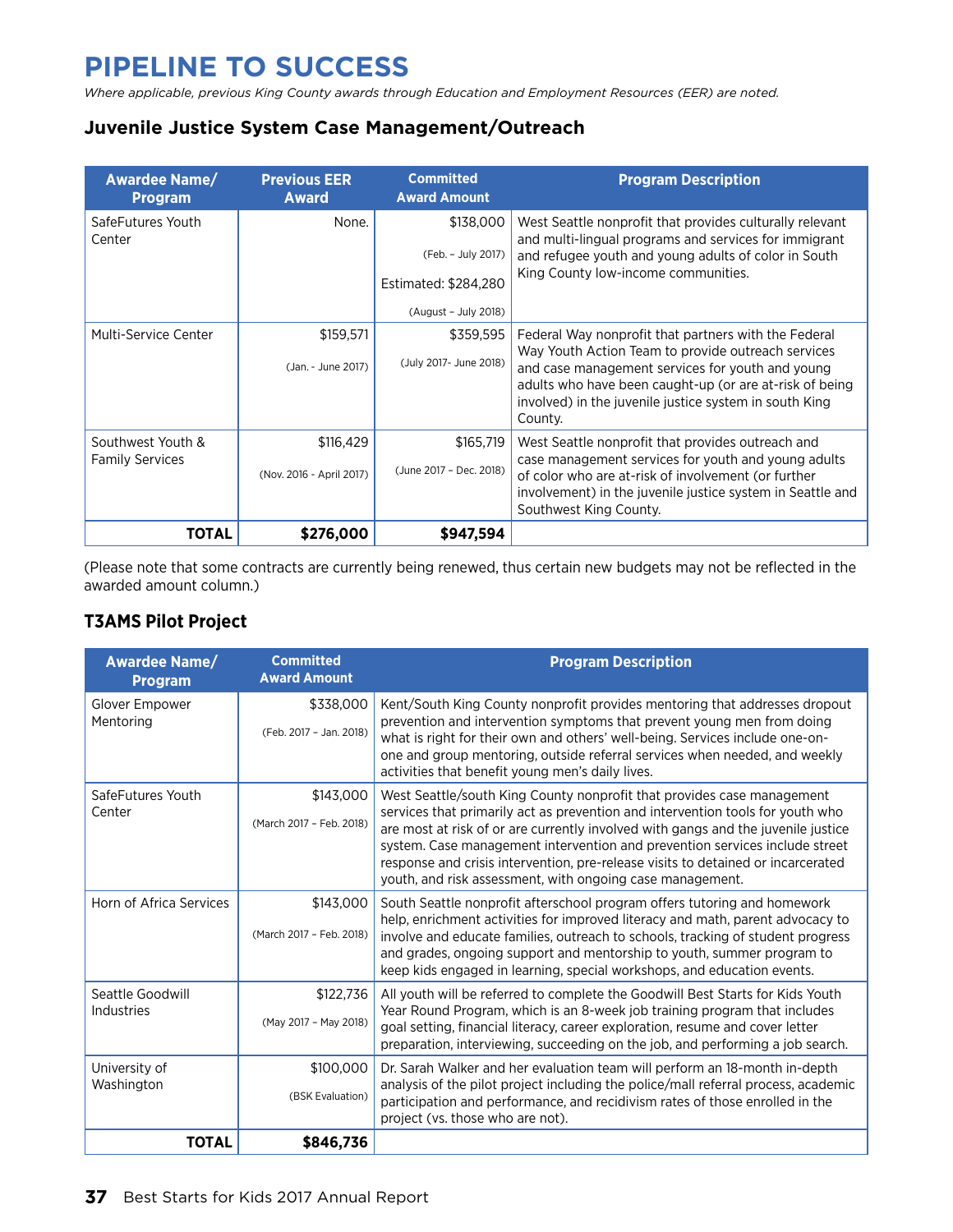### **Mentoring Services for Youth/Young Adults At-risk of Involvement/Involved in the Juvenile Justice System**

| <b>Awardee Name/</b><br><b>Program</b>                   | <b>Previous EER</b><br><b>Award</b> | <b>Committed</b><br><b>Award Amount</b> | <b>Program Description</b>                                                                                                                                                                                                      |
|----------------------------------------------------------|-------------------------------------|-----------------------------------------|---------------------------------------------------------------------------------------------------------------------------------------------------------------------------------------------------------------------------------|
| Mentoring Urban<br>Students and Teens                    | \$30,000<br>(July 2016 - Aug. 2017) | \$80,000<br>(July 2017 - June 2018)     | South Seattle nonprofit that provides mentors the help<br>they need to finish their higher education while the<br>mentors provide support for the at-risk youth who grew<br>up in similar adverse circumstances as the mentors. |
| Seattle Metropolitan<br>Urban League &<br>Project Mister | \$70,000                            | \$70,000                                | Two Seattle nonprofits that provide mentoring services<br>and academic support for high school students of color<br>who are at-risk or involved in the juvenile justice system.                                                 |
| ΤΟΤΑL                                                    | \$100.000                           | \$150,000                               |                                                                                                                                                                                                                                 |

### **Juvenile Justice Prevention and Intervention Services**

| <b>Awardee Name/</b><br><b>Program</b> | <b>Previous EER</b><br><b>Award</b> | <b>Committed</b><br><b>Award Amount</b> | <b>Program Description</b>                                                                                                                                                                                                                                                                                                                                                             |
|----------------------------------------|-------------------------------------|-----------------------------------------|----------------------------------------------------------------------------------------------------------------------------------------------------------------------------------------------------------------------------------------------------------------------------------------------------------------------------------------------------------------------------------------|
| Neighborhood House<br>(Project SCOPE)  | \$200.154                           | \$158,737                               | West Seattle nonprofit that provides case management<br>and youth development services on Highline Community<br>College campus through the Project Scope program<br>for youth involved or at risk for involvement in the<br>King County juvenile justice system. Their services are<br>especially geared towards those who were unsuccessful<br>in traditional public school settings. |
| <b>TOTAL</b>                           | \$200.154                           | \$158,737                               |                                                                                                                                                                                                                                                                                                                                                                                        |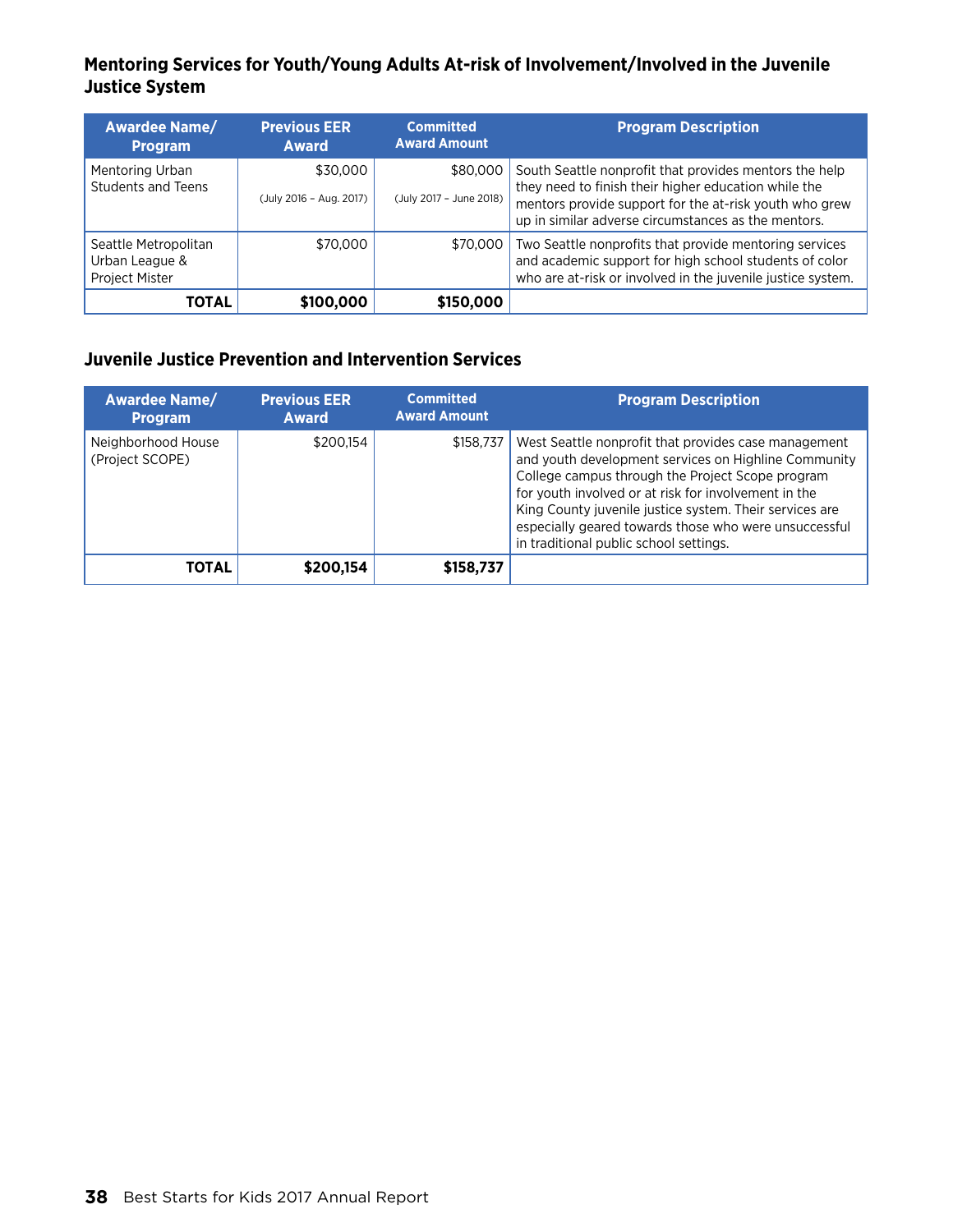## **Communities of Opportunity (COO) Awards**

### **Awards to Community Partnerships: Investments in original place-based sites (SeaTac/Tukwila, White Center, Rainier Valley)**

### **COO 2017 Backbone Funds**

Backbone funds support the partnership and alignment of work by community-based organizations and community leaders in each place-based site. The backbone investment have been the "glue" for mobilization of and coordination among the large number of extremely diverse partners, enabling them to develop shared goals and outcome measures, and to mobilize core constituencies to coordinate on mutually reinforcing activities through aligned strategies.

|                                                                                                                                                                                                   | <b>Activity Amount</b> | <b>COO - Seattle</b><br><b>Foundation Award</b> | <b>COO - BSK Award</b> |
|---------------------------------------------------------------------------------------------------------------------------------------------------------------------------------------------------|------------------------|-------------------------------------------------|------------------------|
| <b>Rainier Valley Backbone Funds</b>                                                                                                                                                              |                        |                                                 |                        |
| HomeSight Expenses                                                                                                                                                                                | \$105,000              | \$150,000                                       | \$165,00               |
| <b>Community Partner Expenses</b><br>Rainier Beach Action Coalition, On Board Othello,<br>Multi-Cultural Community Center, Sage/South<br>Communities Organizing for Racial Equity (South<br>CORE) | \$210,000              |                                                 |                        |
| SeaTac/Tukwila Backbone Funds                                                                                                                                                                     |                        |                                                 |                        |
| Global to Local Expenses                                                                                                                                                                          | \$233,000              | \$150,000                                       | \$123,000              |
| <b>Community Partner Expenses</b>                                                                                                                                                                 | \$40,000               |                                                 |                        |
| <b>White Center Backbone Funds</b>                                                                                                                                                                |                        |                                                 |                        |
| White Center CDA Expenses                                                                                                                                                                         | \$275,000              | \$150,000                                       | \$155,000              |
| <b>Community Partner Expenses</b>                                                                                                                                                                 | \$30,000               |                                                 |                        |
| <b>TOTAL BACKBONE FUNDING</b>                                                                                                                                                                     | \$893,000              | \$450,000                                       | \$443,000              |

#### **Original Place-Based Site Implementation Fund Awards 2017-18**

Implementation funds support the work of the three initial sites to implement the strategies they developed in the COO Results Based Accountability Framework.

| <b>COO Partner Name</b>                                                            | <b>Activity Summary</b>                                                                                                                                                                                                                                                                                                                                                                                                                           | <b>COO-BSK</b><br><b>Award</b> |
|------------------------------------------------------------------------------------|---------------------------------------------------------------------------------------------------------------------------------------------------------------------------------------------------------------------------------------------------------------------------------------------------------------------------------------------------------------------------------------------------------------------------------------------------|--------------------------------|
| Multi-cultural Community<br>Center (MCC) - with HomeSight<br><b>Fiscal Sponsor</b> | Multi-cultural Communities Ownership Space at Southeast Opportunity<br>Center. Co-Work Space activities focus on pre-development work that<br>is essential for creating a Multicultural Community Center at the Othello<br>station that serves as a vibrant cultural home, community space and<br>shared service delivery center to be owned collectively by 10 community<br>organizations serving immigrants, refugees and communities of color. | \$120,00                       |
| <b>MCC</b>                                                                         | Youth Peace Activities & Community Building. Multicultural youth<br>dialogues/convenings to promote peace and youth leadership and<br>decrease violence.                                                                                                                                                                                                                                                                                          | \$65,000                       |
| On Board Othello (OBO) - with<br>HomeSight Fiscal Sponsor                          | The Southeast Opportunity Center. SEOC, located adjacent to the<br>Othello light rail station in Rainier Valley, will be an integrated, culturally-<br>competent and welcoming community-led built environment project with<br>housing and multiple community benefit components.                                                                                                                                                                 | \$200,000                      |
| <b>OBO</b>                                                                         | Healthy Othello Safer through Environmental Design (HOSTED). Train<br>neighbors and business owners to identify and reduce environmental<br>causes of crime in "hotspots" located in the Othello neighborhood,<br>increase positive perceptions of safety, physical activity and civic<br>engagement; increase positive community-based interventions for<br>addressing youth and others.                                                         | \$30,000                       |
| <b>OBO</b>                                                                         | Othello Neighborhood Farm Stand. This strategy will activate a vacant lot<br>in the heart of the Othello Neighborhood to establish a community space<br>for 30 plus local farmers and artists to sell their goods and host weekly<br>nutritional and educational classes.                                                                                                                                                                         | \$40,000                       |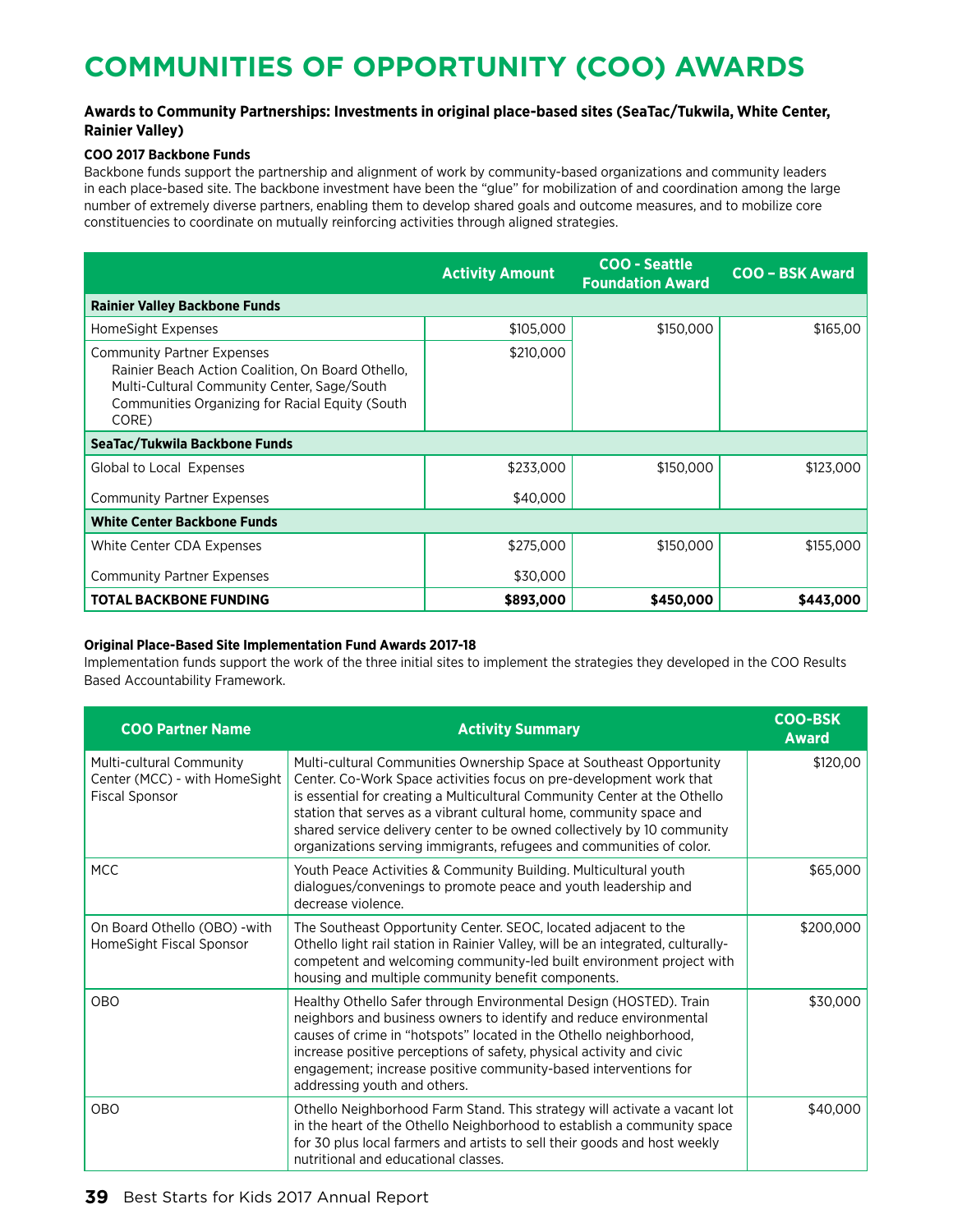| <b>Original Place-Based Site Implementation Fund Awards 2017-18</b><br>Implementation funds support the work of the three initial sites to implement the strategies they developed in the COO Results<br>Based Accountability Framework. |                                                                                                                                                                                                                                                                                                                                                                                                                                                                |                                       |  |  |
|------------------------------------------------------------------------------------------------------------------------------------------------------------------------------------------------------------------------------------------|----------------------------------------------------------------------------------------------------------------------------------------------------------------------------------------------------------------------------------------------------------------------------------------------------------------------------------------------------------------------------------------------------------------------------------------------------------------|---------------------------------------|--|--|
| Rainier Beach Action Coalition<br>(RBAC)                                                                                                                                                                                                 | Food Innovation Center (FIC) in Rainier Beach. FIC Coordinator position<br>to further the development of a network of projects in the neighborhood<br>that provide a home to community-owned healthy food businesses, food<br>processing, food industry education & training opportunities and shared<br>community space for FIC activities.                                                                                                                   | \$100,000                             |  |  |
| <b>RBAC</b>                                                                                                                                                                                                                              | Rainier Beach: A Beautiful Safe Place for Youth. Community-led and<br>data-driven approach to addressing crime at "hotspots" and working with<br>young people on solutions. RBAC will deepen ABSPY youth community<br>leadership and sustainability/resilience of the program.                                                                                                                                                                                 | \$288,000                             |  |  |
| Puget Sound Sage (Sage) -<br>South Communities Organizing<br>for Racial/Regional Equity<br>(South CORE)                                                                                                                                  | South CORE/Sage Graham Street Planning - Community-based<br>development planning activity that will work with community<br>stakeholders to create a shared vision for equitable Transit-Oriented<br>Development in the Graham Street station area.                                                                                                                                                                                                             | \$237,500                             |  |  |
| Sage - South CORE                                                                                                                                                                                                                        | South CORE/Sage Community-based Mandatory Housing Affordability<br>Re-zone Implementation. The rezone of Rainier Valley's Urban Villages will<br>be an opportunity to advance more than just community-driven housing<br>outcomes, but also economic opportunity, culturally relevant businesses,<br>and community ownership.                                                                                                                                  | \$31,000                              |  |  |
|                                                                                                                                                                                                                                          | <b>RAINIER VALLEY COO IMPLEMENTATION FUNDS - TOTAL</b>                                                                                                                                                                                                                                                                                                                                                                                                         | \$1,111,500                           |  |  |
| Partners in Employment                                                                                                                                                                                                                   | Community Economic Development Incubator. Partner in Employment<br>(PIE) will enhance adult and youth economic stability connections<br>through a Community Economic Development Incubator in the SeaTac/<br>Tukwila region, including neighboring cities. Focuses include Construction,<br>Manufacturing & Aerospace Pre-Apprenticeships; IT and Coding Pre-<br>Apprenticeships; and on-the-job trainings in fields such as hospitality and<br>culinary arts. | \$90,000                              |  |  |
| Global to Local                                                                                                                                                                                                                          | Food Innovation Network (FIN) / Network Development. The FIN will<br>convene community members and organizational partners to implement<br>key priorities that have been identified through extensive community<br>engagement, supporting core implementation needs of FIN.                                                                                                                                                                                    | \$330,000                             |  |  |
| Global to Local Food<br><b>Innovation Network</b>                                                                                                                                                                                        | FIN Pilot Kitchen. Recently launched a pilot kitchen incubator that is<br>providing affordable kitchen space for food entrepreneurs, and space<br>to establish a hands-on culinary training program for refugees and<br>immigrants that will identify program design and needs for the future FIN<br>Center.                                                                                                                                                   | \$23,000                              |  |  |
| Global to Local                                                                                                                                                                                                                          | Connection Deck & Health Center Planning                                                                                                                                                                                                                                                                                                                                                                                                                       | \$80,000                              |  |  |
|                                                                                                                                                                                                                                          | 1. Connection Desk. Local, multilingual volunteers serve as resource<br>referral specialists for HealthPoint patients and the broader<br>community —in their native language—to help navigate the complex<br>health and human services landscape.                                                                                                                                                                                                              | one-time award<br>for both activities |  |  |
|                                                                                                                                                                                                                                          | 2. Health Center Planning. Deep community engagement will be<br>conducted to help determine what sort of a facility will best meet the<br>needs of the community as HealthPoint designs a new clinic to be<br>built on the site of the new Tukwila Village.                                                                                                                                                                                                    |                                       |  |  |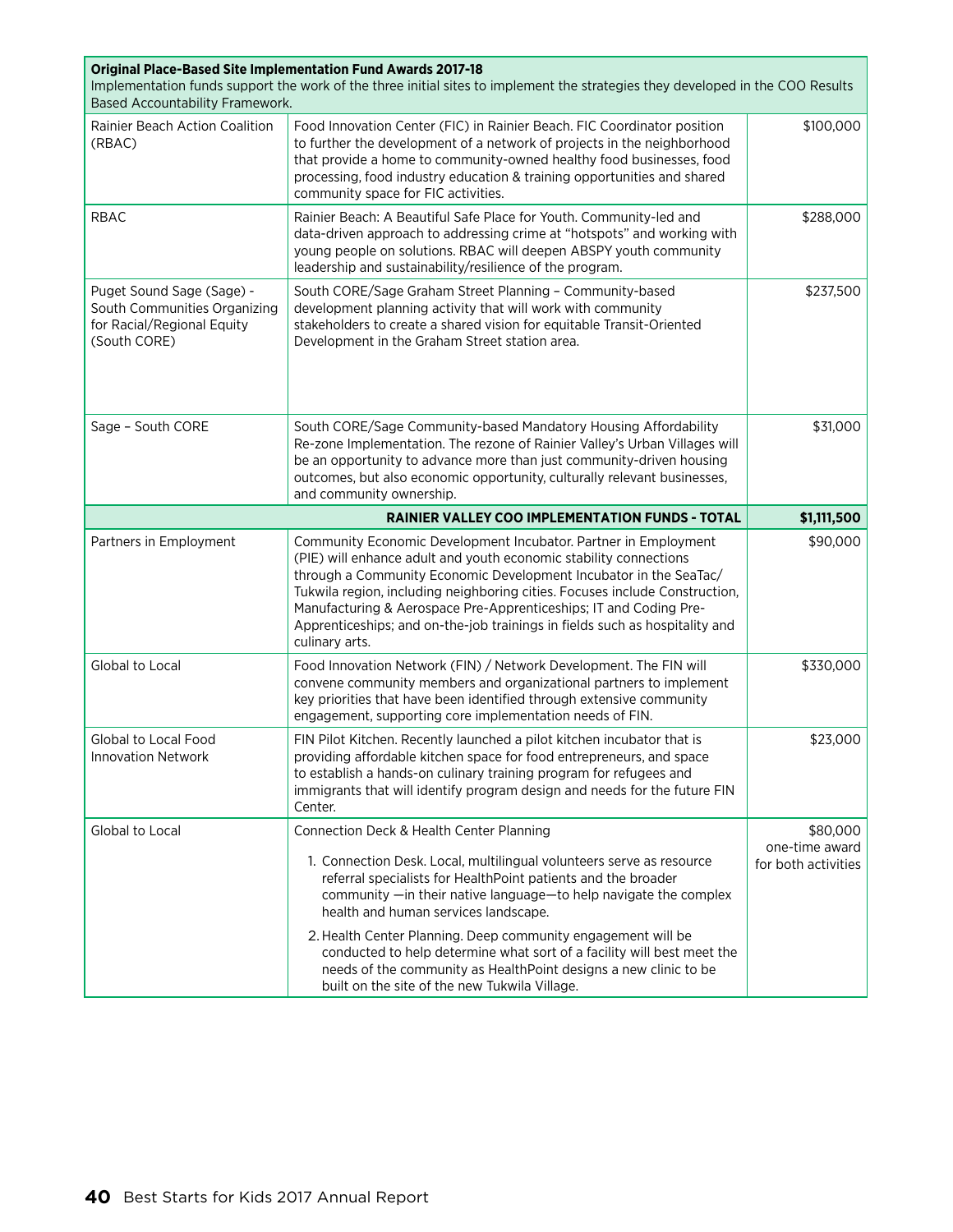| <b>Original Place-Based Site Implementation Fund Awards 2017-18</b><br>Implementation funds support the work of the three initial sites to implement the strategies they developed in the COO Results<br>Based Accountability Framework.                                                                                                                                                                                                                                                                                                                           |                                                                                                                                                                                                                                                                                                                                                                                             |           |  |  |  |
|--------------------------------------------------------------------------------------------------------------------------------------------------------------------------------------------------------------------------------------------------------------------------------------------------------------------------------------------------------------------------------------------------------------------------------------------------------------------------------------------------------------------------------------------------------------------|---------------------------------------------------------------------------------------------------------------------------------------------------------------------------------------------------------------------------------------------------------------------------------------------------------------------------------------------------------------------------------------------|-----------|--|--|--|
| Global to Local                                                                                                                                                                                                                                                                                                                                                                                                                                                                                                                                                    | Community Health Workers (CHWs). CHWs work with Section 8 Voucher<br>holders residing in SeaTac and Tukwila to improve health outcomes. The<br>program reflects the community's vision by recruiting and employing<br>CHWs from local communities who can elevate local needs, priorities, and<br>approaches into strategies for improving health.                                          | \$107,000 |  |  |  |
|                                                                                                                                                                                                                                                                                                                                                                                                                                                                                                                                                                    | SEATAC/TUKWILA IMPLEMENTATION FUNDS - TOTAL                                                                                                                                                                                                                                                                                                                                                 | \$630,000 |  |  |  |
| White Center Community<br>Development Association                                                                                                                                                                                                                                                                                                                                                                                                                                                                                                                  | Community Building. This activity is for ethnic outreach, building<br>community leadership and connections to all of the CDA strategies<br>and activities. Resources support the work of partner organizations<br>to outreach to and involve community members in COO strategy area<br>activities in a deep and meaningful way.                                                             | \$210,000 |  |  |  |
| <b>FEEST</b>                                                                                                                                                                                                                                                                                                                                                                                                                                                                                                                                                       | Healthy Food Roundtable. FEEST will lead in convening a cross sector<br>roundtable of stakeholders, such as the school district, small business<br>owners, adult residents, and youth residents in White Center to<br>collectively identify key strategies to increase access and affordability in<br>healthy food for the neighborhood.                                                    | \$75,000  |  |  |  |
| <b>FEEST</b>                                                                                                                                                                                                                                                                                                                                                                                                                                                                                                                                                       | Youth Dinners. Building community and youth leadership is at the core of<br>FEEST's youth dinners. These improvised dinners expose participants to<br>delicious healthy foods, often for the first time, and transfer knowledge,<br>skills and appreciation for cooking.                                                                                                                    | \$50,000  |  |  |  |
| Southwest Youth and Family<br>Services (SWYFS)                                                                                                                                                                                                                                                                                                                                                                                                                                                                                                                     | Big Idea Partner Fund Development and Youth Voice Inclusion. The<br>Community Hub or "Big Idea" will create community-owned space for<br>nonprofit partners and the community, addressing housing, economic<br>prosperity and healthy activity needs. Funds will support SWYFS capital<br>campaign, shared community space planning and bringing youth voice to<br>the development process. | \$28,000  |  |  |  |
| White Center Food Bank                                                                                                                                                                                                                                                                                                                                                                                                                                                                                                                                             | Community Garden and Gardening Education for Young People. Programs<br>include a number of elements, including creating a worm bin & compost,<br>compost classes, how to extend harvest times, how to preserve food,<br>harvest and seed swap events and other community garden classes in<br>partnership with the vibrant community garden community.                                      | \$15,000  |  |  |  |
| <b>YWCA</b><br>Local Hire and Invest Local White Center.<br>\$160,000<br>1. Local Hire - The YWCA will extend its current high-quality<br>employment services for residents of KCHA public housing to the<br>surrounding White Center community and will refine and customize<br>these strategies to meet the needs of a multi-cultural community.<br>2. Invest Local - A Small Business Developer (SBD) will empower<br>local residents to build resilient, sustainable businesses that lead to<br>financial self-sufficiency and community building enterprises. |                                                                                                                                                                                                                                                                                                                                                                                             |           |  |  |  |
| <b>WHITE CENTER IMPLEMENTATION FUNDS - TOTAL</b><br>\$538,000                                                                                                                                                                                                                                                                                                                                                                                                                                                                                                      |                                                                                                                                                                                                                                                                                                                                                                                             |           |  |  |  |
|                                                                                                                                                                                                                                                                                                                                                                                                                                                                                                                                                                    | TOTAL IMPLEMENTATION FUNDING AWARDS TO THREE ORIGINAL PLACE-BASED SITES<br>\$2,279,500                                                                                                                                                                                                                                                                                                      |           |  |  |  |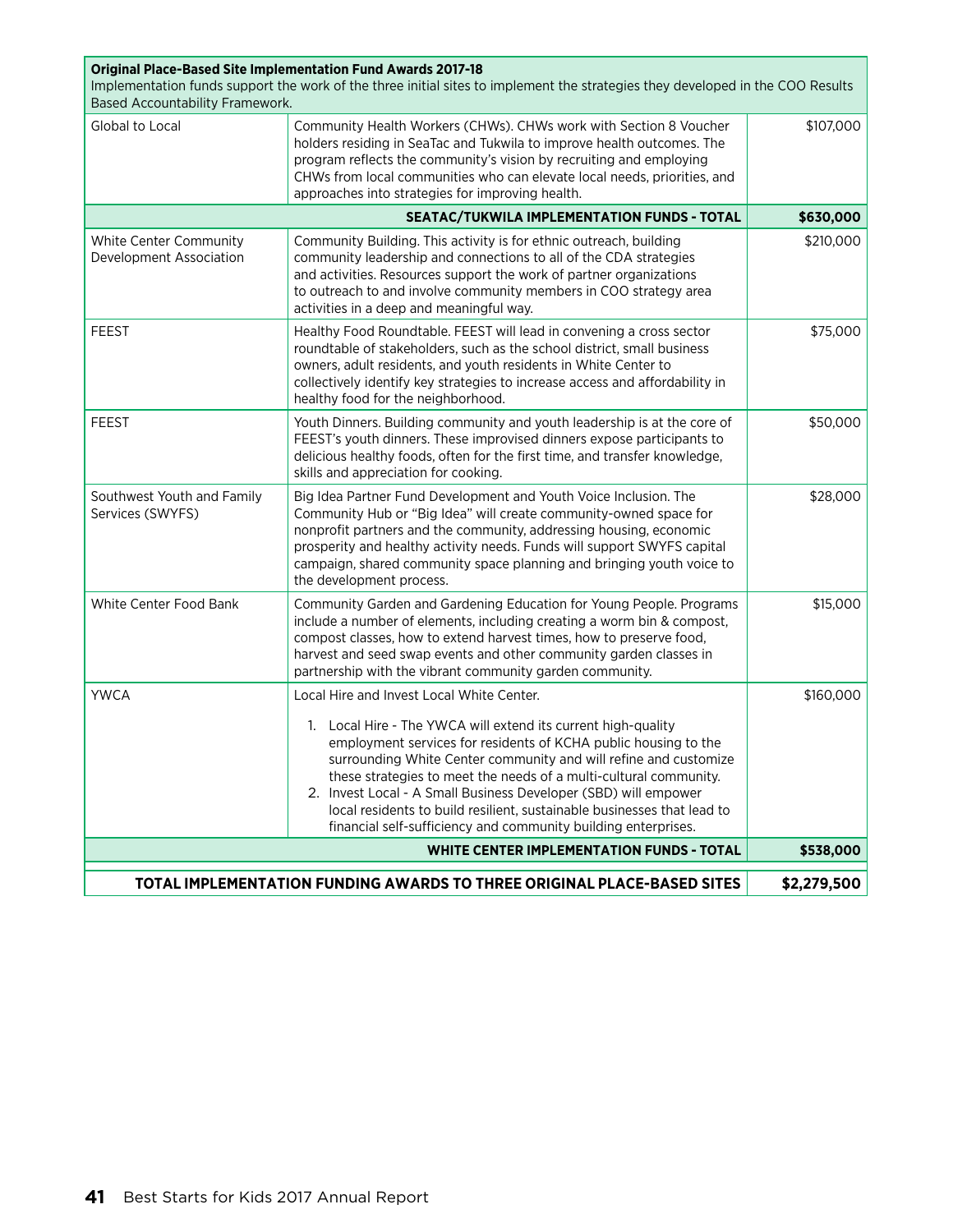# **appendix B:**

## **Preliminary Data on Performance Measures**

Implementation of programs under Best Starts for Kids is phased. We have performance measurement data from the following programs at this time:

- » Early Intervention Services (EIS)
- » Restoration of Public Health funds to 2014 levels: Nurse Family Partnership (NFP), Maternity Support Services (MSS), WIC, Family Planning
- » Pipeline to Success: Theft 3 and Mall Safety (T3AMS), Outreach and Case Management
- » Youth and Family Homeless Prevention Initiative (YFHPI) (presented in the first Annual Outcomes Report).

As these programs are in the first year of the implementation with Best Starts for Kids funding, data on number of clients served by selected demographic characteristics are available. Results data, which require a longer time to be assessed and detected, are not available at this time.

## **prenatal - 5 strategies**

### **Early Intervention Services**

### Program Start: November 2016

|                 | How much did we do?<br># of children receiving services |              |       |
|-----------------|---------------------------------------------------------|--------------|-------|
|                 |                                                         | <b>Total</b> | %     |
|                 | <b>Receiving Services</b>                               | 3,766        | 100%  |
|                 | American Indian/Alaska Native                           | 33           | 1%    |
|                 | Asian                                                   | 625          | 17%   |
| Race/Ethnicity  | <b>Black or African American</b>                        | 309          | 8%    |
|                 | Hispanic or Latino                                      | 731          | 19%   |
|                 | Native Hawaiian/Pacific Islander                        | 39           | 1%    |
|                 | White                                                   | 1,691        | 45%   |
|                 | Multiracial                                             | 336          | 9%    |
| Gender          | Female                                                  | 1,324        | 35%   |
|                 | Male                                                    | 2,442        | 65%   |
|                 | Birth to One                                            | 616          | 16%   |
| Age             | One to Two                                              | 1,022        | 27%   |
|                 | Two to Three                                            | 2,128        | 57%   |
|                 | Auburn School District                                  | 161          | 4%    |
|                 | <b>Bellevue School District</b>                         | 60           | 2%    |
|                 | <b>Enumclaw School District</b>                         | 45           | $1\%$ |
| School District | Federal Way School District                             | 251          | 7%    |
|                 | Highline School District                                | 262          | 7%    |
|                 | Issaquah School District                                | 118          | 3%    |
|                 | Kent School District                                    | 366          | 10%   |
|                 | Lake Washington School District                         | 63           | 2%    |
|                 | Mercer Island School District                           | 8            | 0.2%  |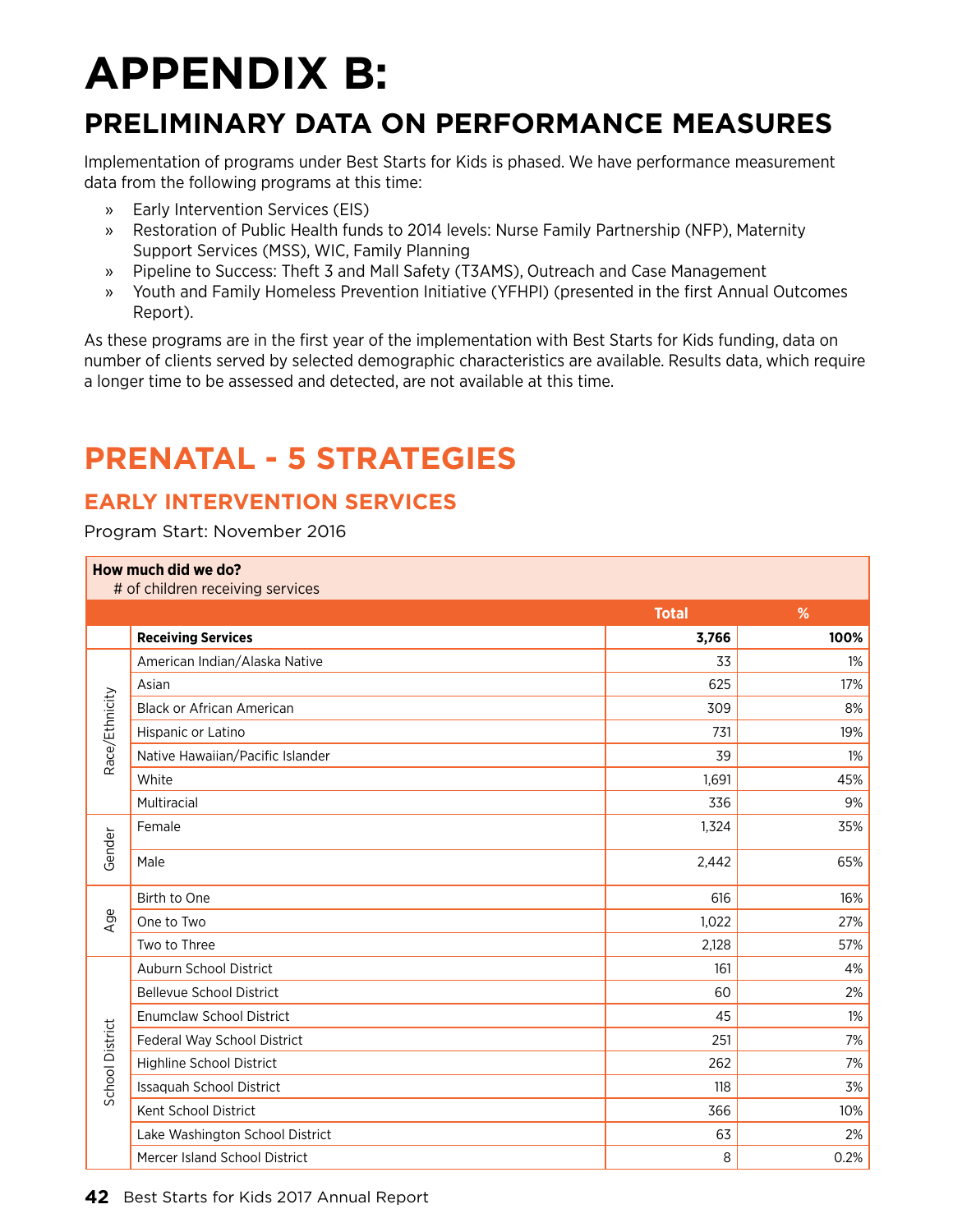|                        | How much did we do?<br># of children receiving services |     |       |
|------------------------|---------------------------------------------------------|-----|-------|
|                        | Northshore School District                              | 60  | $2\%$ |
|                        | <b>Renton School District</b>                           | 173 | 5%    |
| School District Cont'd | <b>Riverview School District</b>                        | 65  | 2%    |
|                        | Seattle Public Schools                                  | 888 | 24%   |
|                        | Shoreline School District                               | 140 | 4%    |
|                        | Snoqualmie Valley School District                       | 138 | 4%    |
|                        | Tahoma School District                                  | 98  | 3%    |
|                        | <b>Tukwila School District</b>                          | 31  | 1%    |
|                        | Vashon Island School District                           | 10  | 0.3%  |

Data from reports generated from the WA State Department of Early Learning (DEL) Early Support for Infants and Toddlers (ESIT) data management system on 7/27/2017. Differences in totals for subcategories due to missing data.

| How well did we do it?<br>Service start within 30 days<br>Evaluation and service plan in place within 45 days from initial contact<br>Transition meeting at least 90 days prior to child turning 3 to determine eligibility for school services |     |
|-------------------------------------------------------------------------------------------------------------------------------------------------------------------------------------------------------------------------------------------------|-----|
|                                                                                                                                                                                                                                                 | %   |
| Service start timeliness                                                                                                                                                                                                                        | 98% |
| Evaluation and service plan timeliness                                                                                                                                                                                                          | 94% |
| Transition conference timeliness                                                                                                                                                                                                                | 93% |

Data from reports generated from the WA State Department of Early Learning (DEL) Early Support for Infants and Toddlers (ESIT) data management system on 7/27/2017.

### **Public Health—Seattle & King County Maternal/Child Health Services**

### **Maternal Support Services/Infant Case Management**

| How much did we do?<br># Clients served<br># Visits delivered |                              |                                            |
|---------------------------------------------------------------|------------------------------|--------------------------------------------|
|                                                               | <b>Clients Served 2016</b>   | <b>Clients Served Q1 2017</b>              |
| Maternal Support Services/Infant Case Management              | 22,395                       | 9.219                                      |
|                                                               | <b>Visits Delivered 2016</b> | <b>Visits Delivered 2017</b><br>(Jan-June) |
| Maternal Support Services/Infant Case Management              | 61,336                       | 26.524                                     |

### **Women, Infants and Children supplemental nutrition program (WIC)**

Program reporting dates: Federal Fiscal Year 2016 (October 1, 2015-September 30, 2016)

| How much did we do?<br># Participating clients |                            |         |
|------------------------------------------------|----------------------------|---------|
|                                                | <b>Clients Served 2016</b> | %       |
| <b>Total Clients</b>                           | 50,823                     | $100\%$ |
| Infants and Children Under Five Years of Age   | 36,072                     | 71%     |
| Pregnant, Breastfeeding and Postpartum Women   | 14,751                     | 29%     |
| <b>Working Families</b>                        | n/a                        | 73%     |
| Families Living in Poverty                     | n/a                        | 63%     |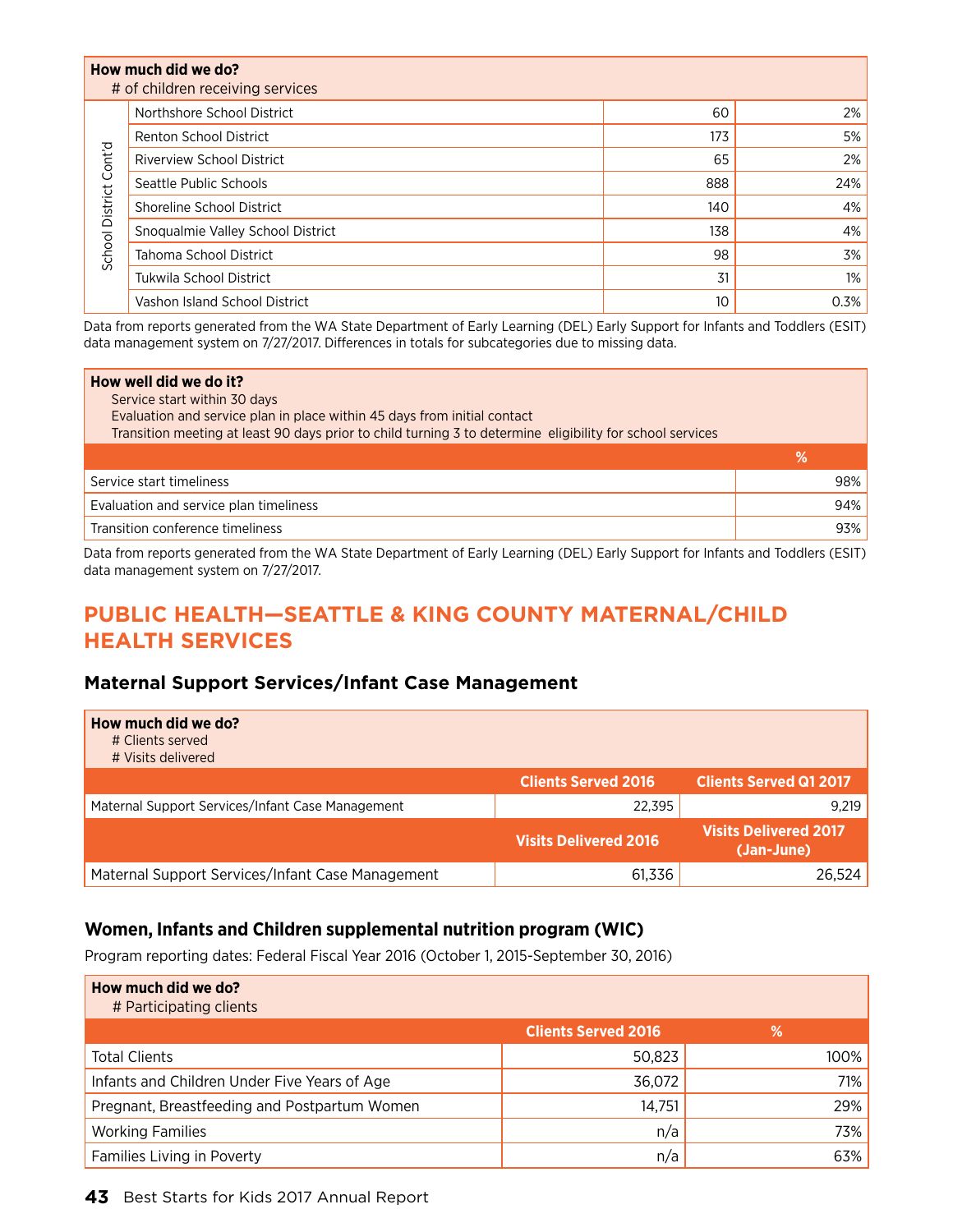### **Women, Infants and Children supplemental nutrition program (WIC)**

| How well did we do it?<br>Referrals to medical, social, and food assistance programs provided for clients<br>Number of client visits during which nutrition education was provided |                  |
|------------------------------------------------------------------------------------------------------------------------------------------------------------------------------------|------------------|
|                                                                                                                                                                                    | <b>Referrals</b> |
| WIC Refers Families to Preventive Services                                                                                                                                         | 253.357          |
| WIC Nutrition Education Promotes Healthy Choices - Nutrition Education Sessions                                                                                                    | 123.292          |
|                                                                                                                                                                                    |                  |

| Is anyone better off?<br>Financial contributions to the local economy |                 |
|-----------------------------------------------------------------------|-----------------|
|                                                                       | Dollar amount   |
| <b>Total Food Dollars Redeemed</b>                                    | \$19,054,427,00 |
| Total Food Dollars for Fresh Fruits and Vegetables                    | \$20,462.00     |
| Total Food Dollars for WIC Farmers Market Nutrition Program           | \$110,768,00    |

### **Family Planning Clinical Services**

Program reporting dates: January 1, 2016-March 31, 2017

| How much did we do?<br># People served |                                  |                                 |      |                                    |       |  |
|----------------------------------------|----------------------------------|---------------------------------|------|------------------------------------|-------|--|
|                                        |                                  | <b>Clients Served</b><br>(2016) | %    | <b>Clients Served</b><br>(Q1 2017) | %     |  |
|                                        | Total                            | 6,217                           | 100% | 1999                               | 100%  |  |
|                                        | <15                              | 28                              | 0%   | 15                                 | $1\%$ |  |
|                                        | $15-17$                          | 774                             | 12%  | 256                                | 13%   |  |
|                                        | $18-19$                          | 742                             | 12%  | 245                                | 12%   |  |
| Age                                    | $20 - 24$                        | 1,372                           | 22%  | 400                                | 20%   |  |
|                                        | 25-29                            | 1,182                           | 19%  | 337                                | 17%   |  |
|                                        | 30-34                            | 972                             | 16%  | 342                                | 17%   |  |
|                                        | 35-44                            | 979                             | 16%  | 333                                | 17%   |  |
|                                        | $45+$                            | 168                             | 3%   | 71                                 | 4%    |  |
|                                        | American Indian/Alaska Native    | 185                             | 3%   | 46                                 | 2%    |  |
|                                        | Asian                            | 632                             | 10%  | 190                                | 10%   |  |
| Race                                   | <b>Black or African American</b> | 879                             | 14%  | 251                                | 13%   |  |
|                                        | Native Hawaiian/Pacific Islander | 195                             | 3%   | 57                                 | 3%    |  |
|                                        | White                            | 2,867                           | 46%  | 950                                | 48%   |  |
|                                        | Unknown/Not Reported             | 1,459                           | 23%  | 505                                | 25%   |  |
|                                        | Female                           | 5,531                           | 89%  | 1,825                              | 91%   |  |
| Gender                                 | Male                             | 686                             | 11%  | 174                                | 9%    |  |
|                                        | Hispanic                         | 2,938                           | 47%  | 1024                               | 51%   |  |
| Ethnicity                              | Not Hispanic                     | 3,279                           | 53%  | 975                                | 49%   |  |
|                                        | Limited English Proficiency      | 1,681                           | 27%  | 584                                | 29%   |  |
| Language                               | Not Limited English              | 4,536                           | 73%  | 1,415                              | 71%   |  |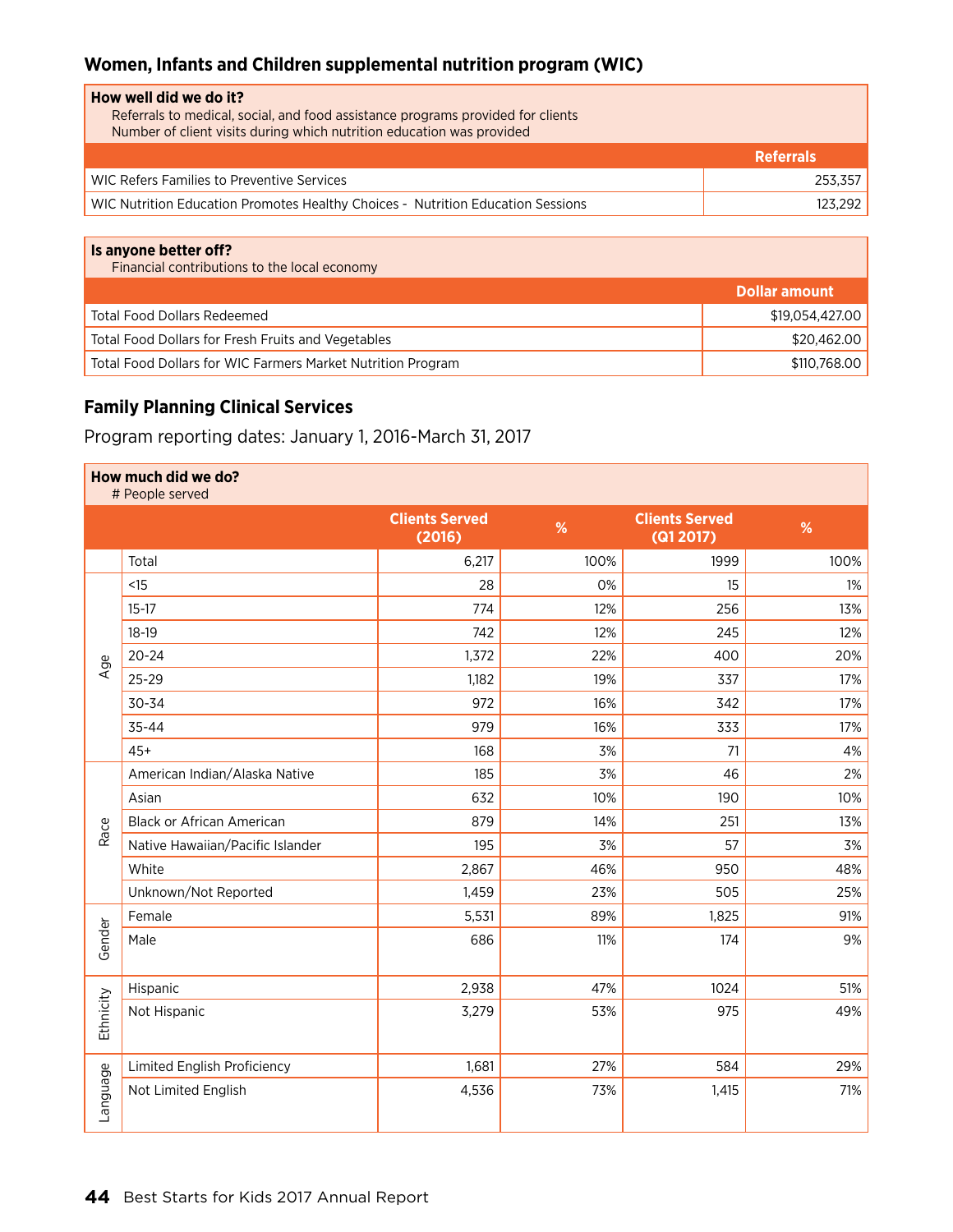### **How much did we do?** # People served **Clients Served (2016) % Clients Served (Q1 2017) %** 100% or less 100% or less 1,463 1,466 1,466 1,466 1,466 1,466 1,466 1,466 1,466 1,466 1,466 1,468 1,468 1,468 1,468 1,468 1,468 1,468 1,468 1,468 1,468 1,468 1,468 1,468 1,468 1,468 1,468 1,468 1,468 1,468 1,468 1,468 1,46 101% - 133% 814 13% 256 13% Poverty Level Poverty Level 134% - 150% 257 257 257 258 2694 2694 2695 2696 271 272 273 274 275 276 276 277 277 278 279 279 278 279 279 27 151% - 185% 261 261 261 27% 27% 37% 186% - 200% 61 1% 29 1% 29  $201\%$  - 250% 183  $\frac{1}{3}\%$  3% 41 2% > 250% 178 3% 45 2%

### **Is anyone better off?**

% Female family planning clients on contraceptive method

|             | %<br><b>Contraceptive</b><br>users - 2016 | % of pts on a<br>more effective<br>contraceptive<br>method - 2016 | %<br><b>Contraceptive</b><br>users - Q1 2017 | % of pts on a<br>more effective<br>contraceptive<br>method - Q1<br>2017 |
|-------------|-------------------------------------------|-------------------------------------------------------------------|----------------------------------------------|-------------------------------------------------------------------------|
| Auburn      | 82%                                       | 85%                                                               | 96%                                          | 84%                                                                     |
| Eastgate    | 90%                                       | 90%                                                               | 97%                                          | 91%                                                                     |
| Federal Way | 88%                                       | 86%                                                               | 95%                                          | 85%                                                                     |
| Kent        | 88%                                       | 88%                                                               | 96%                                          | 84%                                                                     |
| Ave Total:  | 87%                                       | 87%                                                               | 96%                                          | 86%                                                                     |

### **Is anyone better off?**

# Of prevented unintended pregnancies and saved health care costs

|                                           | In 2016, services provided by Public Health-<br><b>Seattle &amp; King County prevented an estimated:</b> |
|-------------------------------------------|----------------------------------------------------------------------------------------------------------|
| Unintended pregnancies                    | 1,380                                                                                                    |
| Unplanned births                          | 690                                                                                                      |
| Abortions                                 | 470                                                                                                      |
| Unplanned preterm/low-birth-weight births | 90                                                                                                       |
| Chlamydia infections                      | 90                                                                                                       |
| Total net savings                         | \$9,387,950                                                                                              |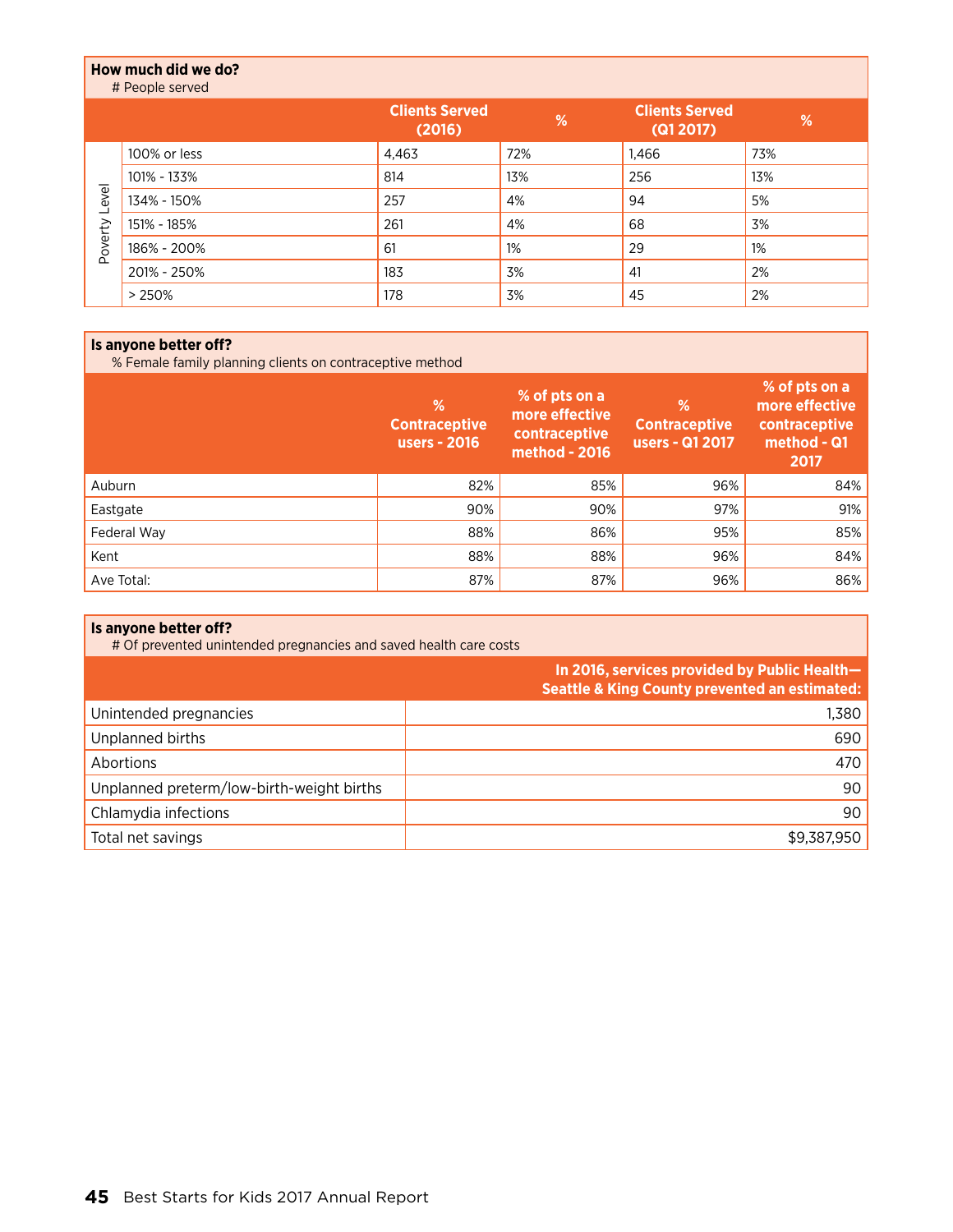### **Family Planning Health Educators**

Program reporting dates: January 1, 2016-March 31, 2017

| How much did we do?<br># People served                                       |                           |                                 |                 |                                            |
|------------------------------------------------------------------------------|---------------------------|---------------------------------|-----------------|--------------------------------------------|
| <b>Direct Education</b>                                                      | # of Sessions<br>(2016)   | <b>Clients Served</b><br>(2016) | # of Sessions   | <b>Clients Served through</b><br>7/10/2017 |
| <b>School Based</b>                                                          | 100                       | 2,688                           | 219             | 6,731                                      |
| Agency Based                                                                 | 27                        | 270                             | 22              | 210                                        |
| <b>Total</b>                                                                 | 127                       | 2,958                           | 241             | 6,941                                      |
| <b>Technical Assistance</b><br>& Professional<br><b>Development Services</b> | # of Sessions<br>(2016)   | <b>Clients Served</b><br>(2016) | # of Sessions   | <b>Clients Served through</b><br>7/10/2017 |
| <b>School Based</b>                                                          | 9                         | 164                             | 10              | 118                                        |
| Agency Based                                                                 | 10                        | 82                              | 6               | 43                                         |
| <b>Total</b>                                                                 | 19                        | 246                             | 16              | 161                                        |
| <b>Outreach Activities</b>                                                   | # of Activities<br>(2016) | <b>People Reached</b><br>(2016) | # of Activities | <b>People Reached (up to</b><br>7/10/2017) |
| <b>School Based</b>                                                          | 70                        | 3,134                           | 10              | 1,362                                      |
| Agency Based                                                                 | 16                        | 773                             | 6               | 222                                        |
| <b>Total</b>                                                                 | 86                        | 3,907                           | 16              | 1,584                                      |

### **Kids Plus**

Program reporting dates: 7/1/2016-7/31/2017

| How much did we do?<br># Families served |                                            |               |      |  |  |
|------------------------------------------|--------------------------------------------|---------------|------|--|--|
|                                          |                                            | <b>Number</b> | %    |  |  |
|                                          | <b>Total Households Served</b>             | 92            | ۰.   |  |  |
|                                          | <b>Total Adults and Children</b>           | 291           | 100% |  |  |
| Age                                      | <b>Total Adults</b>                        | 120           | 41%  |  |  |
|                                          | <b>Total Children</b>                      | 171           | 59%  |  |  |
|                                          | $<$ 5                                      | 66            | 23%  |  |  |
|                                          | $5-12$                                     | 84            | 29%  |  |  |
|                                          | $13-17$                                    | 21            | 7%   |  |  |
| Race                                     | American Indian/Alaska Native              | 9             | 3%   |  |  |
|                                          | Asian                                      | $\circ$       | 0%   |  |  |
|                                          | <b>Black or African American</b>           | 86            | 30%  |  |  |
|                                          | Native Hawaiian/Pacific Islander           | 13            | 4%   |  |  |
|                                          | White                                      | 101           | 35%  |  |  |
|                                          | Multiple race                              | 64            | 22%  |  |  |
|                                          | Unknown/Not Reported                       | 18            | 6%   |  |  |
| Characteristics                          | Chronically homeless                       | 77            | 26%  |  |  |
|                                          | Parenting youth under age 25 with children | 9             | 3%   |  |  |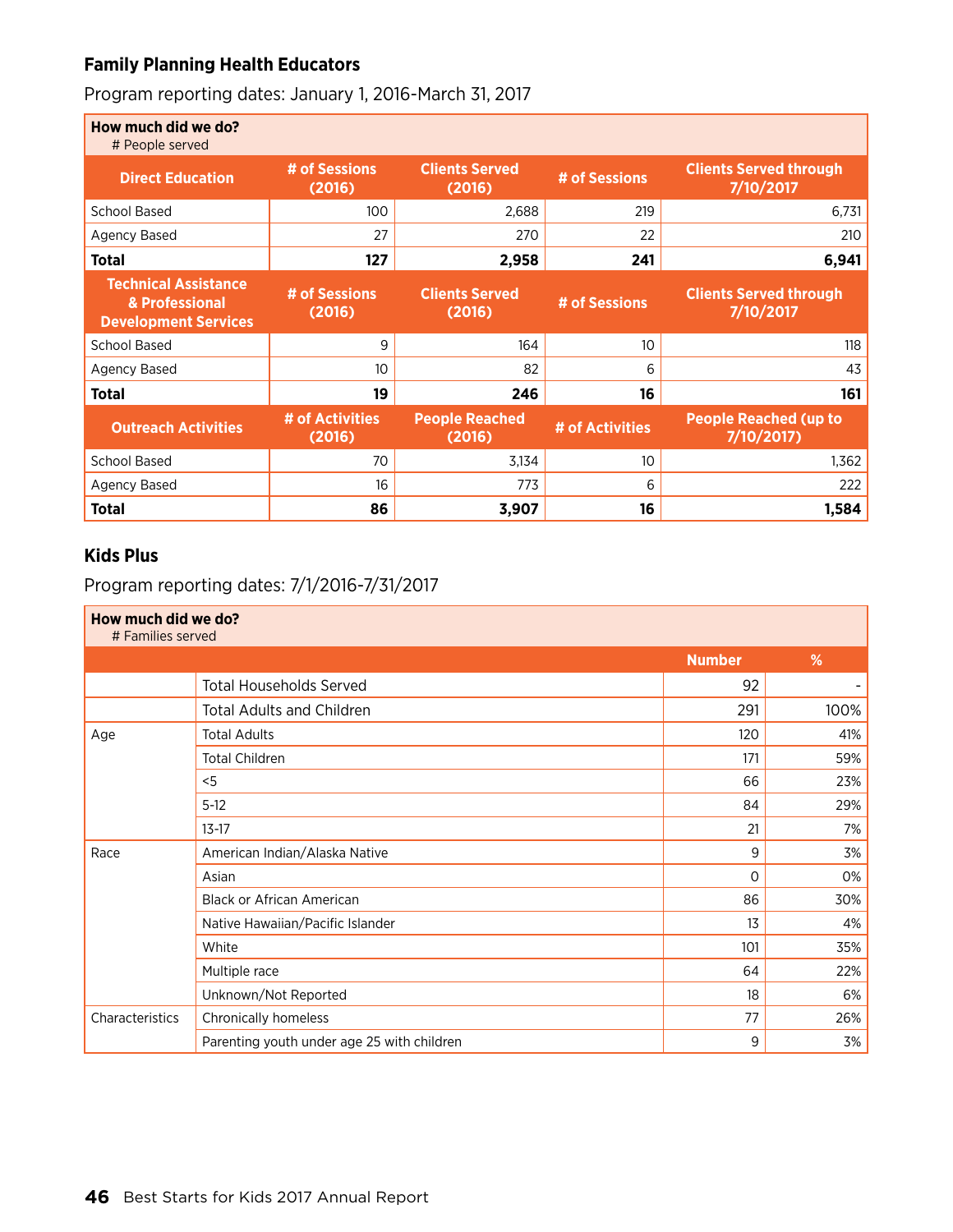|                                                                                                                            |                                                           | <b>Number</b>     | %     |  |
|----------------------------------------------------------------------------------------------------------------------------|-----------------------------------------------------------|-------------------|-------|--|
| Physical and<br>Mental Health<br>Conditions at                                                                             | Mental Health Problem                                     | 126               | 43%   |  |
|                                                                                                                            | Alcohol Abuse                                             | 2                 | $1\%$ |  |
| Entry                                                                                                                      | Drug Abuse                                                | 3                 | $1\%$ |  |
|                                                                                                                            | Both Alcohol and Drug Abuse                               | 17                | 6%    |  |
|                                                                                                                            | <b>Chronic Health Condition</b>                           | 114               | 39%   |  |
|                                                                                                                            | HIV/AIDS                                                  |                   | 0%    |  |
|                                                                                                                            | Developmental Disability                                  | 66                | 23%   |  |
|                                                                                                                            | <b>Physical Disability</b>                                | 59                | 20%   |  |
|                                                                                                                            | Individuals with 2+ Physical and Mental Health Conditions | 115               | 40%   |  |
| <b>Homeless</b>                                                                                                            | Emergency shelter                                         | 63                | 54%   |  |
| Situation at<br>Entry                                                                                                      | Place not meant for human habitation                      | 41                | 35%   |  |
|                                                                                                                            | Institutional Setting                                     |                   | $1\%$ |  |
|                                                                                                                            | Other                                                     | $12 \overline{ }$ | 10%   |  |
| Is anyone better off?<br># Linked to early intervention services<br># Households in permanent housing/positive destination |                                                           |                   |       |  |

|                                                                   | Number |     |
|-------------------------------------------------------------------|--------|-----|
| Number of children linked to early intervention services          |        | 18% |
| Households in permanent housing/positive destination <sup>1</sup> | 56     | 60% |

Notes: 1. Among those participating in program for 90 days+

### **Nurse Family Partnership**

Program start: 10/1/2016 - 6/30/2017

| How much did we do?<br># Clients served by Best Starts for Kids |                                  |                       |      |  |  |
|-----------------------------------------------------------------|----------------------------------|-----------------------|------|--|--|
|                                                                 |                                  | <b>Clients Served</b> | %    |  |  |
|                                                                 | Total                            | 46                    | 100% |  |  |
| Age                                                             | 15 and Under                     | $\mathbf 0$           | 2%   |  |  |
|                                                                 | $15-17$                          | 4                     | 17%  |  |  |
|                                                                 | $18-19$                          | 9                     | 30%  |  |  |
|                                                                 | $20 - 24$                        | 18                    | 38%  |  |  |
|                                                                 | 25-29                            | 12                    | 7%   |  |  |
|                                                                 | $30+$                            | 3                     | 7%   |  |  |
| Race                                                            | American Indian/Alaska Native    | $\mathbf 0$           | 0%   |  |  |
|                                                                 | Asian                            | $\overline{2}$        | 4%   |  |  |
|                                                                 | <b>Black or African American</b> | 24                    | 52%  |  |  |
|                                                                 | Native Hawaiian/Pacific Islander | $\mathbf 0$           | 0%   |  |  |
|                                                                 | White                            | 13                    | 28%  |  |  |
|                                                                 | Multiracial                      | 5                     | 11%  |  |  |
|                                                                 | Declined                         | 2                     | 4%   |  |  |
| Ethnicity                                                       | Hispanic                         | 9                     | 20%  |  |  |
|                                                                 | Not Hispanic                     | 35                    | 76%  |  |  |
| Language                                                        | English                          | 0                     | 0%   |  |  |
|                                                                 | Spanish                          | 1                     | 2%   |  |  |
|                                                                 | Other                            | 1                     | 2%   |  |  |

Note: All BSK-funded Columbia clients. King County total served: 882.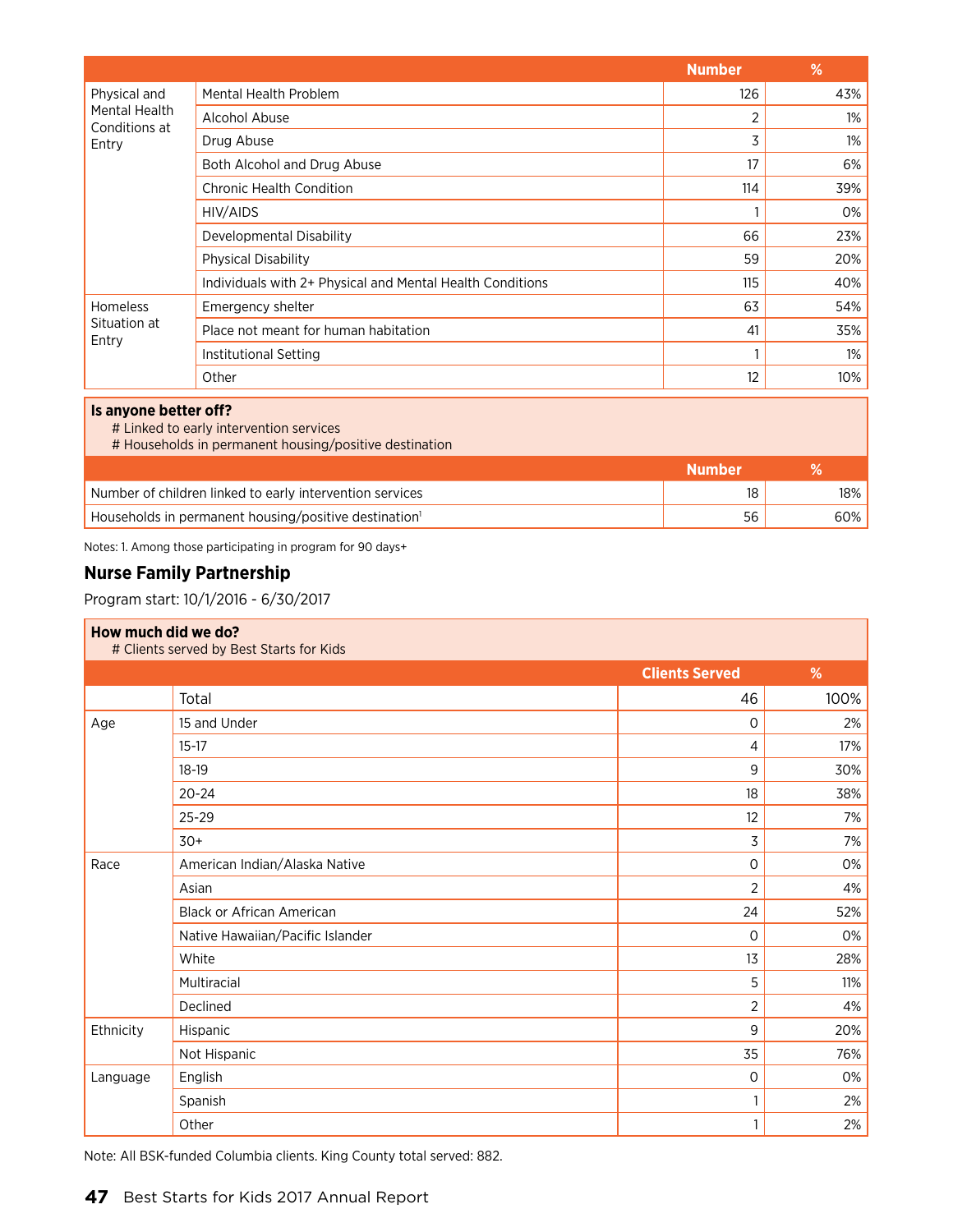## **5 - 24 Strategies**

### **Pipeline to success**

### **Juvenile Justice System Case Management/Outreach**

### **How much did we do?**

# of youth engaged by outreach services

# of youth enrolled into case managment

|                               | n or youth chronou mto case managment | <b>Outreach</b> | %    | <b>Case</b><br><b>Management</b> | %    |
|-------------------------------|---------------------------------------|-----------------|------|----------------------------------|------|
|                               | <b>Total Services</b>                 | 99              | 100% | 25                               | 100% |
| Race                          | American Indian/Alaska Native*        | < 5             | n/a  | $<$ 5                            | n/a  |
|                               | Asian*                                | 8               | 8%   | < 5                              | n/a  |
|                               | <b>Black or African American</b>      | 28              | 28%  | 9                                | 36%  |
|                               | Hispanic or Latino                    | 47              | 47%  | 13                               | 52%  |
|                               | Native Hawaiian/Pacific Islander*     | 7               | 7%   | < 5                              | n/a  |
|                               | White*                                | 6               | 6%   | < 5                              | n/a  |
|                               | Multiracial*                          | < 5             | n/a  | < 5                              | n/a  |
| Gender<br>$\mathfrak{g}$<br>⋖ | Female                                | 23              | 23%  | 8                                | 32%  |
|                               | Male                                  | 76              | 77%  | 17                               | 68%  |
|                               | $13 - 17$                             | 89              | 90%  | 20                               | 80%  |
|                               | $18 - 24$                             | 10              | 10%  | 5                                | 20%  |

\*These figures suppressed due to small numbers.

12 additional youth were pending enrollment in case management services at the end of the Q2 reporting period (June 30, 2017).